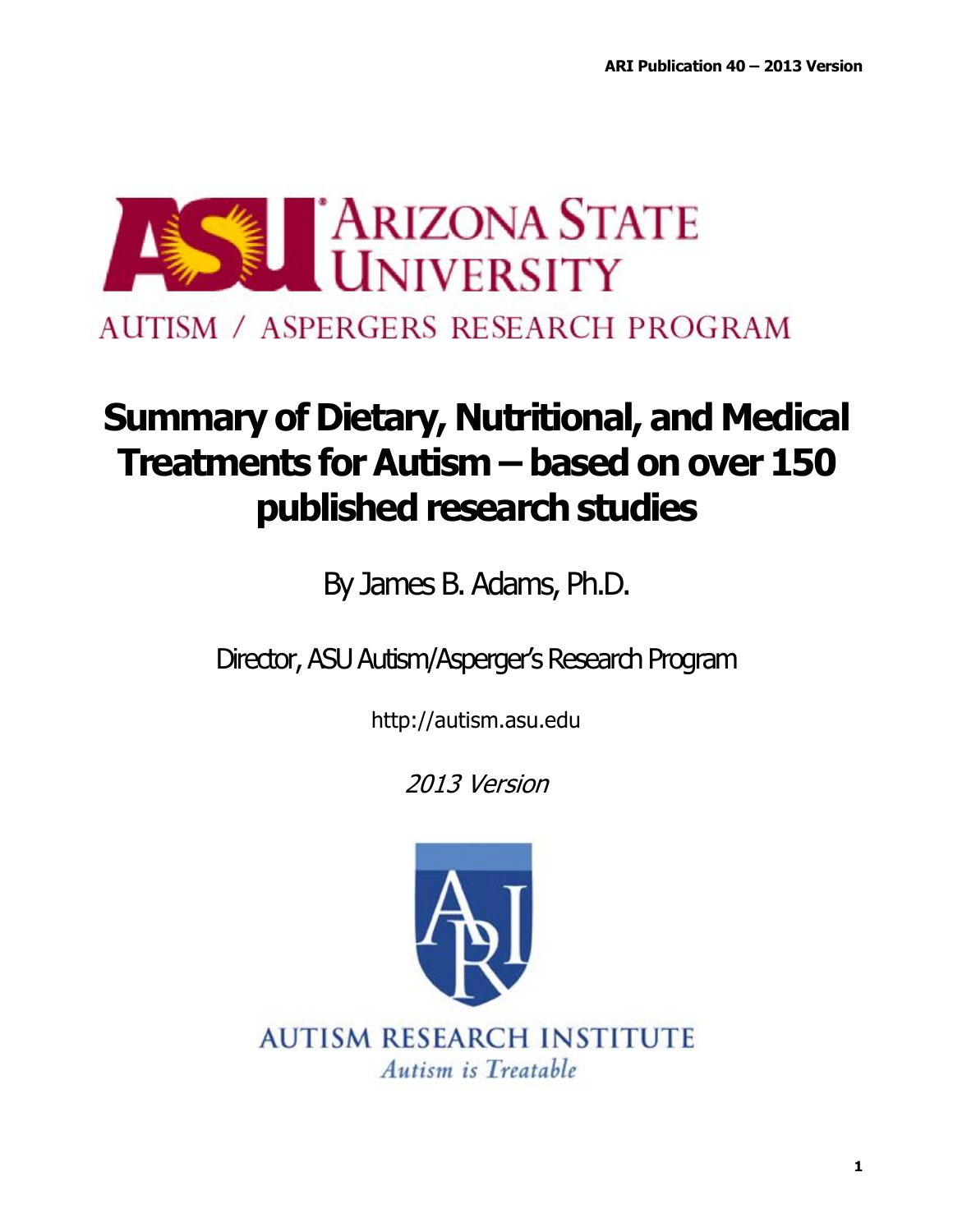### Summary of Dietary, Nutritional, and Medical Treatments for Autism - based on over 150 published research studies

### By James B. Adams, Ph.D.

### 2013 Version

see http://autism.asu.edu or www.autism.com for future updates.

### **Overview**

This document is intended to provide a simple summary for families and physicians of the major dietary, nutritional, and medical treatments available to help children and adults with autism spectrum disorders. The discussion is limited to those treatments which have scientific research support, with an emphasis on nutritional interventions. This report excludes psychiatric medications for brevity. The dietary, nutritional, and medical treatments discussed here will not help every individual with autism, but they have helped thousands of children and adults improve, usually slowly and steadily over months and years, but sometimes dramatically.

This summary is primarily based on review of the scientific literature, and includes over 150 references to peer-reviewed scientific research studies. It is also based on discussions with many physicians, nutritionists, researchers, and parents. This summary generally follows the philosophy of the Autism Research Institute (ARI), which involves trying to identify and treat the underlying causes of the symptoms of autism, based on medical testing, scientific research, and clinical experience, with an emphasis on nutritional interventions. Many of these treatments have been developed from observations by parents and physicians.

#### **ARI Survey of Parent Ratings of Treatment Efficacy and Safety**

Most of the treatments listed on the following pages were evaluated as part of the Autism Research Institute (ARI) survey of over 27,000 parents on their opinion of the effectiveness of various treatments for children with autism. For a full copy of the latest ARI Survey, see the last page. (For Asperger's see www.autism.com).

Almost all the treatments listed here generally have a much lower rate of adverse effects than psychiatric medications, according the ARI Survey of Parent Ratings. However, adverse effects are possible with any treatment, and in a few cases special Safety Notes are mentioned for particular treatments.

### **Other Interventions:**

Behavioral interventions, such as Applied Behavior Analysis (ABA), can also be very helpful to children with autism, and are recommended to be used in conjunction with dietary, nutritional, and medical treatments. Similarly, speech therapy, sensory integration, physical therapy, occupational therapy, and a good educational program can be very important. Finally, social interventions such as play with parents/siblings, play dates and social groups can be very helpful in building social understanding, relationships and skills. Dietary, nutritional, and medical therapy may help improve the efficacy of these other interventions, by improving brain and body health and making it easier for the child to learn.

Note about Author: James Adams is a President's Professor at Arizona State University, where he directs the ASU Autism/Asperger's Research Program (http://autism.asu.edu), which focuses on researching the biological causes of autism and how to treat and prevent it. He has published over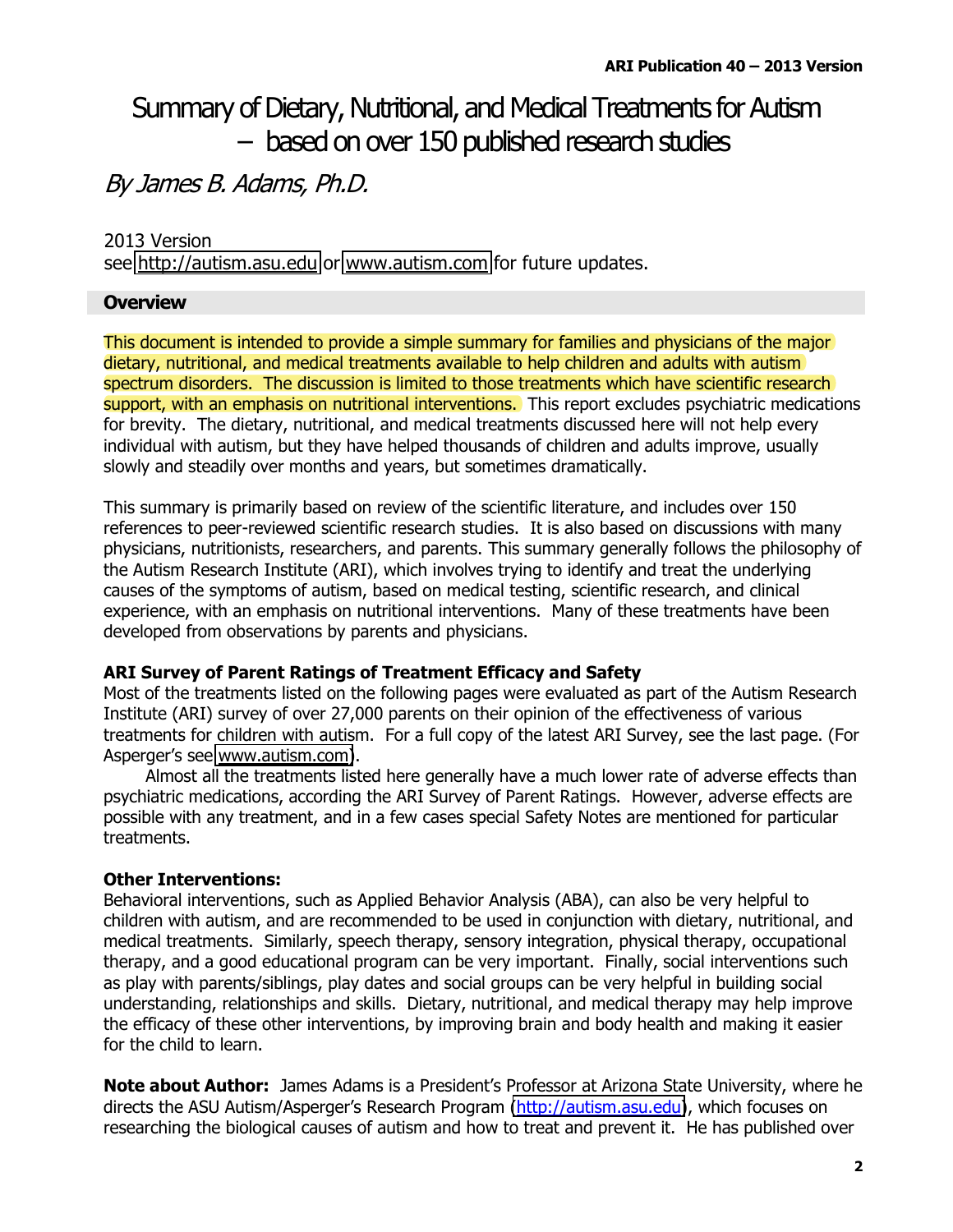25 articles on autism, including studies of vitamins, minerals, essential fatty acids, amino acids, carnitine, neurotransmitters, toxic metals, detoxification, oxidative stress, glutathione, sulfation, gastrointestinal bacteria, immune system regulation, seizures, and sleep disorders in children and adults with autism. He has a Ph.D. in Materials Engineering and is Program Chair of Materials Engineering at ASU, but now focuses his research on autism due to having a daughter with autism. He is a member of the graduate faculty in Chemistry and Biochemistry at ASU. He also serves as the President of the Autism Society of Greater Phoenix since 2000, and co-leader of the Scientific Advisory Committee of the Autism Research Institute.

### **Reviewers:**

We thank the many experts who reviewed different sections of this Summary (see list below), and special thanks to Stephen Edelson and Jane Johnson for reviewing the entire Summary.

Tapan Audhya, Ph.D. - Vitamins/Minerals, High-Dose B6/Mg Kelly Barnhill, CN, CCN (Nutritionist) - Healthy Diets Gordon Bell, Ph.D. - Essential Fatty Acids Marvin Boris, M.D. - Immune System Regulation Richard Frye, M.D., Ph.D. - Carnitine; Melatonin; Thyroid; HBOT Jill James, Ph.D. - Methylation/Glutathione/Oxidative Stress Harumi Jyonouchi, Ph.D. - Food Sensitivities, GFCF Diet Rafail Kushak, Ph.D., Dr.Sc. - Digestive Enzymes David Quig, Ph.D. - Gut Treatments - Antifungals, Probiotics; Amino Acids Rosemary Waring, Ph.D. - Sulfation

### **Additional Reading**

Nutritional Supplement Use for Autistic Spectrum Disorder, by Jon B. Pangborn, Ph.D., published by Autism Research Institute 2012.

### **Acknowledgements**

I would like to thank the many ARI doctors, nutritionists, researchers, parents, and others who have helped provide information on treatments for autism, with special thanks to Jon Pangborn, Ph.D., and Tapan Audhya, Ph.D.

### **Dedication**

This summary is dedicated to the memory of Bernard Rimland, Ph.D., for his pioneering work on autism research and advocacy, and for inspiring many others to follow in his footsteps. Thank you Bernie.

### **Donations**

I encourage you to support research on new treatments for autism by donating to the Autism Research Institute at www.autism.com - your donations can make a difference.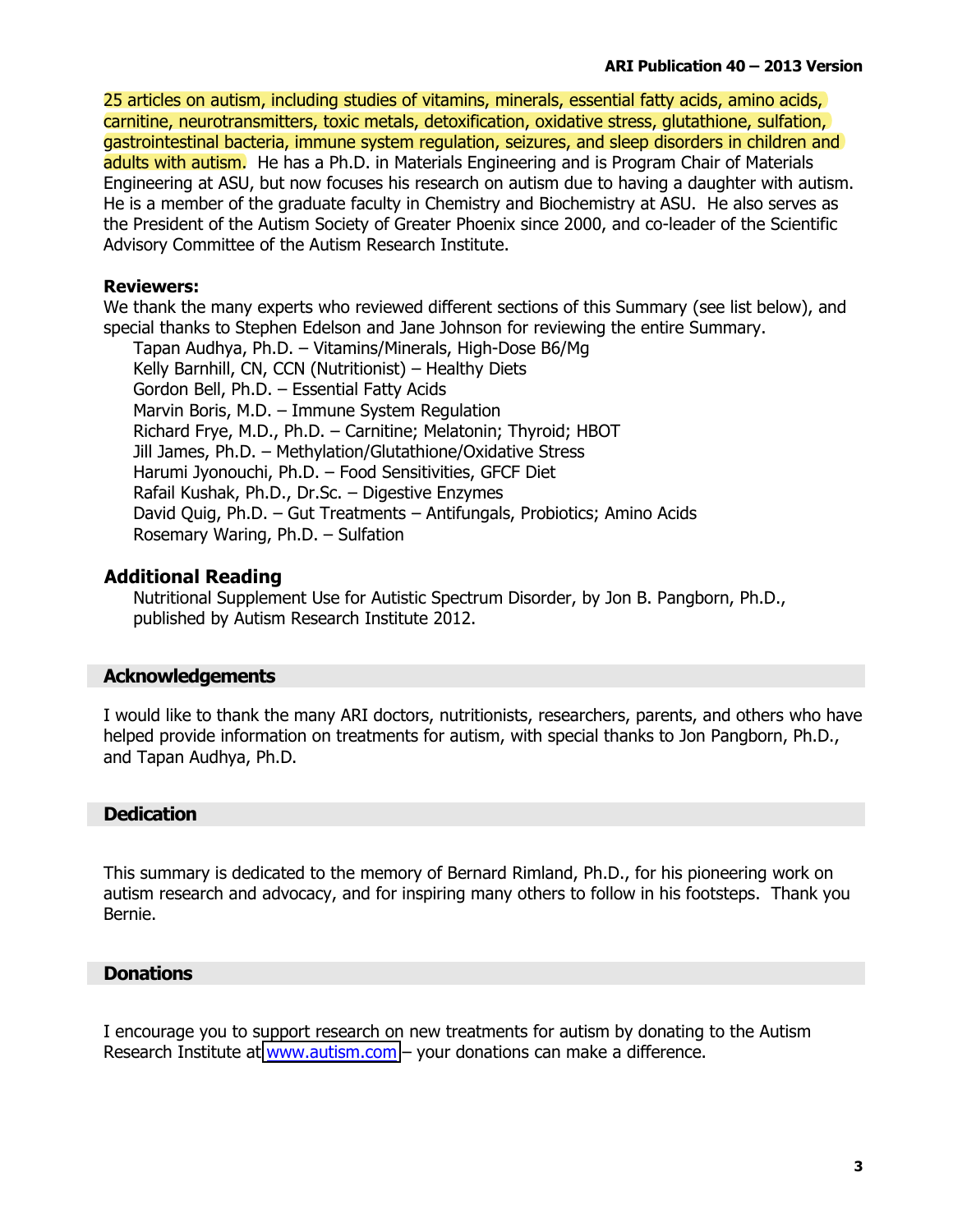### **Changes to the 2013 Edition**

We have made many updates to this version based on new research, but the general list of treatments is very similar to the original 2007 Edition (Summary of Biomedical Treatments for Autism).

The major changes are more research studies on treatments listed previously, and the addition of new therapies including:

Carnitine (for mitochondrial support to make energy) NADH (for oxidative stress/glutathione/methylation) Ribose (for oxidative stress/glutathione/methylation) N-Acetyl-Cysteine Hyperbaric Oxygen Therapy

Also, each section was reviewed by an expert in that area (see Reviewer list above).

Finally, the section on Detoxification has been moved to a separate document, which will be available from http://autism.asu.edu in spring 2013. You can also find more information on this topic from ACAM (www.acamnet.org).

#### **Disclaimers**

This summary is not intended as individual medical advice, and people should consult their physician or nutritionist for how to best treat their individual child. Autism is a spectrum disorder, and a treatment that helps one individual may not help others. This summary represents the personal views of James B. Adams, and does not necessarily represent the views of Arizona State University, Autism Research Institute, Autism Society, or any other organization.

The Autism Research Institute's mission is to provide scientific information about evidence-based treatments to parents and professionals. However, ARI does not endorse any specific intervention described in this summary paper or referred to in other sources.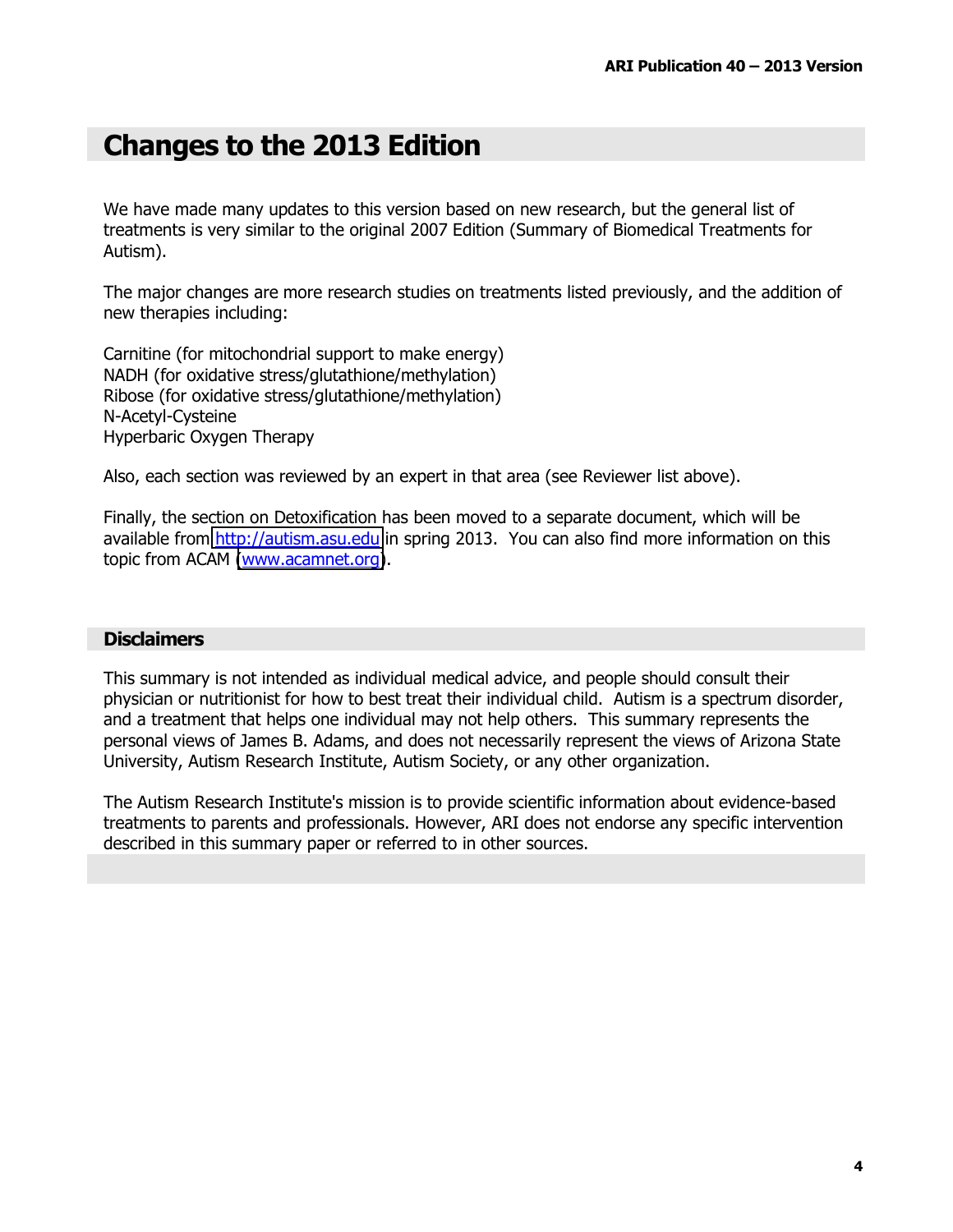### **Treatment Order**

We have listed the various treatments in approximate order of what is typically recommended, but every child is different, and initial assessment by a physician and/or nutritionist may suggest a different order. Also, some physicians and nutritionists have their own preferences as to order of treatment. The key point to remember is to assess the effect of each treatment on each individual, by careful assessment of behavioral symptoms and through testing if possible.

### This Summary includes the following sections:

- **Improve Diet**  $\bullet$
- **Food Sensitivities**
- GFCF Diet
- **Vitamin/Mineral Supplements**  $\bullet$
- High-Dose Vitamin B6 and Magnesium
- Essential Fatty Acids
- **Gut Treatments** 
	- $\circ$  Antifungals
		- $\circ$  Probiotics
		- $\circ$  Digestive Enzymes
- Amino Acids
- Carnitine
- Melatonin
- **Thyroid Supplements**
- Sulfation  $\bullet$
- Methylation/Glutathione/Oxidative Stress
- Immune System Regulation
- Hyperbaric Oxygen Therapy

### **Finding a Physician**

Some of the treatments listed here do not require physician oversight, such as shifting to a healthier diet or beginning a vitamin/mineral supplement. However, it is helpful to work with a knowledgeable physician, especially for medical testing and prescription medications. This Summary is designed to be taken to your physician so you can discuss tests and treatments with them. A knowledgeable nutritionist can also be very helpful.

There are some clinicians who specialize in treating individuals on the autism spectrum. Some of them are excellent, some are reasonable, and others are questionable. Several organizations post lists of clinicians by geographic area, including the Autism Society of America, Autism Speaks, and MAPS. We recommend asking other parents in your local community to help you find the most appropriate clinician for your child. In addition, ARI posts a list of questions to ask when interviewing potential clinicians.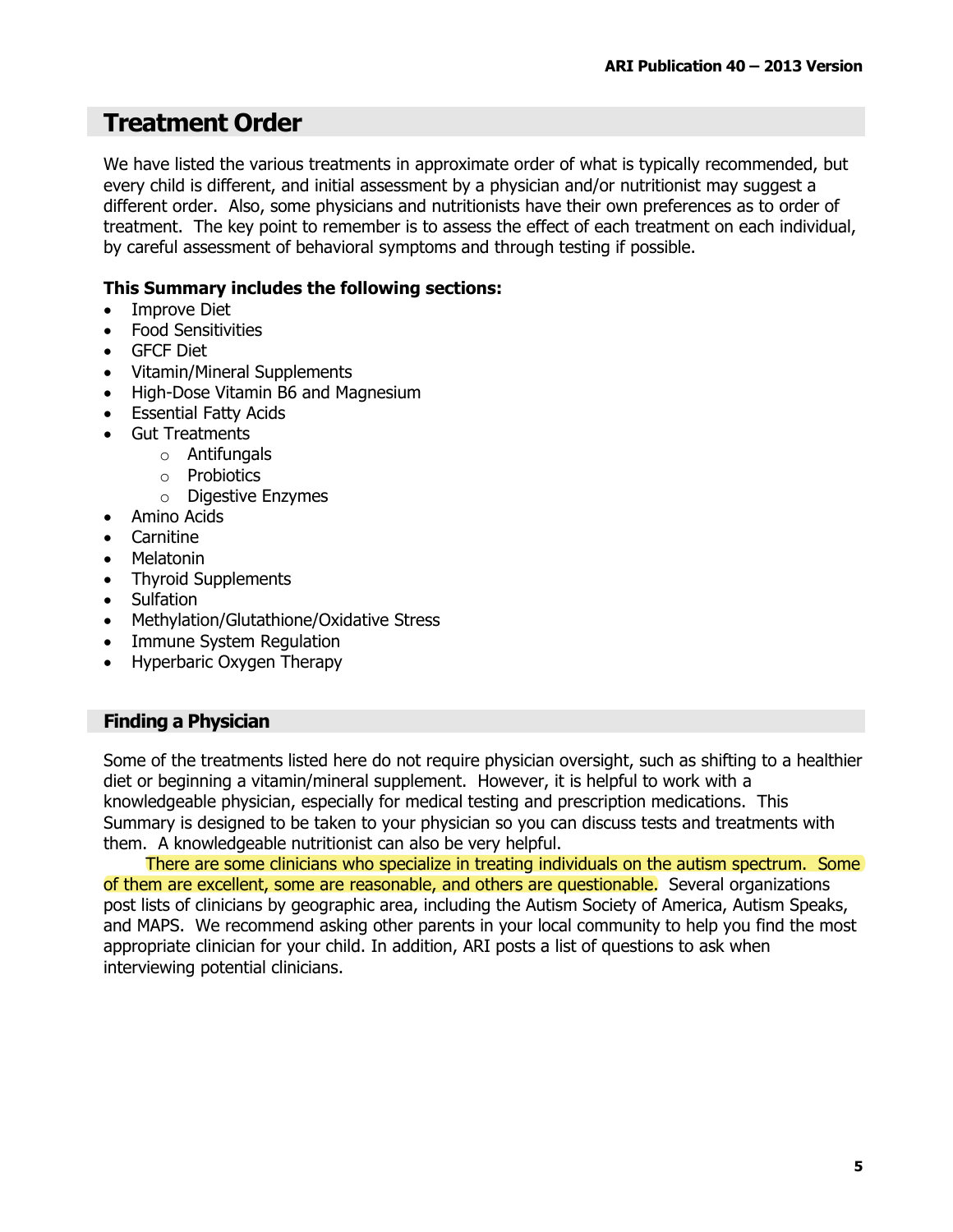### Example of a Personal Checklist for Biomedical Treatments

The treatments are listed in the order we generally recommend, but the order can be tailored to the individual and their specific needs and symptoms.

| <b>Currently Doing</b><br>$It - what$<br>effects? | Tried It In Past -<br>what effect? | <b>Considering for</b><br>Future $-$ any<br>questions? | <b>Treatments</b>                                                                            |
|---------------------------------------------------|------------------------------------|--------------------------------------------------------|----------------------------------------------------------------------------------------------|
|                                                   |                                    |                                                        | <b>Healthy Diets</b>                                                                         |
|                                                   |                                    |                                                        | <b>Food Sensitivities</b>                                                                    |
|                                                   |                                    |                                                        | <b>GFCF Diet</b>                                                                             |
|                                                   |                                    |                                                        | <b>Vitamin/Mineral Supplements (or</b><br>Juicing)                                           |
|                                                   |                                    |                                                        | <b>High-Dose Vitamin B6 &amp;</b><br><b>Magnesium</b>                                        |
|                                                   |                                    |                                                        | <b>Essential Fatty Acids</b>                                                                 |
|                                                   |                                    |                                                        | <b>Gut Treatments</b><br><b>Antifungals</b><br><b>Probiotics</b><br><b>Digestive Enzymes</b> |
|                                                   |                                    |                                                        | <b>Amino Acids</b>                                                                           |
|                                                   |                                    |                                                        | <b>Carnitine</b>                                                                             |
|                                                   |                                    |                                                        | <b>Melatonin</b>                                                                             |
|                                                   |                                    |                                                        | <b>Thyroid Testing/Supplementation</b>                                                       |
|                                                   |                                    |                                                        | <b>Sulfation</b>                                                                             |
|                                                   |                                    |                                                        | <b>Methylation/Glutathione/Oxidative</b><br><b>Stress</b>                                    |
|                                                   |                                    |                                                        | <b>Immune System Regulation</b>                                                              |
|                                                   |                                    |                                                        | <b>Hyperbaric Oxygen Therapy</b>                                                             |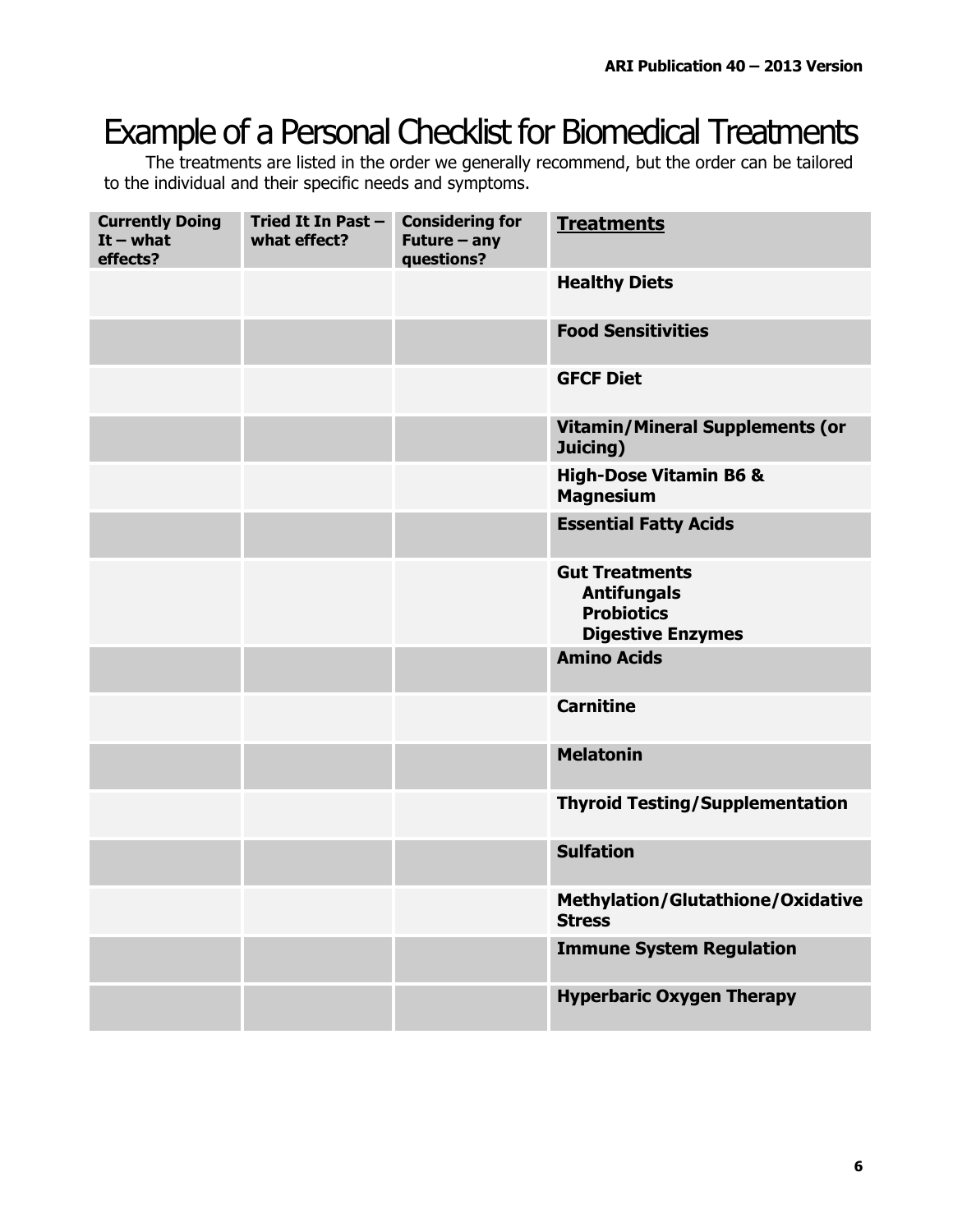# **Understanding Research**

We still need a lot more research on the causes of autism and how to treat it. However, we believe that there is now enough evidence for the treatments listed in this Summary that it is reasonable to consider them as treatment options, since they are likely to be beneficial to some individuals with autism and generally have a low risk of adverse effects.

In this Summary we cite over 150 published research studies. In a few places we also cite some unpublished work which we think provides additional insight, but is not as rigorous.

### Placebo-controlled treatment studies

For treatment studies, the highest quality studies are randomized, double-blind, placebo-controlled studies. This means that the researchers took a group of subjects and randomly assigned half to a treatment and half to a placebo (no treatment), but neither the participants nor the researchers knew who was in each group. Evaluations are done at the beginning and end of the study, and then the code is broken to determine if the treatment group did better than the placebo group.

"Single-blind" studies are similar in design and quality, except that only the evaluators (and not the participants) are blinded as to which group they are in.

### Open Label treatment studies

An "open label" study is a lower quality study. It means that everyone receives the treatment, and knows that they received it. Unfortunately, due to the "placebo effect," behavioral scores usually improve just by the hope involved in being in a study, and so it is usually unclear if improvements from open-label studies are real or imagined. Open label studies are useful to demonstrate safety, to determine the type of possible benefit, and sometimes they are used to gather data on changes in medical test results (biomarkers). If an open label study has very promising results, it is then useful to follow up with a placebo-controlled study.

### **ARI Survey Data**

Survey data is subject to both the placebo-effect and possible biases in collecting the data. However, an advantage of the ARI Survey of Parent Ratings of Treatment Efficacy and Safety is that it includes responses from over 27,000 families, and it involves comparisons of many different treatments (which is rarely done in traditional studies). So, although there is some "placebo effect" such that benefits may be somewhat over-estimated, it can provide useful insight into potential relative benefits of one type of study vs. another.

### Individuality

It is important to remember that autism is a heterogeneous condition, and recent research suggests there are probably several subtypes of autism. There are likely different genetic and environmental factors associated with each subgroup. So, it is unlikely that any one treatment will apply to everyone with autism. However, most of the treatments here will probably help many children and adults with autism. In some cases medical testing or nutritional assessment can be very helpful as a quide as to whether or not a treatment is likely to be helpful.

### Pediatric Reference Ranges

In interpreting personal lab results for children, it is important that the lab use pediatric reference ranges, not adult reference ranges. Otherwise, the test results are usually invalid and misleading, and it is better to not do the test. It is very important to check this, as many labs do NOT have pediatric reference ranges. Ideally, the lab should have multiple pediatric reference ranges, as a 3year-old is very different from a 16-year-old for most medical tests.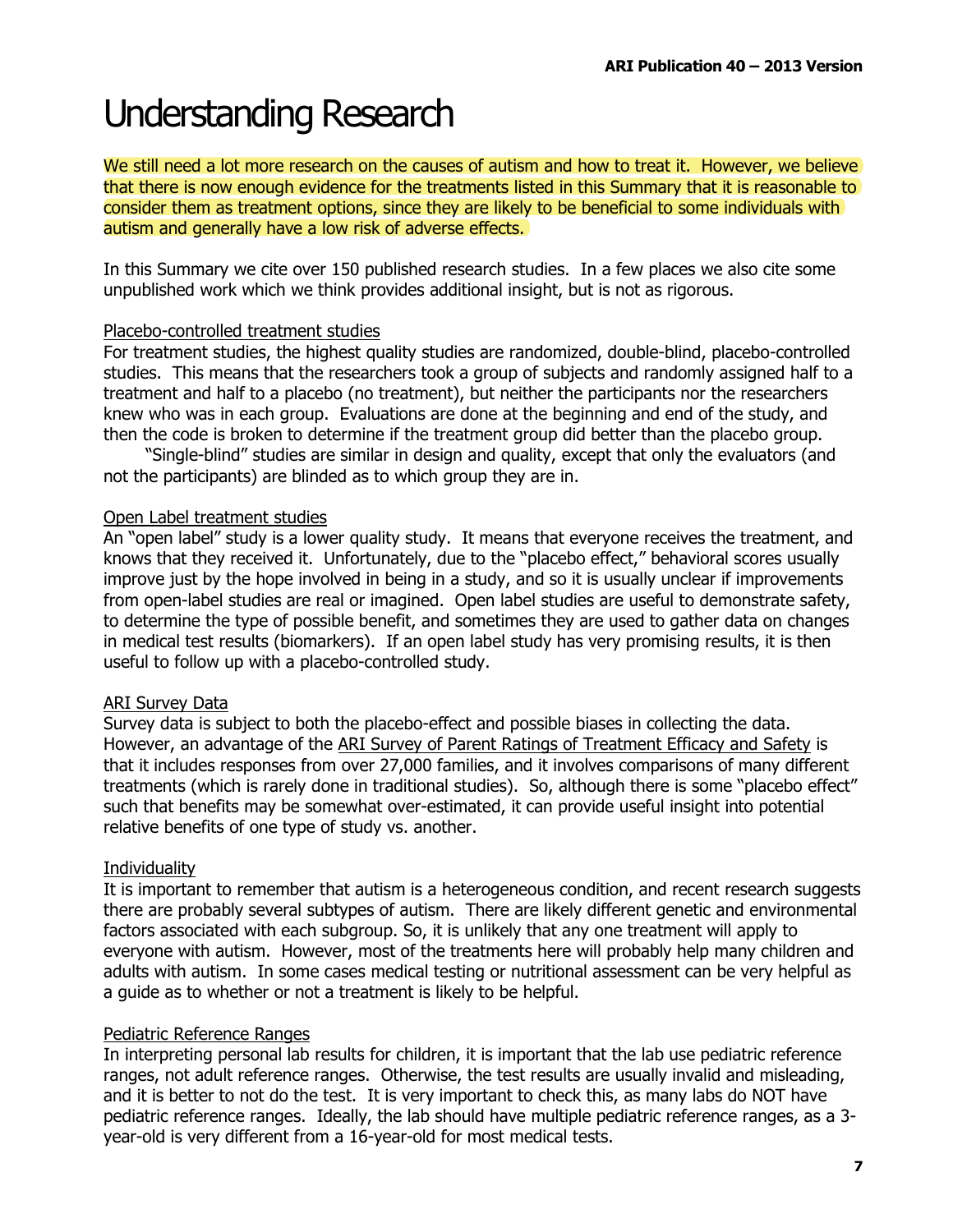## **Healthy Diets**

**Rationale:** Humans need certain essential nutrients for their bodies to function, including vitamins, minerals, essential fatty acids, and amino acids (from protein). A balanced diet rich in vegetables, fruits, protein, and certain fats is important to help provide those key nutrients.

### **Explanation of Diet:**

- Consume 3-4 servings of nutritious vegetables and 1-2 servings of fruit each day. (Corn is not a vegetable, it is a grain; potatoes have only limited nutritional value, especially if fried). Fruit juice is less healthy than eating the whole fruit, but better than soda.
- Consume at least 1-2 servings/day of protein (meat, chicken, eggs, nuts, beans). If child shows periods of irritability between protein meals, consider smaller protein snacks given more frequently.
- Greatly reduce or avoid added sugar (soda, candy, etc.).
- Avoid "junk food" cookies, fried chips, etc. they contain empty calories.
- Greatly reduce or avoid fried foods or foods containing transfats.
- Avoid artificial colors, artificial flavors, and preservatives.
- If possible, eat organic foods as they contain lower levels of pesticides. Organic milk and chicken contain higher levels of essential omega-3 fats. If eating non-organic food, wash fruit and vegetables well if eating the outside, and consider peeling the outer layer.

### **Benefits:**

- Vegetables and fruits contain essential vitamins, minerals, and phytonutrients to improve and maintain mental and physical health.
- Protein is needed to provide amino acids, which are the building blocks for neurotransmitters and many other key amino acids and proteins in the body.
- Reduction in sugar intake can prevent rapid rises and falls in blood sugar, which can cause irritability and difficulty concentrating. Kohlboeck G, et al. Food intake, diet quality and behavioral problems in children: results from the GINIplus/LISA-plus studies. Ann Nutr Metab. 2012;60(4):247-56.
- Artificial colors and flavors can irritate some sensitive individuals, causing behavioral and other problems.
- Organic foods have lower levels of pesticides, and one study found that people living near areas with higher usage of agricultural pesticides had a significantly higher risk of having a child with autism. Pesticide use inside the home is probably a similar concern.

Roberts EM et al., Maternal residence near agricultural pesticide applications and autism spectrum disorders among children in the California Central Valley. Environ Health Perspect. 2007 Oct;115(10):1482-9.

Shelton et al., Tipping the balance of autism risk: potential mechanisms linking pesticides and autism. Environ Health Perspect. 2012 Jul;120(7):944-51.

### **Duration:** Lifelong healthy diet.

### **Research:**

Most children in the US consume insufficient amounts of vegetables and fruits, leading to decreased levels of many essential vitamins and minerals.

|                      | % Worse | % No Change | % Better | <b>Number of Reports</b> |  |
|----------------------|---------|-------------|----------|--------------------------|--|
| <b>Removed Sugar</b> | 2%      | 46%         | 52%      | 4589                     |  |
| Feingold Diet        | 2%      | 40%         | 58%      | 1041                     |  |

### ADT Survey of Darent Patings of Treatment Efficacy: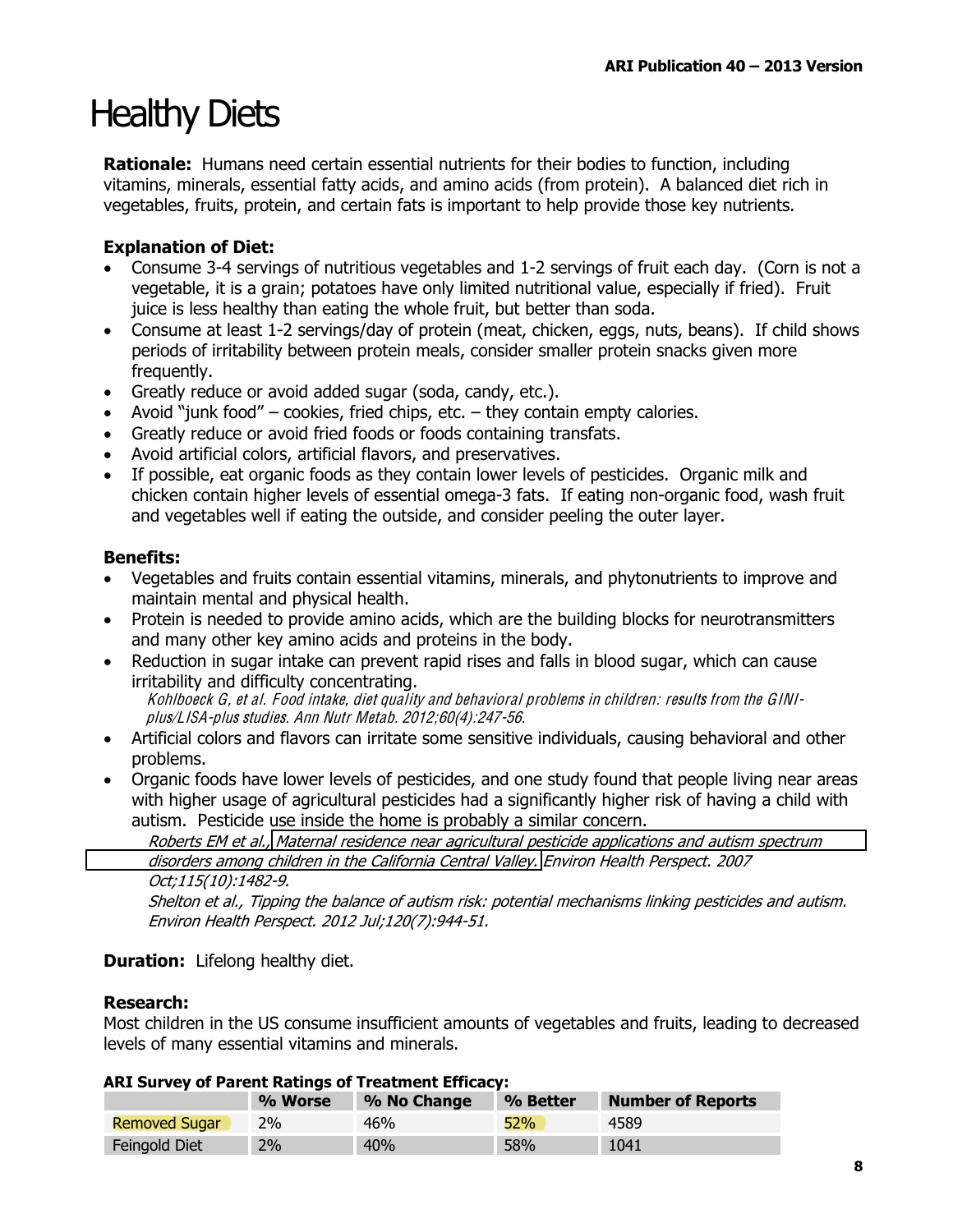A randomized, double-blind, placebo-controlled study of food additives found that they increased hyperactivity in typical children. This was a large study of 153 3-year-old and 144 8/9-year-old typical children, and found that either artificial colors or sodium benzoate (a food preservative) at levels typically found in foods caused hyperactivity.

McCann et al. Food additives and hyperactive behaviour in 3-vear-old and 8/9-vear-old children in the community: a randomised, double-blinded, placebo-controlled trial. Lancet. 2007 Nov 3;370(9598):1560-7. Erratum in: Lancet. 2007 Nov 3;370(9598):1542

Individuals with autism appear to be more sensitive than the general population, since they often lack the sulfate needed to detoxify food additives and preservatives (see Sulfation section).

A major study reviewed the reported benefits of organic foods. It analyzed a total of 17 studies in humans and 223 studies of food content/contamination. The major differences were: 1) Organic foods rarely had detectable levels of pesticides (7%) compared to conventional foods (37%). Two studies found that children on organic diets had lower levels of pesticides in their urine.

2) Organic milk and organic chicken had higher amounts of certain essential omega-3 fatty acids. Similarly, two studies of mothers found that those who ate mostly organic dairy and meat products had higher levels of beneficial essential fatty acids in their breast milk compared to mothers on more conventional diets.

3) Vitamins and most minerals were present in similar amounts in organic foods vs. conventional foods. However, organic foods had higher levels of phosphorus, an essential mineral.

Smith-Spangler C et al., Are Organic Foods Safer or Healthier Than Conventional Alternatives? A Systematic Review, Ann Intern Med. 2012;157 Crystal Smith-Spangler,

For more information on diets avoiding unsafe food additives, go to: www.feingold.org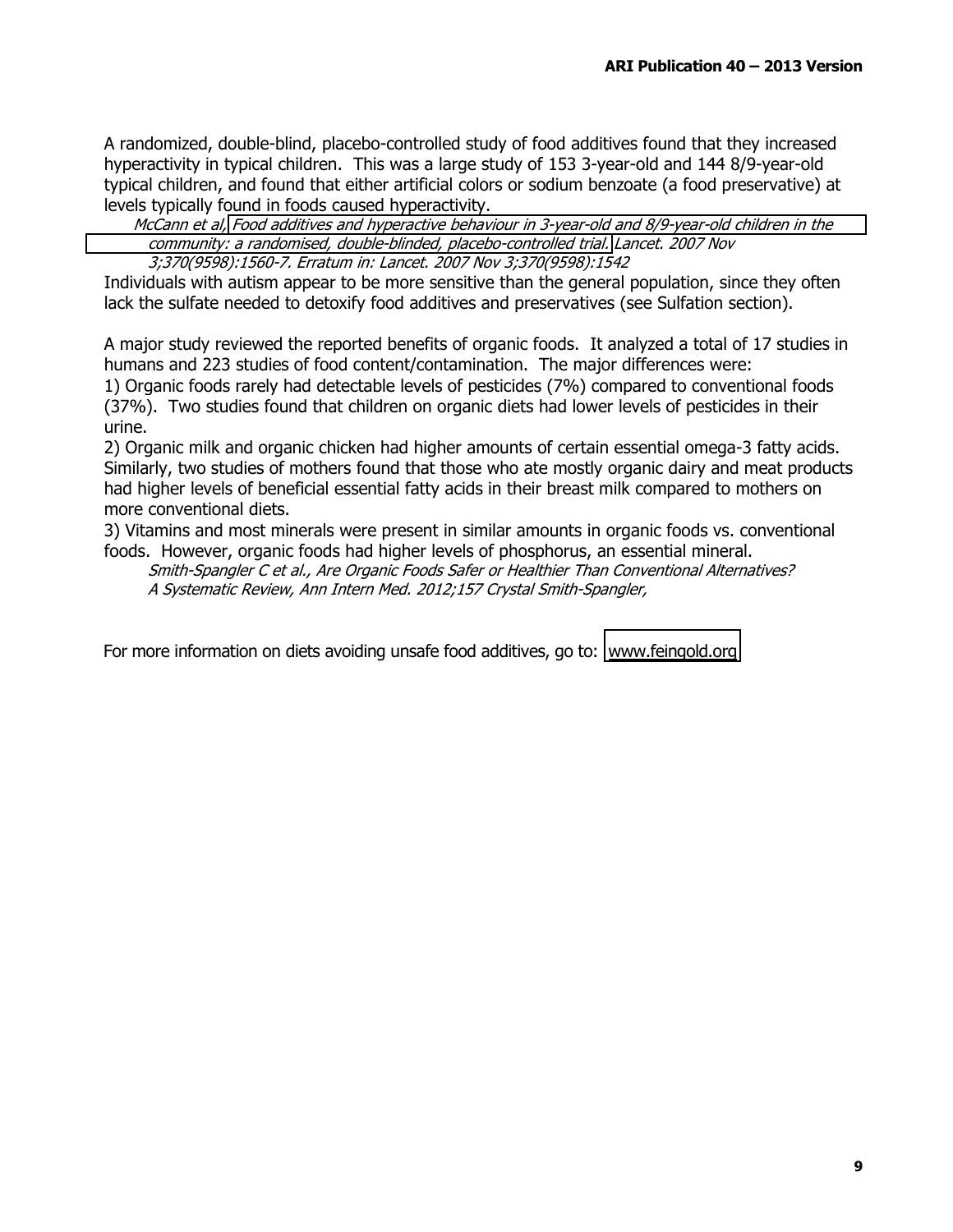### **Food Sensitivities and Allergies**

**Rationale:** Many children with autism have food sensitivities, due to abnormalities in their digestive and/or immune systems. If food is not fully digested into individual sugars, amino acids, etc., then the partly digested food can cause the immune system in the gut to react to those foods. This reaction is much more likely to occur if there is inflammation of the gut.

Immune reactions can involve an immediate allergic reaction (mediated by IqE antibodies), or they can be delayed by several hours to 1-2 days due to other parts of the immune system being involved (so-called non-IqE mediated food allergy).

Immediate-type responses can range from mild to severe, and may involve hives, respiratory problems such as choking/wheezing, diarrhea, vomiting, dizziness/feeling faint, or even severe reactions such as anaphylaxis.

For delayed-type food allergy, symptoms are typically limited to GI tract, but may involve headaches, migraines, or other reactions. For example, some patients with celiac disease (immune) reaction to wheat mediated by IgA antibodies) may develop migraines in addition to severe gut inflammation.

### **Testing:**

Observation (clinical diagnosis):

According to the 2010 US Guidelines for food allergy testing (Boyce et al 2010) and the European Food Allergy Diagnostic Criteria (Burks et al 2012), the gold standard for diagnosis of food allergy is observation, involving two steps:

- 1) Resolution of chronic symptoms after elimination of the offending food from the diet, which may take several days to 2-3 weeks for delayed-type food allergy, and
- 2) Recurrence of symptoms with reintroduction of the offending food.

For children with autism, symptoms may include changes in behavior, which may be due to pain and discomfort caused by reactions to food allergens.

Safety Note: If the food causes a severe reaction or anaphylaxis shock, then reintroduction of foods should only be done in a physician's clinic or hospital.

Boyce, J.A., et al. (2010). Guidelines for the Diagnosis and Management of Food Allergy in the United States: Summary of the NIAID-Sponsored Expert Panel Report. J Allergy Clin Immunol 126, 1105-1118.

Burks, A.W., et al. (2012). ICON: Food allergy. J Allergy Clin Immunol 129, 906-920.

Diet Log: Keep a diet log, and look for a pattern between symptoms and foods eaten in the last 1-2 days. For delayed-type food allergies, the association between intake of the food allergens and clinical symptoms are much less evident, so a diet log is helpful to recognize associations in delayed-type food allergies.

Blood and skin testing: Food allergen specific IgE testing by blood testing (called RAST) or skin prick testing can be helpful to detect immediate-type food allergies. These tests are readily available but have a high frequency of false positive results (i.e., many safe foods will be falsely reported as being allergens), so they should only be used as a guide as to possible foods to consider removing and then reintroducing. These tests do NOT help diagnose delayed-type food allergies. Blood IgG testing for food allergens is available but is of questionable reliability.

Patch testing: This involves use of a special patch to hold the food on the skin on the back for 48-72 hours, to check for delayed reactions – this may correlate with delayed-type cellular immune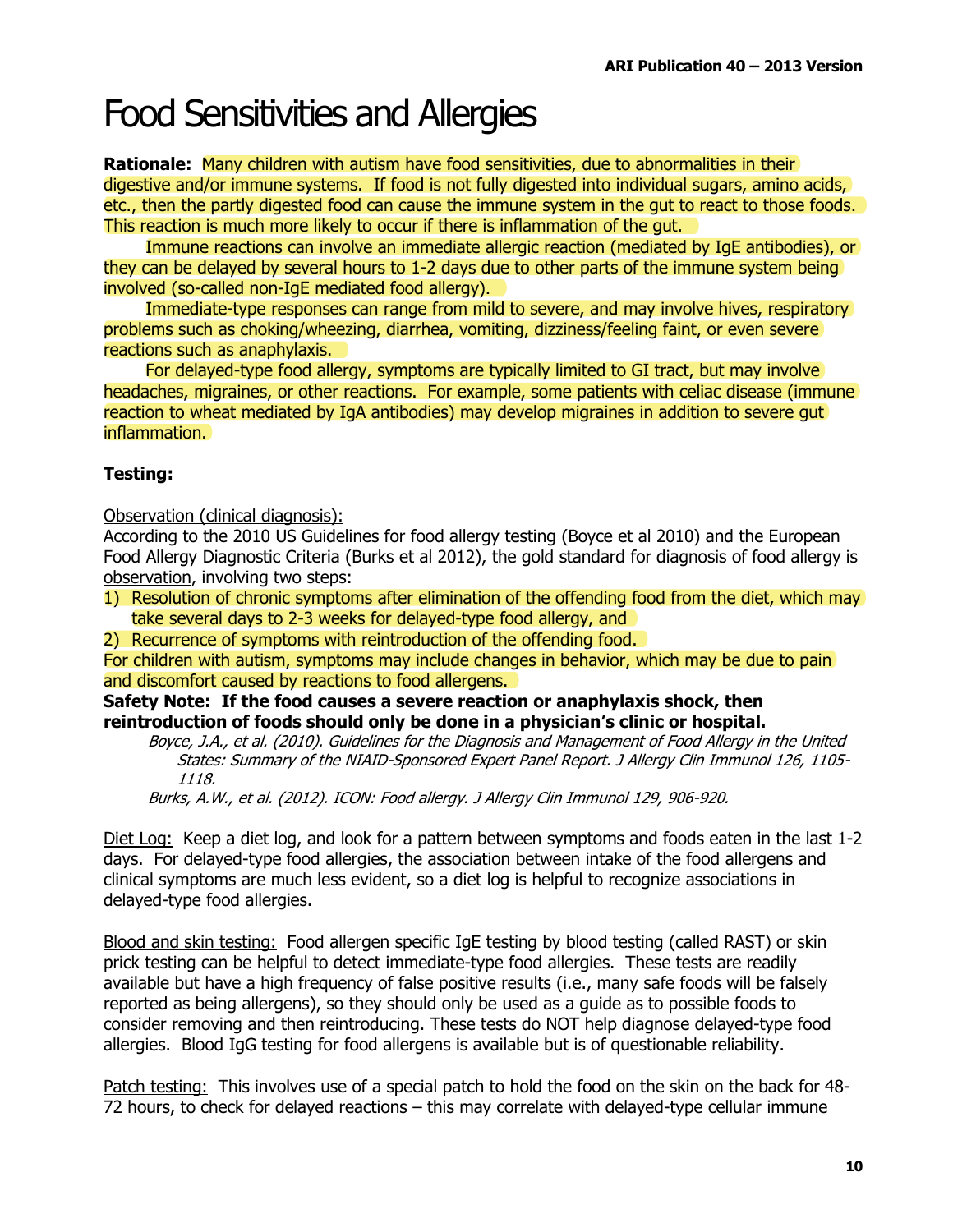reactivity to food proteins. However, validity of skin patch testing to food allergens is unclear, so it is best used as a possible quide of foods to consider removing.

Again, commercially available laboratory testing is limited, especially for delayed-type food allergies. For delayed-type food allergies, the current gold standard for diagnosis is removal of the suspect food, followed by reintroduction, as discussed above.

In severe cases of food allergy, the diagnosis procedure can involve an elimination diet of the most common reactive foods. For non-IgE-mediated food allergies, soy and milk products are the most common. For IgE-mediated food allergies, egg, milk, and peanuts are the most common. Grains such as wheat, rye, barley, oats, and corn can sometimes be allergens also. If there is improvement after removing several foods, then try challenging with one suspect food every 4 days, to see if any can be added back in. Some children may also be sensitive to artificial colors, flavors, and preservatives, and sensitivity to those can be assessed in the same way.

#### **Explanation of treatment:**

- Avoid foods that cause allergic reactions or symptoms
- Consider other methods to heal the gut  $-$  many food allergies will disappear when gut inflammation is healed.
- May consider using a 4-day diet rotation, in which a given food is only eaten 1 day every four days, so that there is less likelihood of developing an allergy to it (this is a method typically used for patients with eosinophilic esophagitis and some patients with severe reactions to food proteins, but there is not a good scientific rationale and this method is still controversial).

#### **Benefits:**

Removing allergic foods can result in a wide range of improvements in some children, including gastrointestinal and improvements in behavior and attention.

|                               | % Worse | % No Change | % Better | <b>Number of Reports</b> |
|-------------------------------|---------|-------------|----------|--------------------------|
| <b>Food Allergy Treatment</b> | 2%      | 31%         | 67%      | 1294                     |
| <b>Rotation Diet</b>          | 2%      | 43%         | 55%      | 1097                     |
| Removed Chocolate             | 2%      | 46%         | 52%      | 2264                     |
| Removed Eggs                  | 2%      | 53%         | 45%      | 1658                     |

#### **ARI Survey of Parent Ratings of Treatment Efficacy:**

**Duration:** Some food allergies (like peanuts) seem to be lifelong, whereas others can disappear when gut inflammation is healed and/or the gut immune system develops tolerance to the offending food.

### **Research:**

A study by Vojdani et al. found that many children with autism have food allergies.

Vojdani A, et al., Immune response to dietary proteins, gliadin and cerebellar peptides in children with autism. Nutr Neurosci. 2004 Jun; 7(3): 151-61.

There are also 3 studies by Jyonouchi et al. which found that children with autism had more hypersensitivities to food allergens than did typical children, which seemed to contribute to gut problems.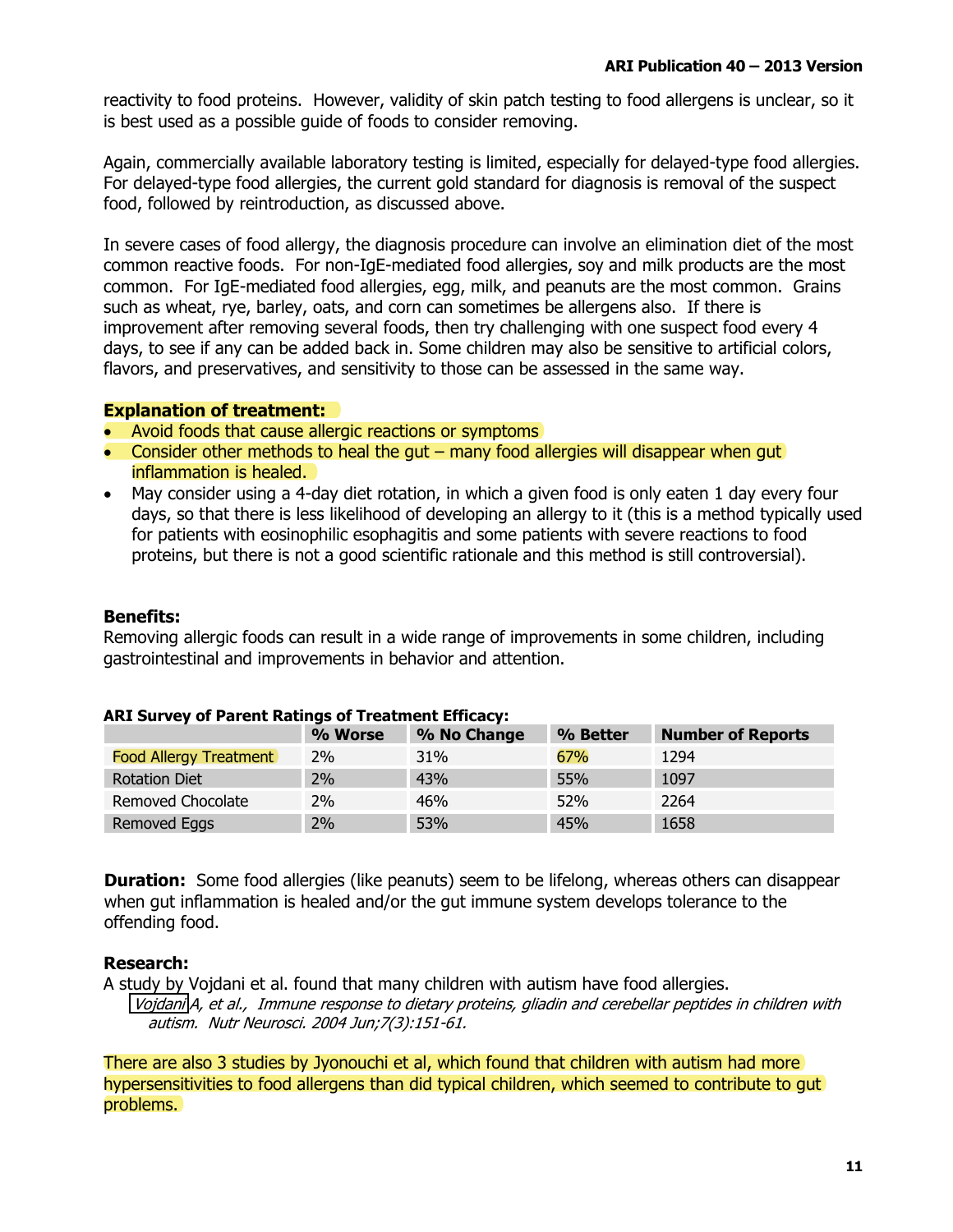- Jyonouchi et al., Dysregulated innate immune responses in young children with autism spectrum disorders: their relationship to gastrointestinal symptoms and dietary intervention. Neuropsychobiology. 2005;51(2):77-85.
- Jyonouchi et al., Evaluation of an association between gastrointestinal symptoms and cytokine production against common dietary proteins in children with autism spectrum disorders. J Pediatr. 2005 May;146(5):605-10.
- Jyonouchi et al., Innate immunity associated with inflammatory responses and cytokine production against common dietary proteins in patients with autism spectrum disorder. Neuropsychobiology. 2002;46(2):76-84.

A study by Lucarelli et al found that an 8-week diet that avoided allergic foods resulted in benefits in an open study of 36 children.

Lucarelli et all, Food allergy and infantile autism. Panminerva Med. 1995 Sep; 37(3):137-41.

Three studies have demonstrated that children and adults with autism often have low levels of digestive enzymes for sugars and carbohydrates, especially the sugar in milk, which reduces the ability to digest those foods (see section on Digestive Enzymes).

Three studies have demonstrated that some individuals have increased intestinal permeability, so that large sugar molecules that normally would not be absorbed are able to pass through the intestinal wall into the blood stream. This "leaky gut" may allow other partly digested foods to pass into the body, potentially causing an allergic or immune response to those foods. It is unclear if this test for sugars is relevant to proteins since they are absorbed by a different mechanism.

de Magistris L et al., Alterations of the intestinal barrier in patients with autism spectrum disorders and in their first-degree relatives. J Pediatr Gastroenterol Nutr. 2010 Oct;51(4):418-24.

D'Eufemia P, Celli M, Finocchiaro R, et al.: Abnormal intestinal permeability in children with autism. Acta Paediatr 1996,85:1076-1079.

Horvath K, Zielke H, Collins J, et al.: Secretin improves intestinal permeability in autistic children. J Pediatr Gastroenterol Nutr 2000, 31(suppl 2):S30-S31.

There are many studies of gastrointestinal problems in children and adults with autism (see reviews by Buie et al 2010 and Coury et al 2012), and inflammation of the gut will greatly increase the likelihood that the immune cells in the gastrointestinal tract will react to foods.

Buie, T., et al. (2010). Evaluation, diagnosis, and treatment of gastrointestinal disorders in individuals with ASDs: a consensus report. Pediatrics 125 Suppl 1, S1-18.

Coury DL et al (2012) Gastrointestinal Conditions in children with Autism Spectrum Disorder: Developing a Research Agenda, Pediatrics V130, Supplement 2 pp S160-168.

#### **Limitations of IgG blood testing**

Two studies found that IgG blood testing was not clinically relevant to the general population for identification of food allergies.

Hochwallner, H et al. (2011). Patients suffering from non-IgE-mediated cow's milk protein intolerance cannot be diagnosed based on IgG subclass or IgA responses to milk allergens. Allergy 66, 1201-1207. Mitchell, N., (2011). Randomised controlled trial of food elimination diet based on IqG antibodies for the prevention of migraine like headaches. Nutr J 10, 85. (NEGATIVE RESULTS)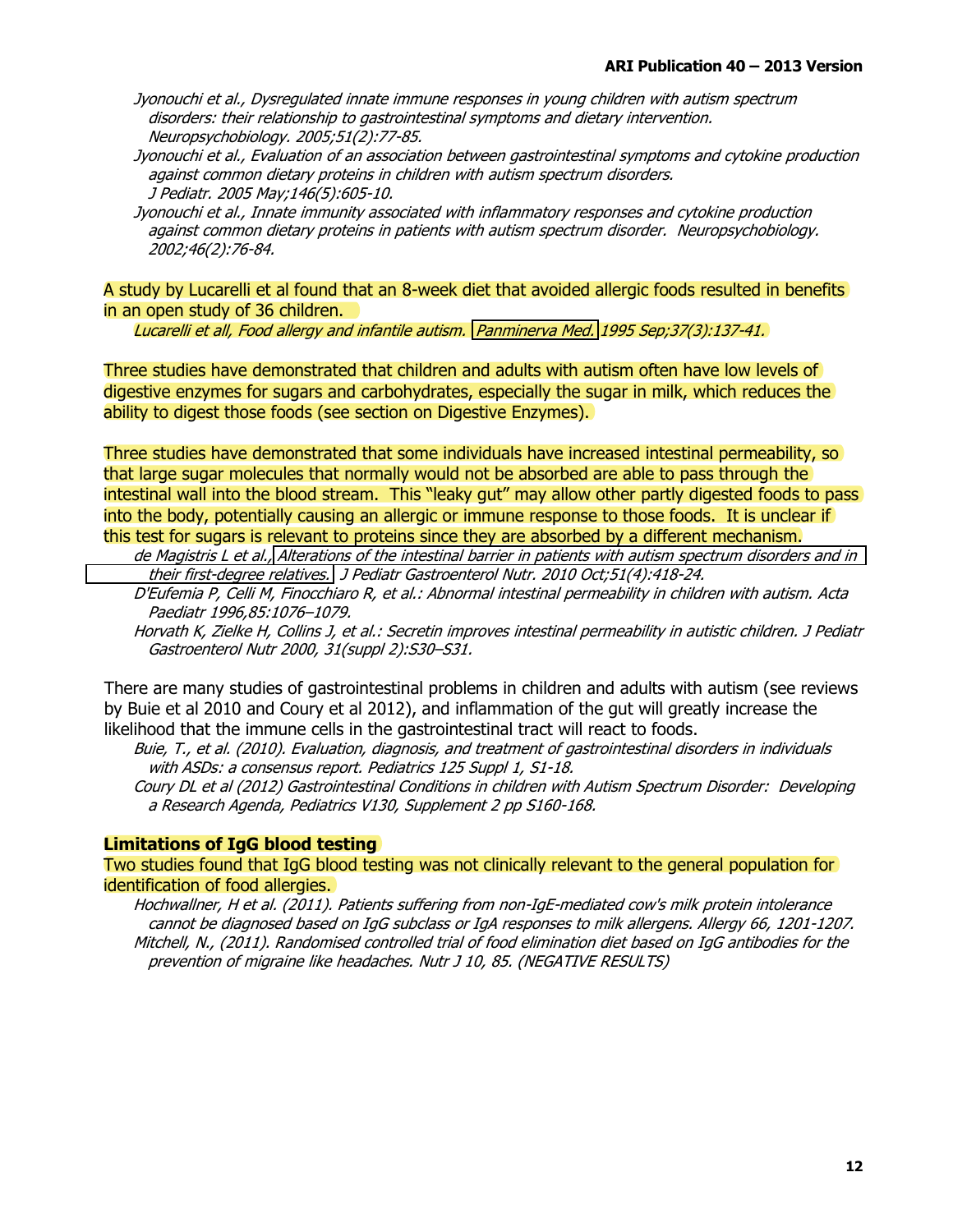### Gluten-Free, Casein-Free Diet (and often com-free and soy-free)

**Rationale: It is important to note that human digestive systems have not evolved on a diet** containing high amounts of wheat and dairy products. Humans are the only animal who drink milk as adults, and the only ones to drink the milk of another animal. Cow's milk is a perfect food for baby cows, but not for humans or infants.

Over the last several hundred years, wheat has been bred to greatly increase its gluten content, and a typical US diet contains far higher amounts of wheat than humans were eating 1000-10,000 years ago. Gluten (in wheat, rye, barley, and possibly oats) and cow's milk proteins (including casein,  $\beta$  lactoglobulin, a-lactoalbumin which are present in all dairy products, including milk, yogurt, cheese, ice cream, caseinate) can cause several problems:

- 1. They are common food allergens (see previous section), causing both immediate- and delayedtype food reactions.
- 2. Many individuals with autism have low levels of lactase, the enzyme needed to digest lactose (the sugar in milk). This results in bacteria consuming the lactose, resulting in painful gas, bloating, and diarrhea.
- 3. Certain peptides from gluten and casein can bind to opioid-receptors in the brain, and can have a potent effect on behavior (like heroin or morphine), causing problems including sleepiness, giddiness, inattention/"zoning out," and aggressive and self-abusive behavior. Like opioids, they can be highly addictive, and a lack of them can cause severe behaviors. This problem appears to be due to an inability to fully digest the gluten and casein peptides into single amino acids, and due to inflammation of the gut, which allows the gluten and casein peptides to enter the bloodstream and reach opioid receptors in the brain. However, the evidence for this "opioid hypothesis" is limited.
- 4. Consumption of dairy products can cause the immune system to create antibodies against a similar protein in the body, the folate transport receptor, which carries folic acid into the brain. Individuals with cerebral folate deficiency have benefitted from a dairy-free diet.

### **Explanation of Treatment:**

- Total, 100% avoidance of all gluten products and all dairy products. Even small amounts, like a bite of a cookie, can cause allergic problems if the individual has immediate-type IgE-mediated food allergy. Symptoms caused by delayed-type food allergy may be more dependent on dose. Many foods have trace contamination with gluten; e.g., French fries and raisins are dusted with wheat powder to keep them from sticking, so it can be very difficult to avoid all foods and contaminated foods. In recent studies, extensively heated proteins (milk and egg) can be better tolerated in patients with immediate-type milk and egg allergy.
- Digestive enzymes may be helpful, especially if there is an accidental exposure, for delayed type food allergy, although efficacy is not well proven. In case of immediate type food allergy, digestive enzymes will not be effective.
- Children with autism may also benefit from removing corn and/or soy products. It is of note that soy protein is highly immunogenic. In children with Food Protein Induced Enterocolitis Syndrome (FPIES, a condition in which food proteins cause inflammation of the gut) the most common causative food proteins are cow's milk protein and soy protein.

### **Benefits:**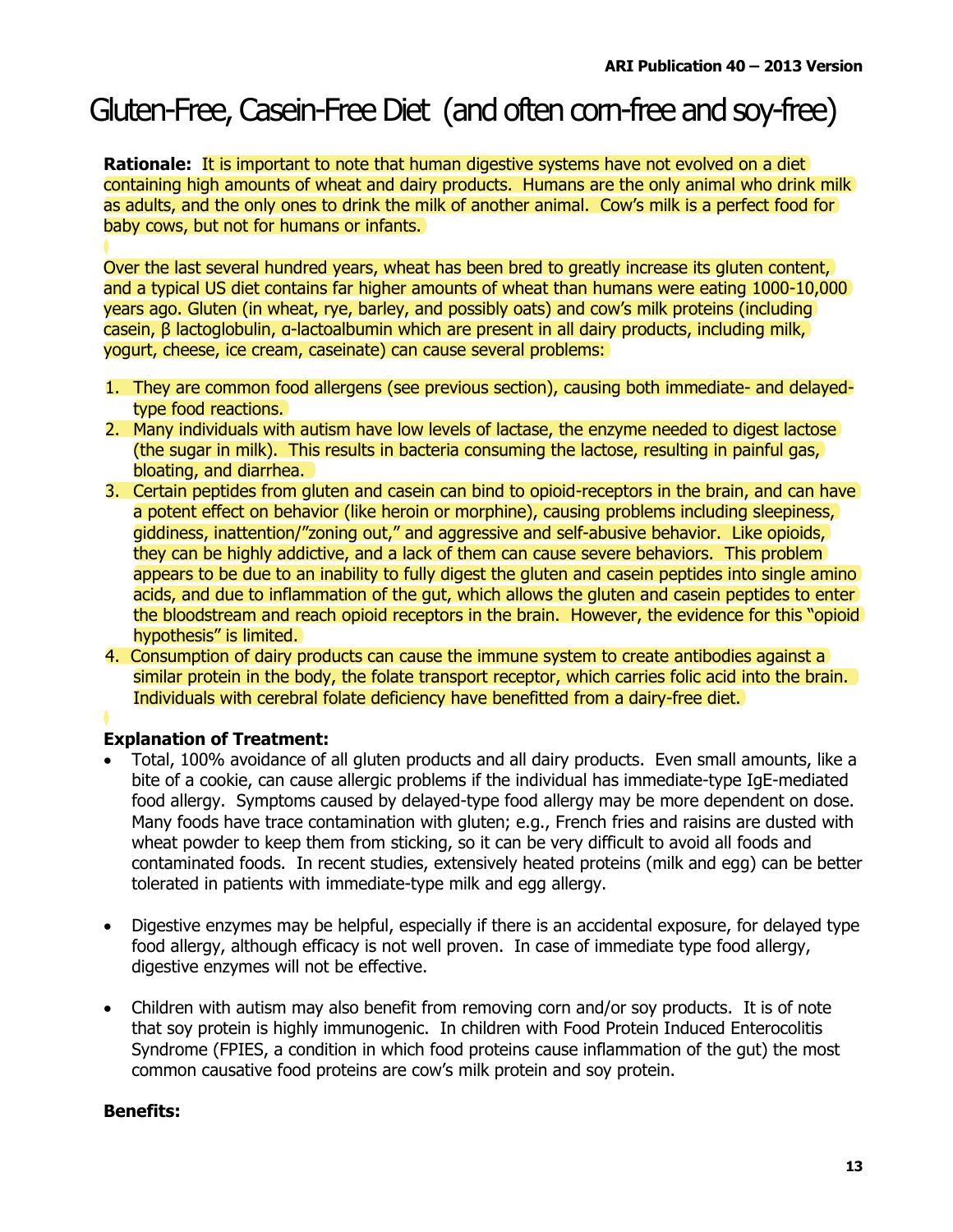Children who most crave dairy and/or wheat, and who eat a lot of it, are most likely to benefit. Casein-free diets usually produce benefits within a month, and sometimes within a week. Gluten free diets usually take 1-3 months to produce benefits. In some children there is a worsening of symptoms for a few days (similar to a drug withdrawal) followed by improvement.

### **ARI Survey of Parent Ratings of Treatment Efficacy:**

|                              | % Worse | % No Change | % Better | <b>Number of Reports</b> |
|------------------------------|---------|-------------|----------|--------------------------|
| Gluten- and Casein-Free Diet | 3%      | 28%         | 69%      | 3593                     |
| Casein-Free Diet             | 2%      | 44%         | 55%      | 6950                     |
| Wheat-Free Diet              | 2%      | 43%         | 55%      | 4340                     |

**Duration:** At least until problems in the gut are addressed, and possibly lifelong.

**Safety Note:** It is important that a **calcium-and-vitamin-D supplement** be taken while on a dairy-free diet unless a child has an exceptionally nutritious diet rich in calcium. (Vitamin D is essential for calcium absorption from the gut).

#### Testing:

A trial of the GFCF diet is the best test, as it is the only way to determine if the diet will help a particular individual. At least one month of avoiding dairy and 3 months of avoiding gluten is recommended.

Immediate-type food allergies to milk proteins and gluten can be detected by ELISA in the blood or by prick skin testing, but the testing often yields false positive results, and does NOT test for delayed-type food allergies.

In patients with celiac disease, IqA antibody against deaminated gliadin (wheat protein) and anti-IgA antibody against tissue transglutaminate (autoantigen cross-reactive to deaminated gliadin) can be detected in the blood.

#### Research:

Reichelt has conducted several studies that have found abnormal peptides in the urine of people with autism, and he has conducted long-term treatment studies that found significant improvement from a GF/CF diet. Cade found that long-term use of digestive enzymes was beneficial, but that the GFCF diet was even more helpful.

Cade's large study of 150 children with autism found that 87% had IgG antibodies (allergy) to gluten, vs. 1% of the age and gender-matched controls, and 90% had IgG antibodies to casein, vs. 7% of the controls. (Note that IgG testing may yield false positives, and is of limited validity, but the difference between the two groups was striking). He also studied 70 autistic children who followed a GFCF diet for 1-8 years, and found that 81% improved significantly by the third month, with improvements continuing over the next 12 months. Large improvements were observed in social isolation, eye contact, mutism, learning skills, hyperactivity, stereotypic activity, and panic attacks. Among the 19% who did not improve, about 1/3 of them were not following the GFCF diet, and had lots of gluten and casein peptides still in their blood.

Cade R, Privette M et al. "Autism and Schizophrenia: Intestinal Disorders" Nutr. Neurosci 3 (2000) 57-72. Published by Overseas Publishers Association, (OPA) N.V.

Knivsberg AM, Reichelt KL, Nodland M. Reports on dietary intervention in autistic disorders. Nutr Neurosci. 2001;4(1):25-37. Review.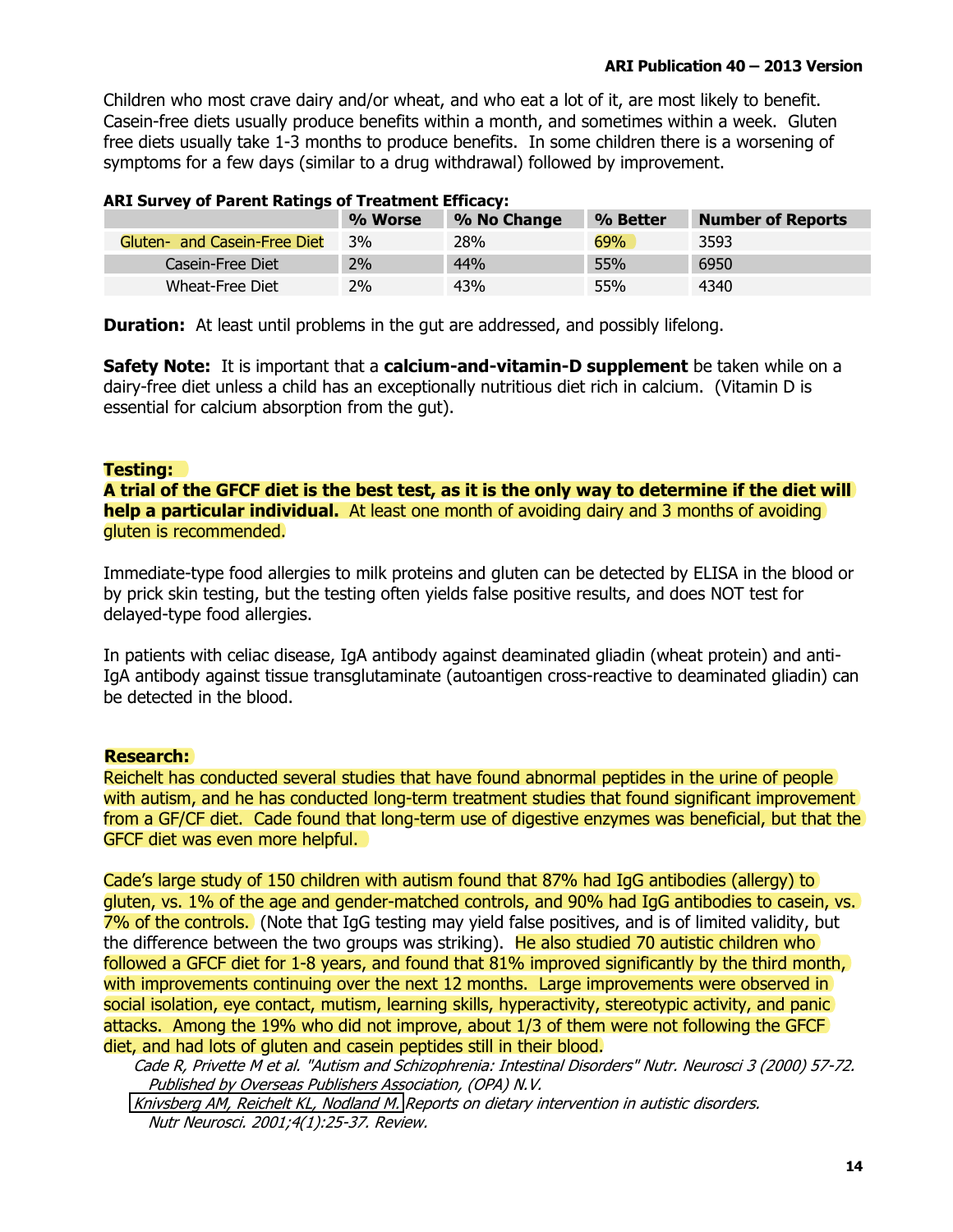Single-blind study of 10 children with autism found that 8 benefitted from a GFCF diet. Knivsberg et al. A randomised, controlled study of dietary intervention in autistic syndromes. Nutr Neurosci. 2002 Sep;5(4):251-61.

A 12-week, double-blind, cross-over study of a GFCF diet in 15 children with autism did not find significant benefits, but parents reported benefits that were not identified by the testing. Elder et al, The gluten-free, casein-free diet in autism: results of a preliminary double blind clinical trial. J Autism Dev Disord. 2006 413-420.

A 12-month, randomized, single-blind, placebo-controlled GFCF diet involving 54 children with autism found statistically significant benefits in communication subscores (ADOS evaluation) in the GFCF diet group compared to the control group. The parents (who were not blinded) also reported benefits in social interaction, daily living skills, inattention, and hyperactivity.

Whitely et al, The ScanBrit randomised, controlled, single-blind study of a gluten- and casein-free dietary intervention for children with autism spectrum disorders. Nutr Neurosci. 2010 Apr;13(2):87-100.

Overall, most of the above studies (except a small, short one by Elder et al) found that the GCFC diet was beneficial for children with autism. More research is needed to determine if the primary problem with these foods is immediate-allergy, delayed allergy, lactose intolerance, possible opioid effect, or other factors, since in all these studies, characterization of food sensitivities in the study subjects were lacking.

### **Other Diets:**

Several other diets are being investigated currently. One alternative diet is the Specific Carbohydrate Diet (SCD), which involves avoiding all carbohydrates and most sugars (except monosaccharides in fruit). This diet is reasonable to consider in patients who do not respond well to a gfcf diet because some individuals with autism have low levels of digestive enzymes for certain sugars and carbohydrates (see Digestive Enzyme section). For more information on this diet, see www.pecanbread.com. It is recommended that an experienced nutritionist assist you with implementing the diet, as some individuals have done poorly on a poorly-implemented version of the diet.

#### For more information on GFCF and other diets, go to:

Autism Network for Dietary Intervention: www.autismndi.com

### Books on how to implement GFCF and other Special Diets

Special Diets for Special Kids, by Lisa Lewis

The Kid-Friendly ADHD & Autism Cookbook, Updated and Revised: The Ultimate Guide to the Gluten-Free, Casein-Free Diet by Pamela Compart M.D., Dana Laake R.D.H. M.S. L.D.N., Jon B. Pangborn Ph.D. F.A.I.C. and Sidney MacDonald Baker M.D. (Apr 1, 2012)

Nourishing Meals by Alissa Segersten and Tom Malterre

Digestive Wellness by Elizabeth Lipski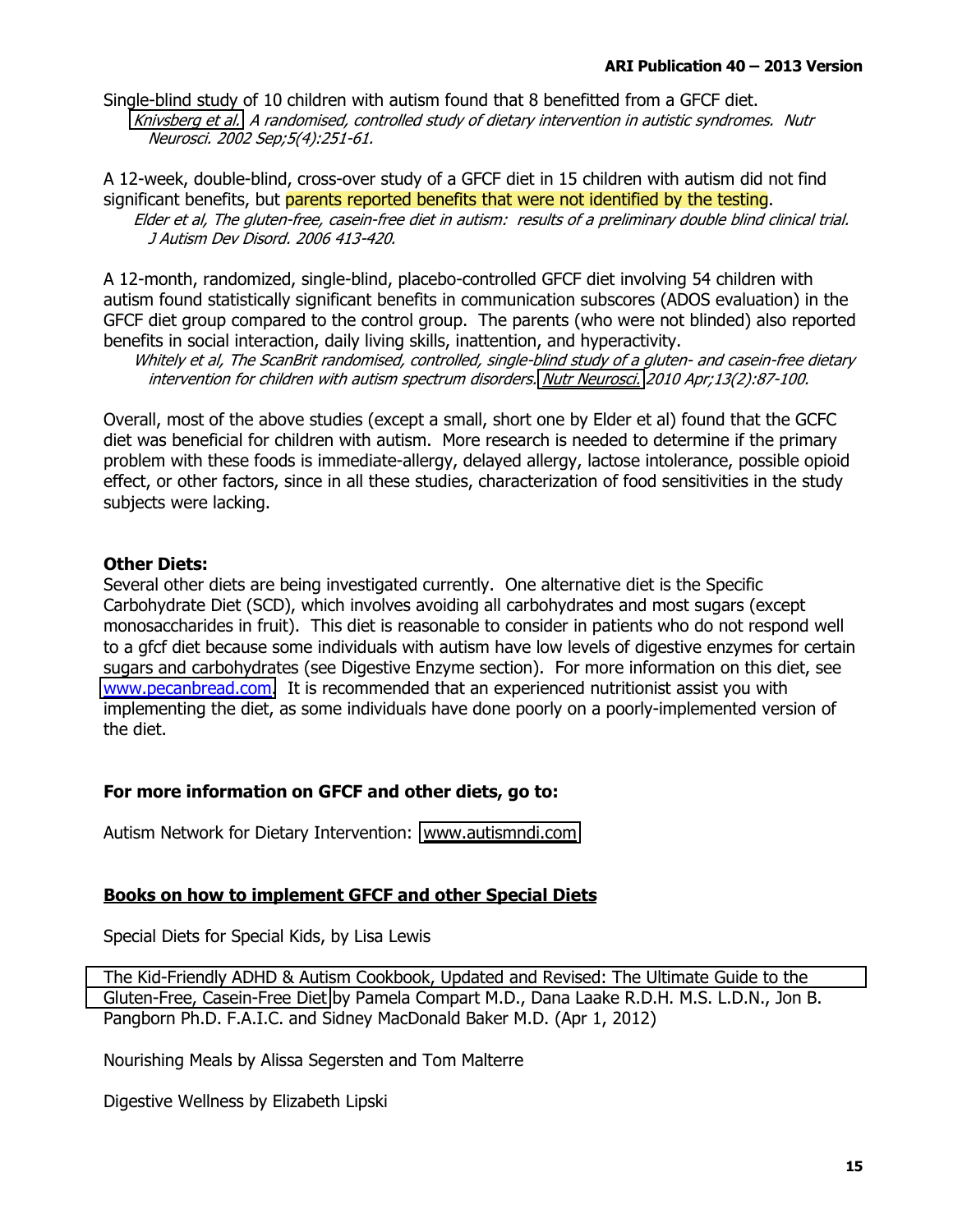### **Vitamin/Mineral Supplements**

**Rationale:** In order to be classified as a "vitamin" or "essential mineral," many studies were conducted that showed that the lack of that vitamin or mineral resulted in disease or even death. The RDA is the minimum amount required to prevent disease, but may be less than the amount needed for optimal mental and physical health. Most people in the US consume less than the Required Daily Allowance (RDA) of one or more vitamins and minerals. For example, many women lack enough calcium and iron, leading to osteoporosis and anemia, respectively.

### **Explanation of Treatment:**

Vitamins and minerals are available in vegetables, fruits, meat, and other sources. However, the typical U.S. diet is lacking in key vitamins and minerals, so many people need to take a supplement. **Juicing:** One option is to use a juicer to make fresh vegetable/fruit juice, and storing it for up to a few days in an airtight glass container. Fresh vegetable/fruit juice is a rich source of vitamins, minerals, and other nutrients. Commercial juices are "pasteurized" or heated to destroy bacteria, which also causes a loss of some nutrients, especially vitamins.

Typical juicing grinds the vegetables/fruit and strains out the pulp. Grinding vegetables/fruit one time provides only about half of the original vitamins/minerals, so after the first juicing it is useful to soak the pulp for about 15 minutes in a small amount of pure water (about 10% of the amount of liquid initially squeezed out), and then grind the pulp again – this will yield most of the remaining vitamins/minerals. The disadvantage to juicing is a loss of fiber (the soluble fiber remains, but the insoluble fiber is removed, and both are beneficial).

An alternative method is to use a special blender which grinds the pulp into very small chunks, resulting in no loss of fiber. This results in a thicker consistency (which can be addressed by adding) water). Vitamix is one popular brand.

The advantage of juicing is that it is often a very easy and tasteful way to get healthy nutrients into children who don't eat fruits/vegetables. Some of the healthiest vegetables to use include cabbage, spinach, carrots, broccoli, parsley, and oregano, mixed with a small amount of fresh fruit for flavor and other nutrients. Organic vegetables and fruits are preferred, as they have less toxic pesticides. 8 ounces/day should be enough for most children and adults, depending on their intake of other vegetables and fruits.

**Supplements:** Vitamin/mineral supplements are largely unregulated, and some supplements do not contain what they claim, contain impurities, and/or use forms that are poorly absorbed. Some companies choose to participate in the Dietary Supplement Verification Program (DSVP) of the United States Pharmacopeia (USP) - that program verifies that the contents of the supplement match the label. Check for a USP or DSVP label, or go to http://www.usp.org/USPVerified/ to check a product.

- Most supplements do not contain all the essential vitamins and minerals, or do not contain enough of them.
- Several good choices for broad-spectrum vitamin/mineral supplements include the following, listed in alphabetical order:
	- **Awaken Nutrition's Agape**

Brainchild's Spectrum Support (used in the Adams et al 2004 study)

Kirkman's Super Nu Thera (very high in vitamin B6), and Kirkman's Spectrum Complete. Yasoo's Syndion (used in the Adams et al 2011 study).

However, some of those supplements do not contain enough calcium or magnesium, which is also very important to supplement, and they do not contain iron, which some young children and teen girls/women may need.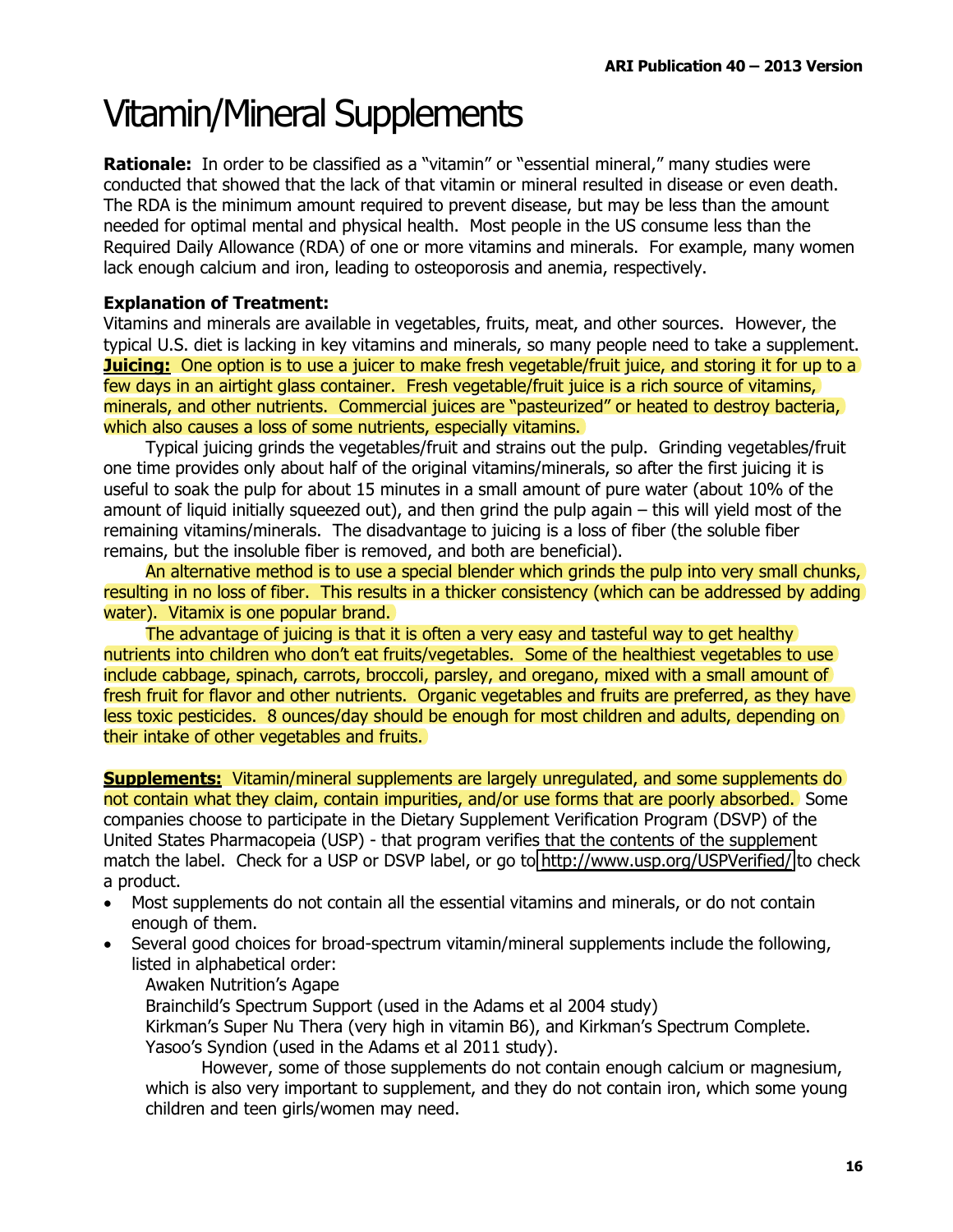- Either folinic acid or methyl-tetra-hydrofolate should be used for supplying vitamin B folic acid is not sufficient for children with autism, according to one research study. James SJ. Cutler et al., Metabolic biomarkers of increased oxidative stress and impaired methylation capacity in children with autism. Am J Clin Nutr. 2004, 80(6):1611-7.
- Calcium supplements are especially important if a person is on a dairy-free diet.
- Iron supplements are needed by some typical children as well as children with autism, but should only be given if a test indicates a need, as too much iron can also be a problem.
- In general, nutritional supplements are a good way to boost key nutrients lacking in the diet, and to provide extra amounts that may be needed to overcome metabolic problems.

### **Testina:**

Most vitamin and mineral levels can be tested using blood samples taken while fasting. Health Diagnostics is one of very few companies that can measure the level of all vitamins. Many commercial labs can measure the level of most minerals, most of which can be measured reliably in Red Blood Cells (RBC). Calcium is best measured in the urine, preferably with a 24-hour urine collection. Some laboratories also offer functional assessments of the need for vitamins and minerals based on blood and/or urine testing. Measure iron with serum ferritin.

### **Recommended Dosages:**

We recommend the following dosages for people with autism as a reasonable level to start with. However, some individuals may need more or less depending on their diet and metabolic needs, and testing can help determine optimal supplement levels.

Note that vitamins and minerals can have a potent effect on body function and behavior, so start at a low dose (1/10 of that below) and then gradually increasing over 3-4 weeks.

Iron should be added only if a test indicates a need for iron  $-$  this is a common problem in children under 5 years. Low iron is a leading cause of mental retardation in the US, and 40% of infants under the age of 2 have low iron (and so do 40% of women of child-bearing age). Most girls/women who are menstruating should take supplemental iron. However, too much iron can be harmful, so testing is important.

The dosage below should be adjusted up or down by bodyweight; ie, half for a 30-lb child, and double for 120 pounds and above.

### The following recommendations are based on the results of a published study that measured the effect of a multi-vitamin/mineral supplement on children with autism.

Adams JB et al., Effect of a Vitamin/Mineral Supplement on Children with Autism, BMC Pediatrics 2011,  $11:111$ 

The recommendations are similar to what was used in the Adams et al 2011 study, but slightly modified based on the results of that study. We recommend starting at a low dose, and gradually increasing over several weeks  $-$  some individuals may be better with half or  $\frac{3}{4}$  dose.

| <b>VITAMINS</b>                     | <b>Recommended</b><br><b>Supplement</b><br>(for 60 lb child)                                        | <b>RDA (4-8 yr)</b> |                                                                                   |
|-------------------------------------|-----------------------------------------------------------------------------------------------------|---------------------|-----------------------------------------------------------------------------------|
| Vitamin A<br>(as mixed carotenoids) | 6000 IU carotenoids <sup>a</sup><br>(equivalent to 3000 IU Vit. A)                                  | 400 mcg (1333 IU)   | 900 mcg (3000 IU)                                                                 |
| Vitamin C (ascorbic acid)           | 500 mg                                                                                              | 25 <sub>mg</sub>    | 650 mg                                                                            |
| Vitamin D                           | 1000 IU<br>(some individuals may need<br>more, especially if little<br>exposure to direct sunlight) | 5 mcg (200 IU)      | Children - 50 mcg<br>$(2000 \, \text{IU})$<br>Teens/Adults -<br>100 mcg (4000 IU) |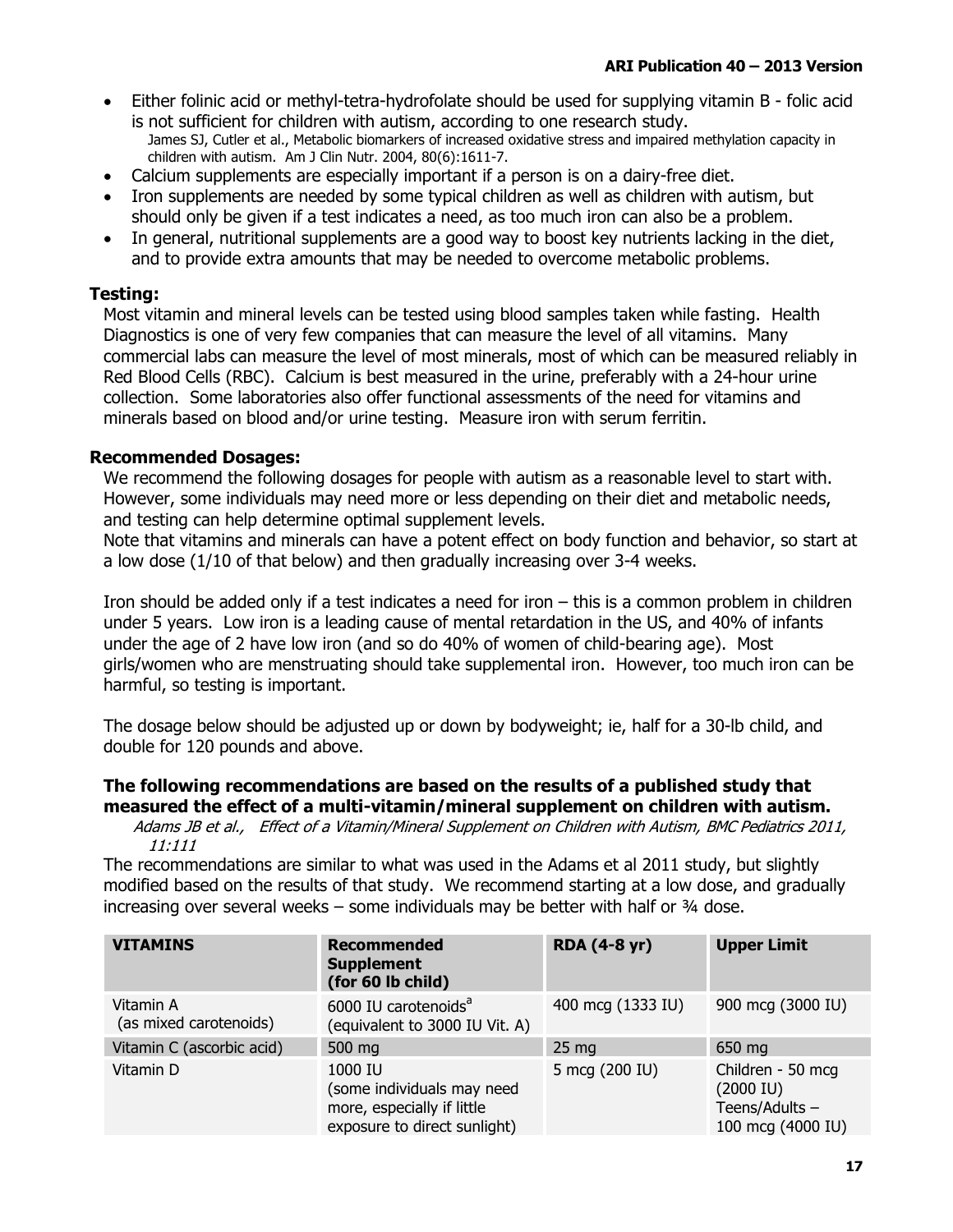| Vitamin E<br>(including mixed<br>tocopherols) | 250 IU                                                                                                                      | 7 mg (10.5 IU)    | 300 mg (450 IU)    |
|-----------------------------------------------|-----------------------------------------------------------------------------------------------------------------------------|-------------------|--------------------|
| Vitamin K                                     | 55 mcg                                                                                                                      | 55 mg             | <b>ND</b>          |
| <b>B1</b><br>(thiamin HCl)                    | 30 mg                                                                                                                       | 0.6 <sub>mg</sub> | <b>ND</b>          |
| B <sub>2</sub><br>(riboflavin)                | 40 <sub>mg</sub>                                                                                                            | 0.6 <sub>mg</sub> | <b>ND</b>          |
| B <sub>3</sub><br>(niacin/niacinamide)        | 15 mg niacin<br>20 mg niacinamide                                                                                           | 8 mg              | 15 mg              |
| <b>B5</b>                                     | 25 <sub>mg</sub>                                                                                                            | 3 <sub>mg</sub>   | <b>ND</b>          |
| <b>B6</b>                                     | 40 mg $b$                                                                                                                   | 0.6               | 40 mg              |
| B12 (methylcobalamin or<br>cyanocobalamin)    | 600 mcg                                                                                                                     | $1.2 \text{ mcg}$ | <b>ND</b>          |
| <b>Folic Acid</b>                             | 800 mcg of folinic acid or<br>methyltetrahydrofolate (not<br>folic acid, which is insufficient<br>for children with autism) | 200 mcg           | 400 mcg            |
| <b>Biotin</b><br>(d-biotin)                   | 300 mcg                                                                                                                     | 12 mcg            | <b>ND</b>          |
| Choline                                       | 250 mg                                                                                                                      | 250 mg            | 1000 mg            |
| Inositol                                      | 100 mg                                                                                                                      | n/a               | n/a                |
|                                               |                                                                                                                             |                   |                    |
| <b>MINERALS</b>                               |                                                                                                                             |                   |                    |
| Calcium                                       | 300 mg (may need more if on<br>dairy-free diet)                                                                             | 800 mg            | 2500 mg            |
| Chromium                                      | 70 mcg                                                                                                                      | 15 mcg            | <b>ND</b>          |
| Copper                                        | 0-400 $mcgc$                                                                                                                | 440 mcg           | 3000 mcg           |
| Iodine                                        | 100 mcg                                                                                                                     | 90 mcg            | 300 mcg            |
| Iron                                          | 0 <sup>d</sup>                                                                                                              | 10 <sub>mg</sub>  | 40 mg              |
|                                               |                                                                                                                             |                   |                    |
| Lithium                                       | 300 $mcge$                                                                                                                  | $n/a^{****}$      | n/a                |
| Magnesium                                     | 250 mg                                                                                                                      | 130 mg            | $110 \text{ mg}^f$ |
| Manganese                                     | $0-1$ mg <sup>g</sup>                                                                                                       | 1.5 <sub>mg</sub> | 3 <sub>mg</sub>    |
| Molybdenum                                    | 100 mcg                                                                                                                     | 22 mcg            | 600 mcg            |
| Phosphorus                                    | 0 (eat fruits & vegetables)                                                                                                 | 500 mg            | 3000 mg            |
| Potassium                                     | 50 mg                                                                                                                       | 1500 mg           | n/a                |
| Selenium                                      | 40 mcg                                                                                                                      | 30 mcg            | 150 mcg            |
| Sulfur<br>(MSM)                               | 500 mg; or, take Epsom Salt<br>baths                                                                                        | n/a               | n/a                |
| <b>Zinc</b>                                   | $10-20$ ma                                                                                                                  | 5 <sub>ma</sub>   | 12 <sub>ma</sub>   |

a) Carotenoids are only converted to vitamin A as needed, so this level is safe even though it is at the Tolerable Upper Limit

b) Some children and adults may benefit from much higher dosages, see section on High Dose Vitamin B6.

c) Some children with autism have slightly elevated copper, so either low or no supplementation is sufficient for most children with autism.

d) Iron should be added on an individual basis only if serum ferritin tests reveal a need for iron, or for girls/women who are of menstruation age. Suggest 5-10 mg of iron chelate for 4 weeks, followed by half that dosage afterwards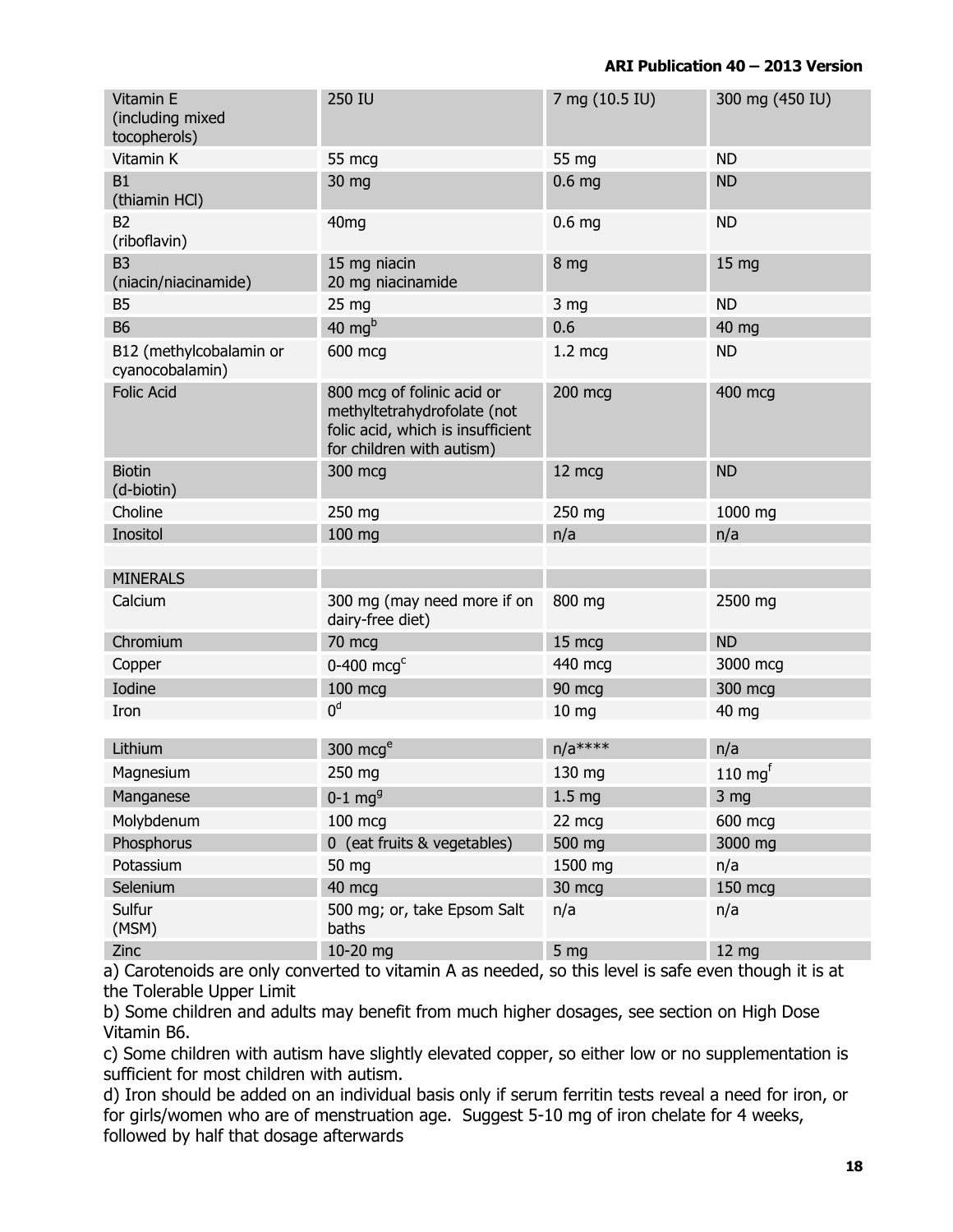e) For magnesium, the UL is the amount for supplements and does not count food sources f) Estimated daily intake of lithium in food is 1900 mcg/day for adults.

g) One study found that children with autism have slightly elevated manganese, so either low or no supplementation is sufficient for most children with autism.

**Duration:** Lifelong, although improving diet and healing gut may reduce the need for supplementation.

**Safety Note:** Most vitamins are water soluble, and excess amounts of them will be safely excreted in the urine. Some vitamins (vitamins A, D, E, K) are fat soluble, and excess amounts of those can build up in the body and cause toxicity if taken at high levels (above what we recommend) for a long time.

Excess amounts of minerals can cause problems, and the upper limits listed above should not be exceeded without consultation with a physician or nutritionist.

Start with a low dose (1/5 of that listed above), and gradually increase over 1 month.

|                               | % Worse | % No Change | % Better | <b>Number of Reports</b> |
|-------------------------------|---------|-------------|----------|--------------------------|
| Vitamin A                     | $2\%$   | 54%         | 44%      | 1535                     |
| Calcium $E$ :                 | 3%      | 60%         | 36%      | 2832                     |
| Folic Acid                    | 5%      | 50%         | 45%      | 2505                     |
| Magnesium                     | 6%      | 65%         | 29%      | 301                      |
| P5P (Vit. B6)                 | 13%     | 37%         | 51%      | 213                      |
| Vitamin B3                    | 4%      | 51%         | 45%      | 1192                     |
| Vitamin B6 alone              | 8%      | 63%         | 30%      | 620                      |
| Vitamin B6 with Magnesium     | 4%      | 46%         | 49%      | 7256                     |
| Vitamin B12 (methyl, subcut.) | 6%      | 22%         | 72%      | 899                      |
| Vitamin C                     | 2%      | 52%         | 46%      | 3077                     |
| <b>Zinc</b>                   | 2%      | 44%         | 54%      | 2738                     |

#### **ART Survey of Parent Ratings of Treatment Efficacy:**

#### **Research - Vitamins:**

One large comprehensive study found that children with autism had lower levels of several vitamins (especially biotin) and some minerals (lithium, calcium, and magnesium) and impairments in sulfation, methylation, glutathione, ATP, and oxidative stress, compared to neurotypical children of the same age. The severity of autism was strongly associated with the level of certain vitamins and minerals.

Adams JB et al., Nutritional and Metabolic Status of Children with Autism vs. Neurotypical Children, and the Association with Autism Severity, Nutr. Metab (Lond) 2011 Jun 8:8(1):34.

One study in China found that most children with autism had inadequate intake of folic acid, vitamin B6, calcium, vitamin A, vitamin C, and zinc, based on estimating dietary intake from diet logs (not as accurate as blood measurements).

Xia W et al., A preliminary study on nutritional status and intake in Chinese children with autism. Eur J Pediatr 2010, 69(10):1201-6.

One study in Romania found normal levels of vitamin B12 and folate in children with autism compared to controls, but low levels of plasma glutathione, consistent with the Adams et al 2011 study. In other words, it seems that children with autism need extra amounts of vitamin B12 and folate to have normal glutathione.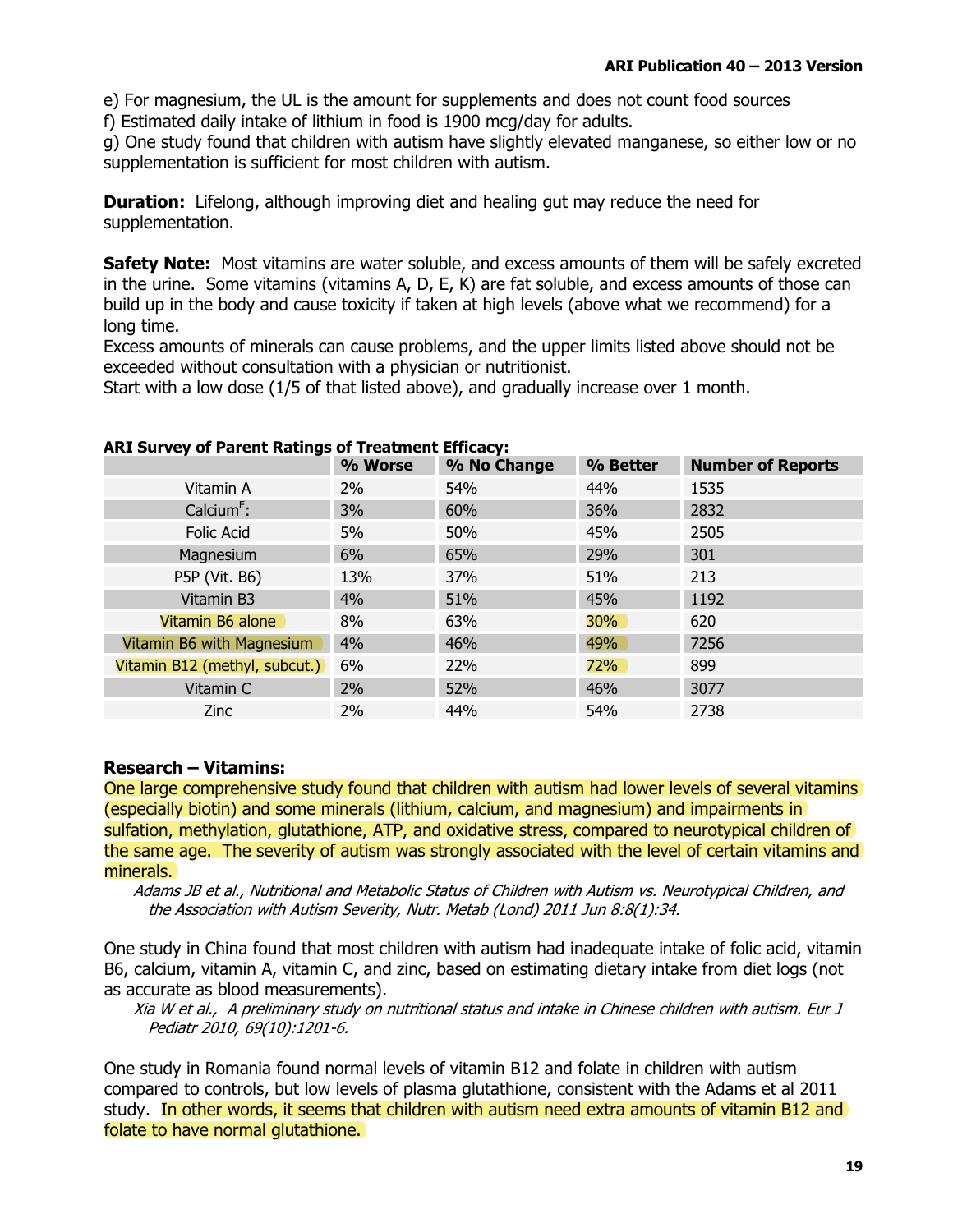Pasca SP et al., One carbon metabolism disturbances and the C677T MTHFR gene polymorphism in children with autism spectrum disorders. J. Cell. Mol. Med. 2009, 13(10):4229-4238.

One study found that children with autism had high levels of plasma vitamin B6 presupplementation, and this finding was confirmed in a follow-up study (Adams 2006), suggesting a metabolic imbalance in B6. (See section on High-Dose Vitamin B6 for more info.)

Adams JB, Holloway C.J: Pilot study of a moderate dose multivitamin/mineral supplement for children with autistic spectrum disorder. Altern Complement Med. 2004, 10(6):1033-9.

Adams JB, George F, Audhya T: Abnormally high plasma levels of vitamin B6 in children with autism not taking supplements compared to controls not taking supplements. J Altern Complement Med. 2006, 12(1):59-63.

One study of vitamin D status in Egypt found that young children with autism had lower levels of vitamin D compared to age-matched controls. However, the Adams et al 2011 study did not find any difference between vitamin D levels in children with autism in the US and neurotypical children in the US. Low levels of vitamin D are a concern for the general population, since vitamin D is made by the body only when exposed to direct sunlight, and nowadays people spend more time inside or shielded from the sun.

Meguid NA, Hashish AF, Anwar M, Sidhom G: Reduced serum levels of 25-hydroxy and 1,25-dihydroxy vitamin D in Egyptian children with autism. J Altern Complement Med. 2010, 16(6):641-5.

One study in Slovakia found that children with autism had significantly higher levels of vitamin C and beta-carotene, but normal levels of vitamin A and vitamin E, compared to older teen controls. This is consistent with the Adams et al 2011 study.

Krajkovicova-Kudlackova M et al. Plasma concentration of selected antioxidants in autistic children and adolescents. Bratisl Lek Listy 2009, 110(4): 247-250.

Many studies have demonstrated that children with autism have substantial oxidative stress. suggesting either a low level of key antioxidants or an increased need for them. (See section on oxidative stress.)

### **Research - Minerals**

One large comprehensive study found that children with autism had lower levels of some minerals (lithium, calcium, and magnesium) compared to neurotypical children of the same age. The severity of autism was strongly associated with the level of certain vitamins and minerals.

Adams JB et al., Nutritional and Metabolic Status of Children with Autism vs. Neurotypical Children, and the Association with Autism Severity, Nutr. Metab (Lond) 2011 Jun 8:8(1):34.

Another study also found that young US children with autism (and their mothers) had unusually low levels of lithium compared to neurotypical children and their mothers. Lithium is receiving increasing recognition as possibly being an essential mineral, as low levels are associated with psychiatric and immunological disorders.

Adams JB et al., Biol Tr El Res 2006, 110:193-209.

Two large studies of iron status found that young US and Canadian children with autism had anemia in 8% and 16% of cases, respectively.

Latif A et al., Iron Deficiency in Autism and Asperger Syndrome. Autism 2002, 6:103. Dosman CF et al., Ferritin as an indicator of suspected iron deficiency in children with autism spectrum disorder: prevalence of low serum ferritin concentration. Dev Med Child Neurol. 2006, 48(12):1008-9.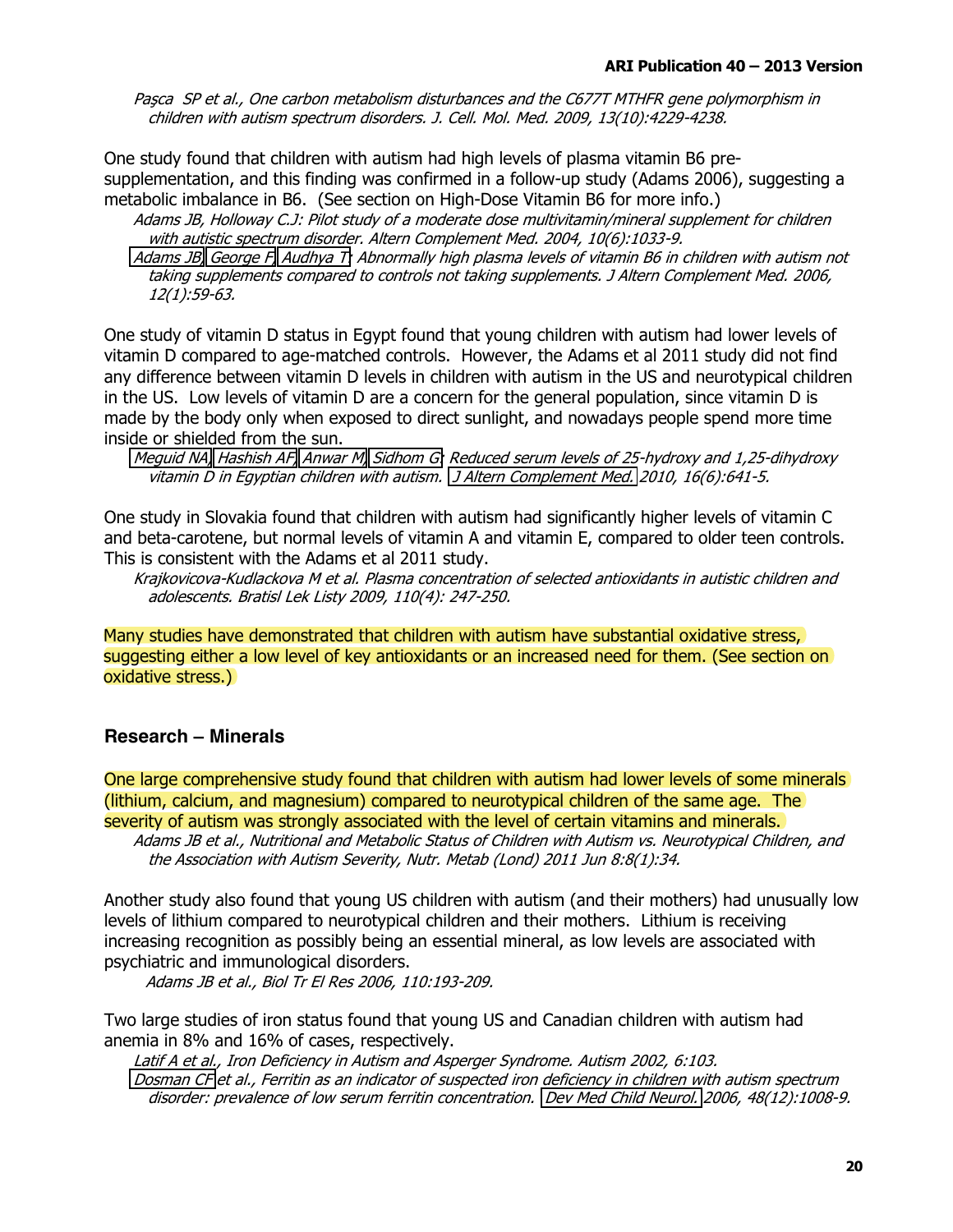One small study of minerals in red blood cells found that young Canadian children with autism had lower levels of RBC selenium and RBC molybdenum than neurotypical children of the same age [24], but similar levels of most other minerals.

Jory J and McGinnis W: Red-Cell Trace Minerals in Children with Autism. American Journal of Biochemistry and Biotechnology 2008, 4(2):101-104.

A small study of zinc and copper in plasma found that British children with autism had similar levels to neurotypical children.

Jackson MJ and Gerard PJ: Plasma Zinc, Copper, and Amino Acid Levels in the Blood of Autistic Children. J Autism Childhood Schizophrenia 1978, 8(2):203-208

In contrast, a study of Turkish children with autism found that they had lower levels of zinc in plasma and RBC compared to neurotypical children.

Yorbik O, Akay C, Sayal A, Cansever A, Sohmen T, Cavdar AO: Zinc Status in Autistic Children J. Trace Elements Experimental Medicine 2004, 17:101-107.

### **Research - Treatment**

A large, randomized, double-blind placebo-controlled study found that a similar strong, balanced multi-vitamin/mineral supplement resulted in modest but statistically significant improvements in the Average Change of all symptoms on the Parent Global Impressions-Revised, and significant improvements in subscores in expressive language, tantrumming, hyperactivity, and overall symptoms. The supplement improved the level of many vitamins and minerals. There were also many improvements in metabolism, including improvements in oxidative stress, methylation, glutathione, sulfation, plasma ATP. The children with low levels of vitamin K and biotin (both made) by gut bacteria) improved the most.

Adams JB et al., Effect of a Vitamin/Mineral Supplement on Children with Autism, BMC Pediatrics 2011,  $11:111$ 

One open-label study [49] found that micronutrient supplementation was comparable or more effective than treatment with pharmaceuticals in terms of improvements in the Childhood Autism Rating Scale, Childhood Psychiatric Rating Scale, Clinical Global Impressions, and Self-Injurious Behavior.

Mehl-Madrona L et al., Micronutrients versus standard medication management in autism: a naturalistic casecontrol study. J Child Adolesc Psychopharmacol 2010, 20(2):95-103.

One small randomized, double-blind, placebo-controlled study published found that a strong, balanced multi-vitamin/mineral supplement resulted in improvements in children with autism in sleep and gut function, and possibly in other areas.

Adams JB et al., Pilot study of a moderate dose multivitamin-mineral supplement for children with autistic spectrum disorder. J Altern Complement Med. 2004 Dec;10(6):1033-9.

One study found that high-dose vitamin C (1.1 g per 10 kg bodyweight) helped children with autism.

Dolske MC et al., A preliminary trial of ascorbic acid as supplemental therapy for autism. Prog Neuropsychopharmacol Biol Psychiatry 1993 Sep;17(5):765-74.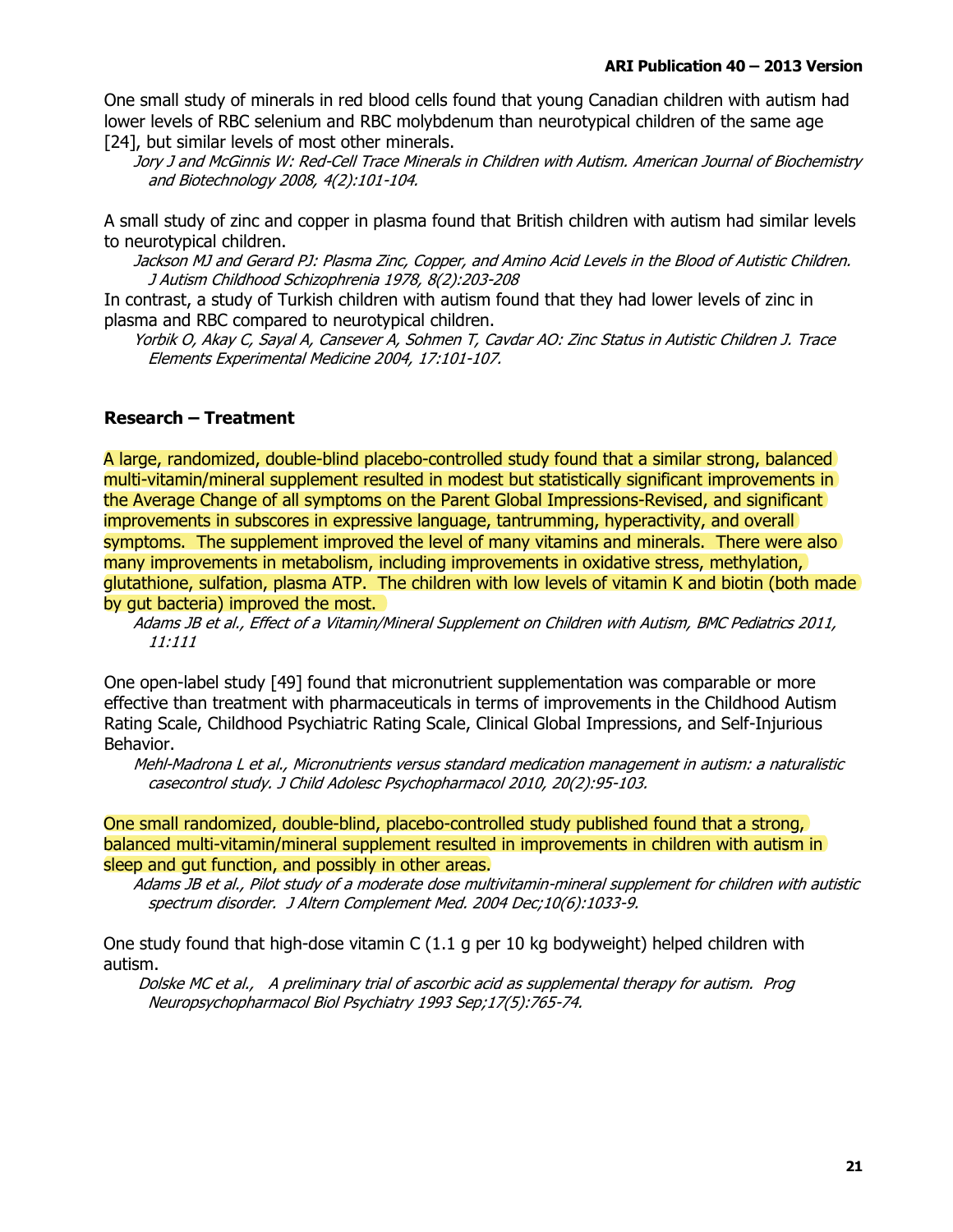### **High-Dose Vitamin B6 and Magnesium**

**Rationale:** There are over 20 studies of vitamin B6 with Magnesium for autism, including 12 double-blind, placebo-controlled studies, making it one of the most studied nutritional treatments for autism. Almost all of these studies found that 30-40% of children and adults with autism benefited from high-dose supplementation of vitamin B6 with magnesium. Vitamin B6 is required for over 1113 enzymatic reactions, including the production of major neurotransmitters (serotonin, dopamine, and others), glutathione (needed for detoxification), and hemoglobin (carries oxygen in blood). Magnesium is used to prevent the possibility of hyperactivity, which can occur if the vitamin B6 is taken by itself.

Most of the studies used dosages of about 8-15 mg/pound of B6 (maximum of 1000 mg). Only 1 study used a lower dosage (1.3 mg/pound), and that is one of the few studies that found no benefit.

An unpublished study by Audhya steadily increased the dosage of vitamin B6 from 1 to 10 mg/pound. They found that at least 3 mg/pound was needed to begin to see benefits, and 6 mg/pound was enough for most children to see benefit.

The reason why many children and adults benefit from high-dose vitamin B6 is still unclear, but a possible explanation is that some children and adults with autism have both 1) a decreased ability to convert vitamin B6 to its active form, and 2) defective enzymes for making key neurotransmitters that require an unusually high amount of the active form of vitamin B6.

Adams JB, Holloway C.J: Pilot study of a moderate dose multivitamin/mineral supplement for children with autistic spectrum disorder. Altern Complement Med. 2004, 10(6):1033-9. Adams JB, George F, Audhya T: Abnormally high plasma levels of vitamin B6 in children with autism not

taking supplements compared to controls not taking supplements. J Altern Complement Med. 2006, 12(1):59-63.

**Treatment:** Based on a review of all the research, Dr. Bernard Rimland recommended a dosage of about 8 mg/pound of vitamin B6 (maximum of 1000 mg) and half as much magnesium. However, he emphasized that some individuals with autism need somewhat more or less.

Test: There is not yet a lab test to determine who will benefit from high-dose vitamin B6, although measurements of low neurotransmitters might be a possible clue. The best test is simply a 2-month trial, slowly increasing the dose from 1 mg/pound bodyweight to 8 mg/pound bodyweight of B6, and half as much magnesium.

A test for B6-deficiency is a measurement of 4-pyridoxic acid in urine. Normally about 50% of dietary vitamin B6 is excreted as 4-pyridoxic acid. Vitamin B6-deficient subjects have undetectable levels of 4-pyridoxic acid in their urine, making it a useful diagnostic test of vitamin B6 status; on a B6-deficient diet, levels drop to <5% within 5 days.

### **Absorption of vitamin B6**

Only non-phosphated forms can be absorbed orally. Luckily, phosphated forms are converted into non-phosphated forms by alkaline phosphatase in the intestinal membrane.

Non-phosphated forms are then absorbed by passive diffusion, primarily in the jejunum (qut). Absorption is non-saturable (very large amounts can be absorbed).

Physicians Desk Reference (PDR) on Nutritional Supplements 2001.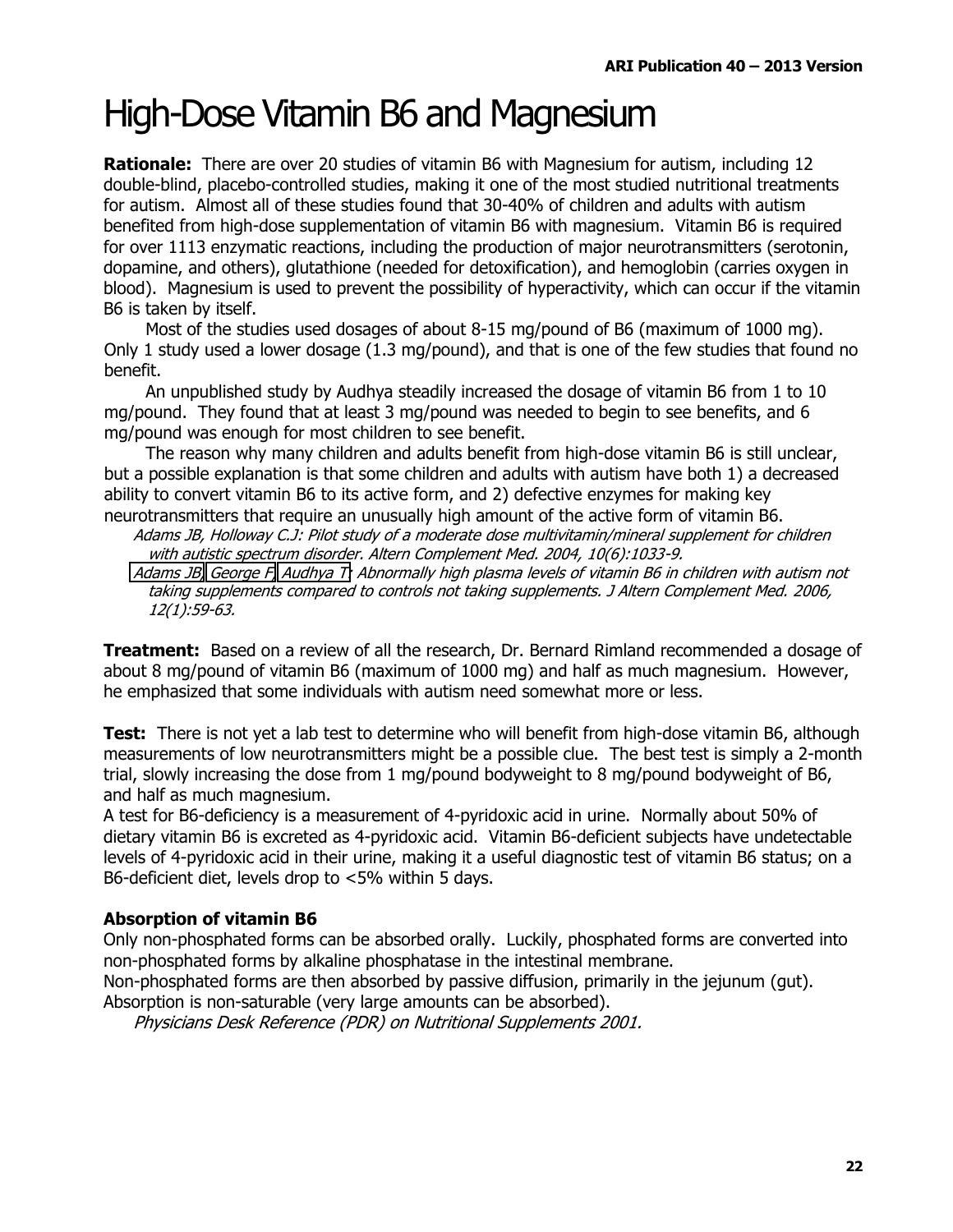### **Forms of vitamin B6**

There are six different forms of vitamin B6, including three unphosphated forms and their corresponding phosphated forms. All forms can be converted to one another, and should result in increases in the active forms (PLP and (for a few reactions) PMP).

The six forms of vitamin B6 are:

Pyridoxine (PN) & Pyridoxine 5-Phosphate (PNP)

Pyridoxal (PL) & Pyridoxal 5-Phosphate (PLP)

Pyridoxamine (PM) and Pyridoxamine 5-Phosphate (PMP)

ARI survey data reports a slightly higher rate of adverse effects for PLP (11%) than for other forms of B6 (8%, or 4% if given with Mg). Analysis of their survey data suggests that some children do better on unphosphated forms (pyridoxine HCL), and some do better on the phosphated forms (PLP). Both forms should be well absorbed and have similar effects.

So, we suggest first starting with pyridoxine HCL; if it is not effective, consider switching to PLP. All research studies to date have only investigated high-dose pyridoxine HCL for autism, and none have involved high-dose PLP.

|                             | % Worse | % No Change | % Better | <b>Number of Reports</b> |
|-----------------------------|---------|-------------|----------|--------------------------|
| Magnesium                   | 6%      | 65%         | 29%      | 301                      |
| Vitamin B6 (pyridoxine HCI) | 8%      | 63%         | 30%      | 620                      |
| Vitamin B6 with Magnesium   | 4%      | 46%         | 49%      | 7256                     |
| P5P (Vit. B6)               | 11%     | 40%         | 48%      | 920                      |

#### **ARI Survey of Parent Ratings of Treatment Efficacy:**

Safety: High dose B6 should always be taken with magnesium to prevent possible hyperactivity (which occurs in about 20% of cases when high dose B6 is taken without magnesium). High dose supplementation of vitamin B6 with Mg in children and adults with autism appears to be very safe.

In very rare cases (less than 1 in 1000) high dose vitamin B6 can cause temporary numbness in fingers and toes. Stopping supplementation generally results in full recovery.

**For more info:** A summary of vitamin B6 studies in autism is available at www.autism.com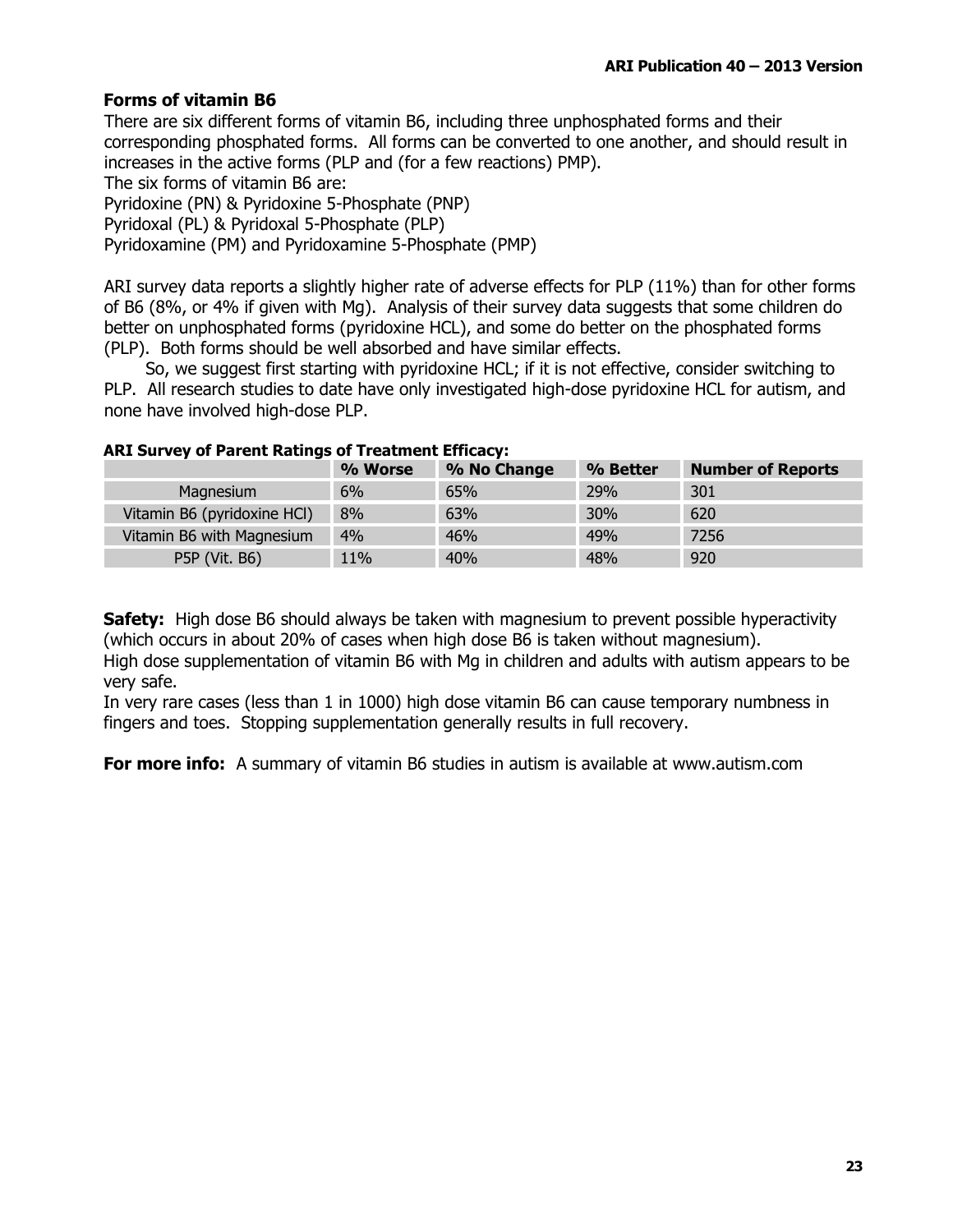### **Essential Fatty Acids**

Rationale: Essential fatty acids (EFAs) are critical nutrients for humans. They exist in the cell membrane of every cell, and roughly 20% of an infant's brain is composed of essential fatty acids. Mother's milk is very rich in essential fatty acids, but some infant formulas lack this key ingredient needed for brain development.

Two general categories of essential fatty acids are omega-3 and omega-6. Omega-3 fatty acids have relatively short shelf lives, so commercial food processing often hydrogenates or partially hydrogenates them, which provides long shelf life but eliminates their nutritional value. Thus, over 80% of the US population has low levels of omega-3 fatty acids - this is one of the most widespread nutritional problems in the US.

Low levels of EFAs are associated with a wide range of psychological disorders, including depression, post-partum depression, bipolar disorder (manic/depression), and Rett's syndrome (similar to autism). Most importantly, four published studies have found that children with autism) have lower levels of omega-3 fatty acids than the general population.

- S. Vancassel et al., Plasma fatty acid levels in autistic children, Prostaglandins Leukot Essent Fatty Acids 2001 65:1-7.
- Bell et al Essential fatty acids and phospholipase A2 in autistic spectrum disorders. Prostaglandins Leukot Essent Fatty Acids. 2004 Oct; 71(4): 201-4.
- Wiest et al Plasma fatty acid profiles in autism: a case-control study Prostaglandins Leukot Essent Fatty Acids, 2009 Apr:80(4):221-7.
- Bell et al 2010, 7The fatty acid compositions of erythrocyte and plasma polar lipids in children with autism, developmental delay or typically developing controls and the effect of fish oil intake. Br. J. Nutri. 103 1160-7.

### **Explanation of Treatment:**

One of the best sources of omega-3 fatty acids is fish, which obtain them from algae and plankton in the sea. Unfortunately, many fish are high in mercury and other toxins, especially the large predators (shark, swordfish, and tuna) that are at the top of the food chain and consume smaller fish. Smaller fish with shorter lifespans, such as salmon and shrimp, have lower levels of mercury, but it depends where they come from. So, it is generally safer for children to obtain essential fatty acids from fish oil from small fish, since little mercury is stored in the oil. Because fish oil (and fish) spoil readily, it is important to obtain a high-quality oil that does not smell or taste rancid, and it should be kept refrigerated. A high-quality fish oil should have only a mild taste.

Two of the major omega-3 fatty acids are eicosapentaenoic acid (EPA) & docosahexaenoic acid (DHA). DHA is critical for early brain development, and EPA is useful for later development and is an important anti-inflammatory mediator.

**Recommended dosages** (based on the amount of omega-3's, not the total amount of oil which will contain other oils):

**Omega-3:** 20-60 mg/kg (600-1800 mg for a 30 kg, or 60 lb, child). For younger children, use a supplement richer in DHA, and for older children and adults, use a supplement richer in EPA. **Omega 6:** 1/4 as much omega-6 as omega-3; so, if taking 1000 mg of omega-3's, then 250 mg of omega-6. It is important to maintain a balance of omega-3 and omega-6. Most people eating a typical western diet receive sufficient omega-6 but are lacking in omega-3; however, some may need a little extra omega-6 when taking an omega-3 supplement.

Flax seed oil is also a source of omega-3 fatty acids, but the form it provides (alpha linolenic acid) must be converted by the body to the active form (EPA and DHA), and that conversion process is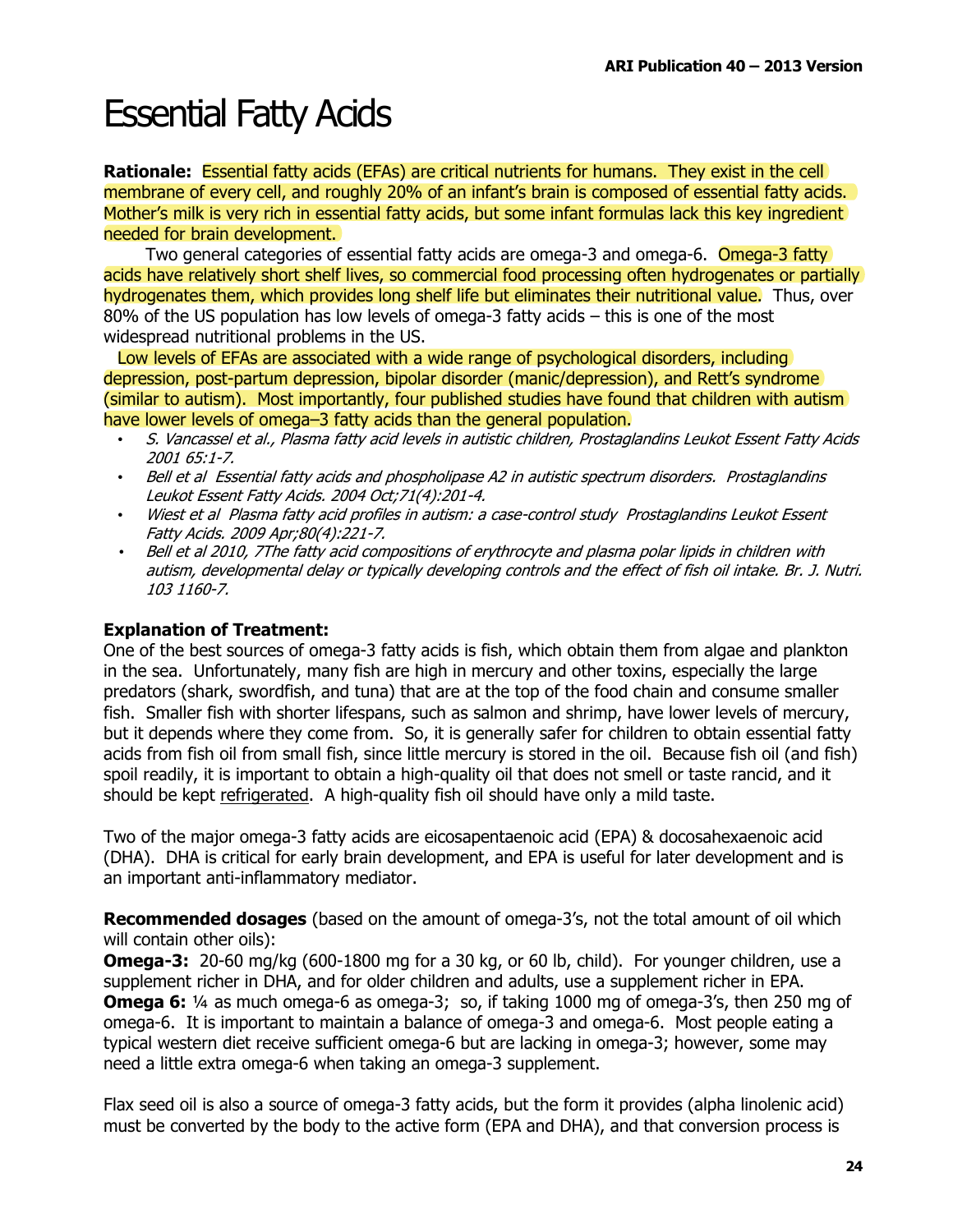slow in humans. There have been some reports that children with autism respond poorly to flax seed oil, so we generally recommend fish oil instead.

Cod liver oil (or other fish liver oil) is a good source of omega-3 fatty acids, and also provides good amounts of vitamin A and vitamin D. However, vitamin A intake from all supplements should not greatly exceed the RDA intake (see vitamin/mineral section) for extended periods, since excess amounts will be stored in the liver and could affect liver function. (Carotenes are pre-vitamin A and are not a problem.)

**Testing:** The level of essential fatty acids can be measured in the red blood cell membrane. However, because most people in the US have low levels of omega-3's, it is desirable to reach levels at the top of the "normal" range. Also, it is better to measure the absolute amount of each fatty acid, rather than just the percentage of each.

| <b>ARI Survey of Parent Ratings of Treatment Efficacy:</b> |                                                                |     |       |      |  |  |
|------------------------------------------------------------|----------------------------------------------------------------|-----|-------|------|--|--|
|                                                            | <b>Number of Reports</b><br>% No Change<br>% Better<br>% Worse |     |       |      |  |  |
| <b>Fatty Acids</b>                                         | <b>2%</b>                                                      | 39% | 59% l | 1680 |  |  |

### Safety:

One unpublished study by Audhya of 400 children with autism found that about 1-2% had a severe behavioral reaction to fish oil within a few days, resulting in extreme behavioral problems. These symptoms disappeared within a few days after stopping intake. Blood testing revealed that these children had a carnitine deficiency (see section on Carnitine), which is needed to carry long-chain fatty acids into the mitochondria, and to transport short and medium chain fatty acids out of the mitochondria. Supplementation with low dose carnitine (about 200 mg/day) allowed the children to tolerate fish oil without any problem. Since the major source of carnitine is beef and pork, people who avoid those foods may want to start with very low doses of fish oil, and if there is a problem add a carnitine supplement or eat beef or pork regularly.

### **Research:**

There are a huge number of scientific studies showing that humans need EFAs, and that most people in the US do not consume enough. As mentioned above, 4 studies found that children with autism have lower levels of omega-3 fatty acids than do typical children, many of whom are not consuming enough.

There have been nine treatment studies for children/adults with autism, six positive and three inconclusive or negative. Most of the studies have been short, and did not pre-screen for children with low EFA levels. It is likely that fish oil will be most beneficial to children who do not eat fish regularly, and it could be that long treatment (12 months) is needed for full benefits to be observed.

### Positive studies

A 90-day open trial of essential fatty acids in 18 children with autism found significant increases in language and learning skills.

Patrick L and Salik R, The Effect of Essential Fatty Acid Supplementation on Language Development and Learning Skills in Autism and Asperger's syndrome. Autism/Asperger's Digest: Research Article -Jan/Feb 2005.

One unpublished study by Adams et al. found that 2 months supplementation of fish oil (rich in DHA) led to significant improvements in sociability and other areas, especially in children and adults who consumed 0-1 servings of fish/month.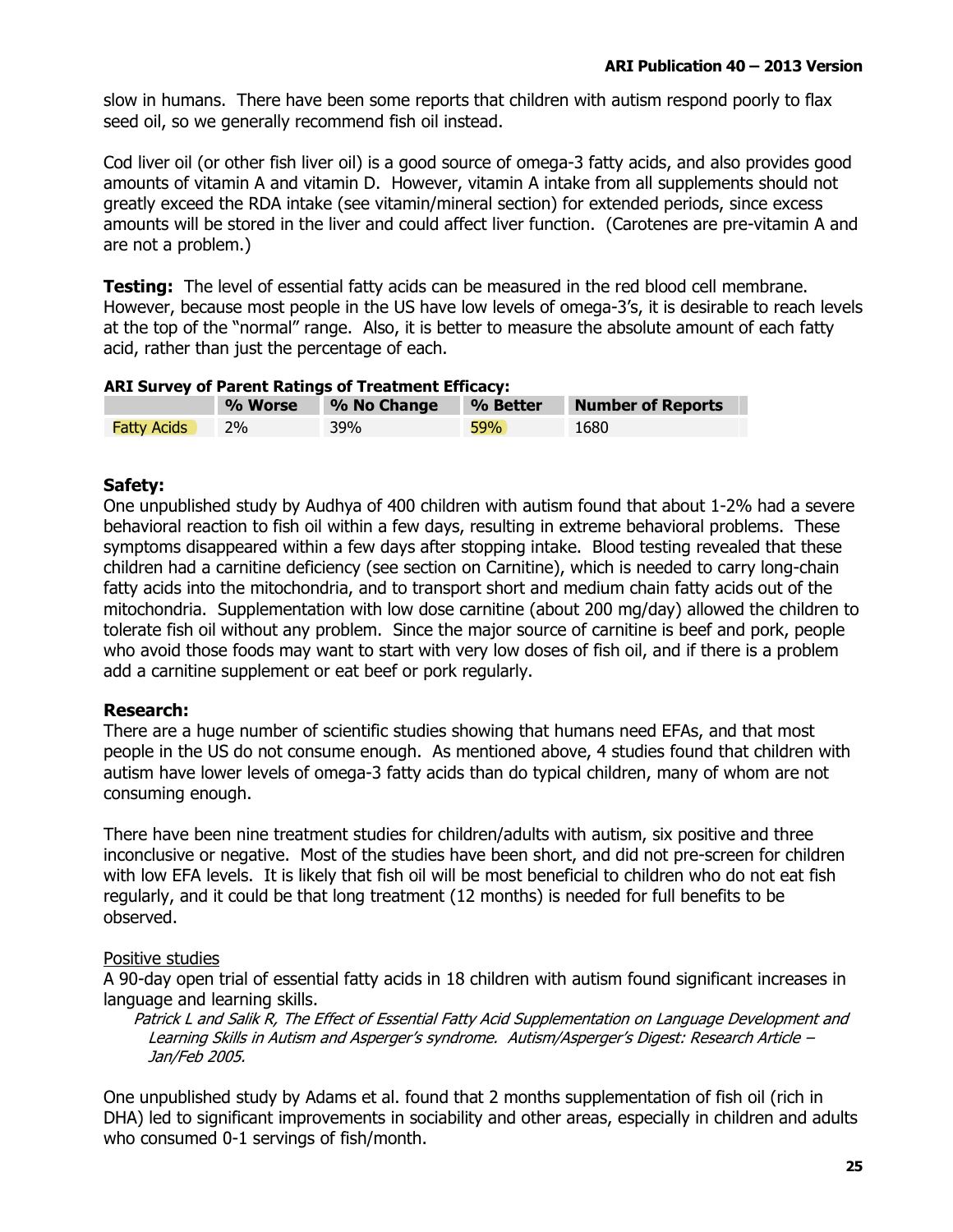One unpublished open study by Audhya et al. was a 9-month treatment study of several hundred children. They found little improvement by 6 months, but substantial improvements by 9 months. The largest improvement was in gut function (verified by pre and post endoscopies in many cases), but also improvements in other areas.

An open-label study of 30 children with autism found that fish oil supplementation led to improvements in EFA levels, and 2/3 of the participants had improvements in their autistic symptoms.

Mequid et al, Role of polyunsaturated fatty acids in the management of Egyptian children with autism. Clinical Biochemistry 41 (2008) 1044-1048

One study found that fish oil supplementation improved omega-3 levels in children with autism. Bell JG et al, The fatty acid compositions of erythrocyte and plasma polar lipids in children with autism, developmental delay or typically developing controls and the effect of fish oil intake. Br J Nutr. 2010 Apr;103(8):1160-7.

One small randomized, double-blind, placebo-controlled 16-week treatment study found that the combination of DHA (an omega 3 EFA) and arachidonic acid (an omega 6 EFA) led to significant improvements in communication and social withdrawal. (There is a concern that western diets already contain sufficient arachidonic acid.)

Bent et al... Effects of large doses of arachidonic acid added to docosahexaenoic acid on social impairment in individuals with autism spectrum disorders: a double-blind, placebo-controlled, randomized trial. J Clin Psychopharmacol. 2012 Apr;32(2):200-6.

Negative/Inconclusive studies

One small double-blind, placebo-controlled treatment study by Amminger et al. found that fish oil might have some benefit in reducing hyperactivity, but the numbers were too small to be statistically significant.

Amminger et al. Omega-3 Fatty Acids Supplementation in Children with Autism: A Double-blind Randomized, Placebo-controlled Pilot Study. Biol Psychiatry. 2006 Aug 22.

In an open-label 6-week study of 19 young adults with severe autism, there was no benefit of EFA supplementation on autistic symptoms or problem behaviors.

Politi et al, Behavioral Effects of Omega-3 Fatty Acid Supplementation in Young Adults with Severe Autism: An Open Label Study Archives of Medical Research 39 (2008) 682-685

In a small randomized, double-blind, placebo-controlled 12-week treatment study of young children with autism, the treatment group did not improve significantly more than the placebo group on hyperactivity (the primary outcome measure).

Bent et al., A Pilot Randomized Controlled Trial of Omega-3 Fatty Acids for Autism Spectrum Disorder. J Autism Dev Disord. 2011 May;41(5):545-54.

#### For more info on essential fatty acids:

see www.nordicnaturals.com; www.ghs.co; www.barleans.com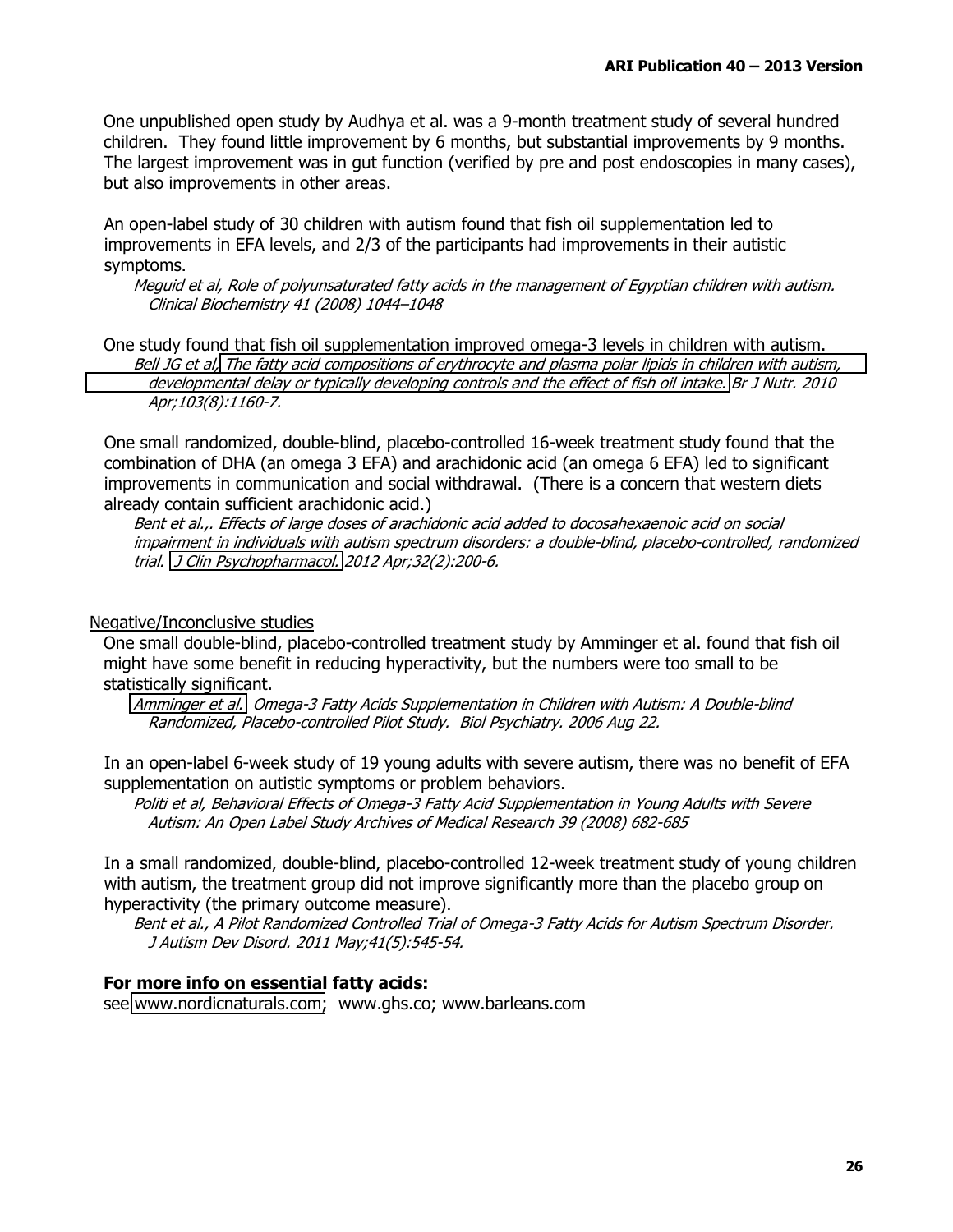### **Gut Treatments: Digestive Enzymes**

**Rationale:** The body normally produces a variety of digestive enzymes to break large food molecules into smaller ones that can be absorbed. Different enzymes are needed for different types of protein, carbohydrates, and fats. Children with autism sometimes have low levels of certain enzymes, or less active enzymes, or both  $-$  enzyme problems are especially common in children with gut problems (chronic constipation or diarrhea).

One digestive enzyme, DPP4, is easily deactivated by small amounts of toxins including mercury and organophosphates (pesticide sprays). DPP4 is needed to digest some peptides from casein and other substances that can have an opioid-like effect.

**Treatment:** Take a digestive enzyme with each meal, usually at the start of the meal. Use enzymes that are as complete as possible. Proteases are needed for protein, lipases for fats, and disaccharidases and other enzymes for carbohydrates.

Note that we recommend digestive enzymes in addition to special diets, and they should not be used instead of special diets. If a child has a problem digesting wheat or dairy products, it is best to just avoid them, and use the digestive enzymes as a precaution against unknown exposures.

### **Testina:**

Symptoms of pain, gas, and discomfort after eating dairy products is a strong indicator of a lack of digestive enzymes for milk, or a delayed-type food allergy to it.

If an endoscopy is conducted to investigate chronic gastrointestinal problems, it is highly recommended to include a biopsy to test for digestive enzymes - this is a routine test in most hospitals, and can easily be done as part of the endoscopy.

A Comprehensive Digestive Stool Analysis may reveal whether some types of foods are not being digested well, suggesting a problem with specific digestive enzymes, but the reliability of the test is limited.

### **Research**

### **Gut Problems are Common in Autism**

There are many studies of gastrointestinal problems in children and adults with autism (see review by Buie et al 2010), and most of the studies indicate that chronic gastrointestinal problems (constipation, diarhea, abdominal pain, esophagitis, etc.) are common and should be evaluated and treated.

Buie, T., et al. (2010). Evaluation, diagnosis, and treatment of gastrointestinal disorders in individuals with ASDs: a consensus report. Pediatrics 125 Suppl 1, S1-18.

### **Lack of Digestive Enzymes**

Studies by Horvath et al. 1999, Williams et al 2011, and Kushak et al 2011 have found that many children with autism and major gastrointestinal problems have low levels of enzymes needed to digest sugars/carbohydrates, especially lactase, the enzyme needed to digest lactose (the sugar in milk). Insufficient lactase would result in gas, pain, and diarrhea after consuming milk products. Their studies involved tissue biopsies taken during an endoscopy, so these were from children/adults with substantial gastrointestinal problems – problems with digestive enzymes are probably less likely in individuals without obvious gastrointestinal symptoms.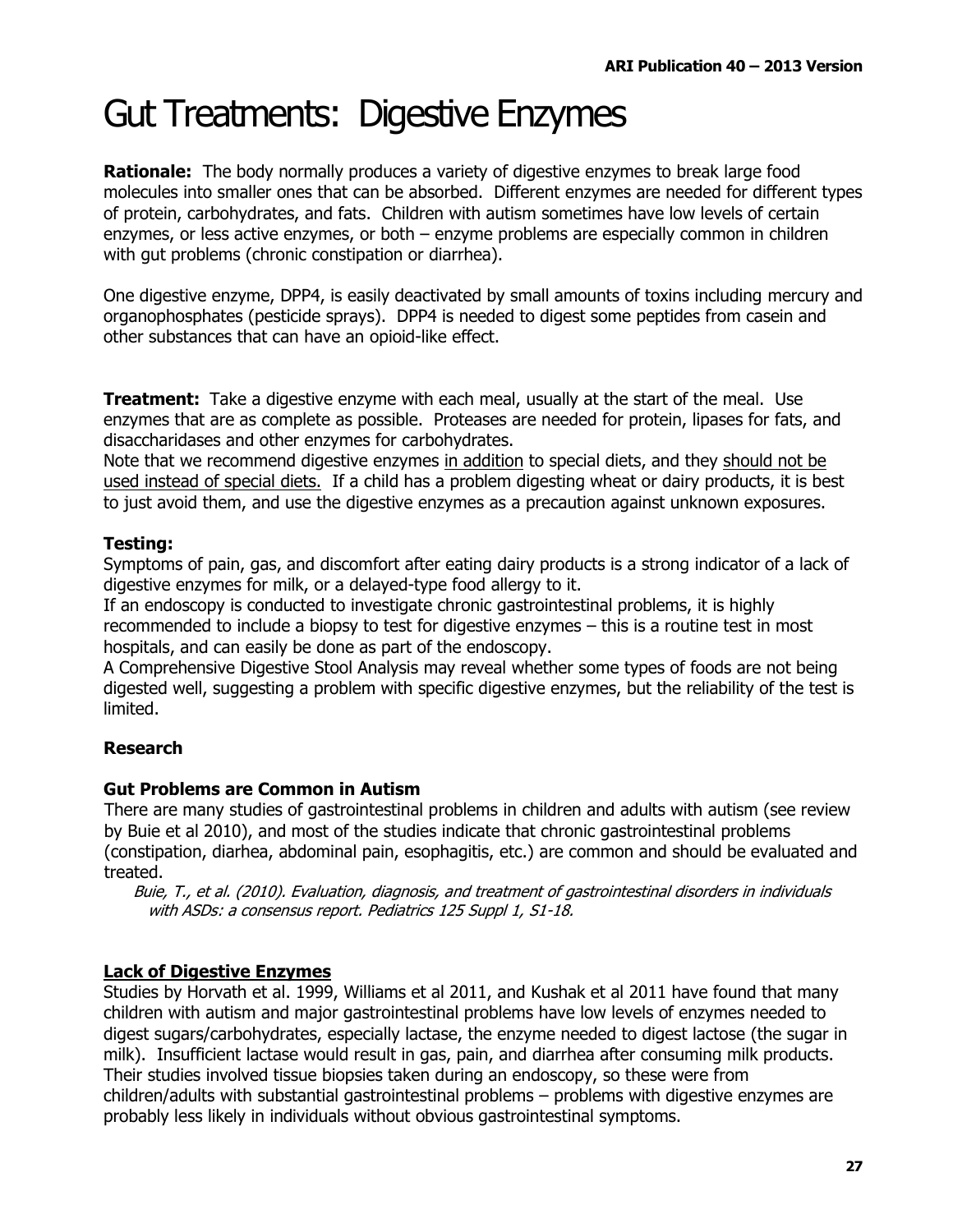One large study by Horvath, et al (1999) evaluated disaccharidase (sugar) activity from endoscopic biopsies in 90 children with autism. They found that 49% had at least one deficient enzyme activity, and 20% had deficiencies in two or more disaccharidase enzymes. "Lactase and maltase deficiencies were the most frequent, followed by low activity of sucrase, palatinase, and glucoamylase. All of the children with low enzyme activity had loose stools and/or gaseousness."

Horvath K et al, Gastrointestinal abnormalities in children with autistic disorder," J. Pediatrics 135 no. 5 (1999) 559-563.

Horvath K and Perman JA "Autistic disorder and gastrointestinal disease," Curr. Opinion in Pediatrics, 14  $(2002)$  583.

A small study by Williams et al 2011 also found substantial decreases in disaccharidases, resulting in abnormal qut bacteria.

Williams BL et al., Impaired carbohydrate digestion and transport and mucosal dysbiosis in the intestines of children with autism and gastrointestinal disturbances. PLoS One. 2011;6(9):e24585. Epub 2011 Sep 16.

A new large study at Harvard Medical School (Kushak et al 2011) involving intestinal biopsy samples of 199 children and adults with autism (ages 22 months to 28 years) found that many had deficiencies in disaccharidases (enzymes for digesting simple sugars). Specifically, they found that 62% had deficiencies in lactase, 16% were deficient in sucrase, and 10% were deficient in maltase. The problems seemed to be equally common in children and adults, suggesting that these problems are lifelong.

Kushak RI et al., Intestinal disaccharidase activity in patients with autism: effect of age, gender, and intestinal inflammation. Autism. 2011 May;15(3):285-94. Epub 2011 Mar 17.

### **Treatment Studies**

One open-label treatment study involved a 12-week trial of a digestive enzyme. The digestive enzyme included enzymes for proteins, peptides, casein, and phytic acid. 46 participants started the study, and 17 dropped out, including 6 who stated adverse effects and others for various reasons including lack of benefit. This was a rather high drop-out rate. The 29 who finished the study reported improvements in many areas, especially socialization and hyperactivity, and half reported improvements in digestion.

Brudnak MA et al. Enzyme-based therapy for autism spectrum disorders -- is it worth another look? Med Hypotheses. 2002 May; 58(5): 422-8.

However, another digestive enzyme treatment study found no benefit. This was a more rigorous randomized, double-blind, placebo-controlled, cross-over study lasting 6 months and involving 43 participants. It involved a digestive enzyme designed to digest proteins and peptides (small proteins), not carbohydrates or sugars. The digestive enzymes were well tolerated, but there were no statistically significant clinical improvements on any symptoms.

Munasinghe et al., Digestive Enzyme Supplementation for Autism Spectrum Disorders: A Double-Blind Randomized Controlled Trial J Autism Dev Disord (2010) 40:1131-1138

The two studies listed above were for digestive enzymes focused on proteins, not sugars and carbohydrates. According to three studies by Horvath et al 1999, Williams et al 2011, and Kushak et al 2011, children with autism have a problem digesting sugars and carbohydrates, and especially milk sugar (lactose). So, there is a need for a treatment study to investigate digestive enzymes designed to digest sugars and carbohydrates, especially lactase.

Finally, the ARI survey data (which involves many different brands of digestive enzymes) suggests that digestive enzymes can be helpful and are generally well-tolerated. The Specific Carbohydrate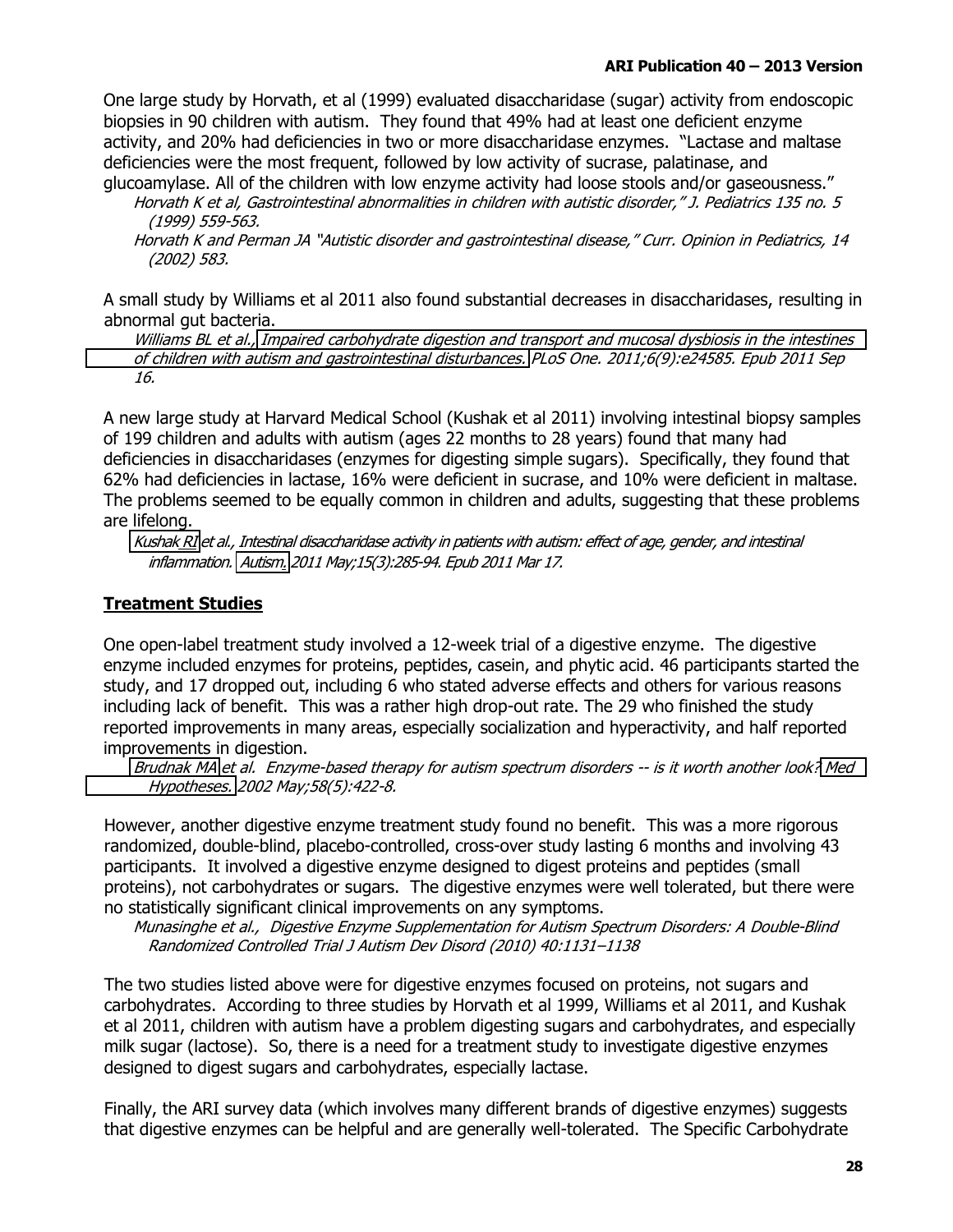Diet (which includes avoidance of most sugars and all carbohydrates except for monosaccharides) also seems likely to be beneficial for people lacking digestive enzymes for those foods, but there are no formal research studies on it yet (see ARI survey data below).

### **ARI Survey of Parent Ratings of Treatment Efficacy:**

|                                      | % Worse | % No Change | % Better | <b>Number of Reports</b> |
|--------------------------------------|---------|-------------|----------|--------------------------|
| <b>Digestive Enzymes</b>             | 3%      | 35%         | 62%      | 2350                     |
| <b>Specific</b><br>Carbohydrate Diet | $7\%$   | 22%         | 71%      | 537                      |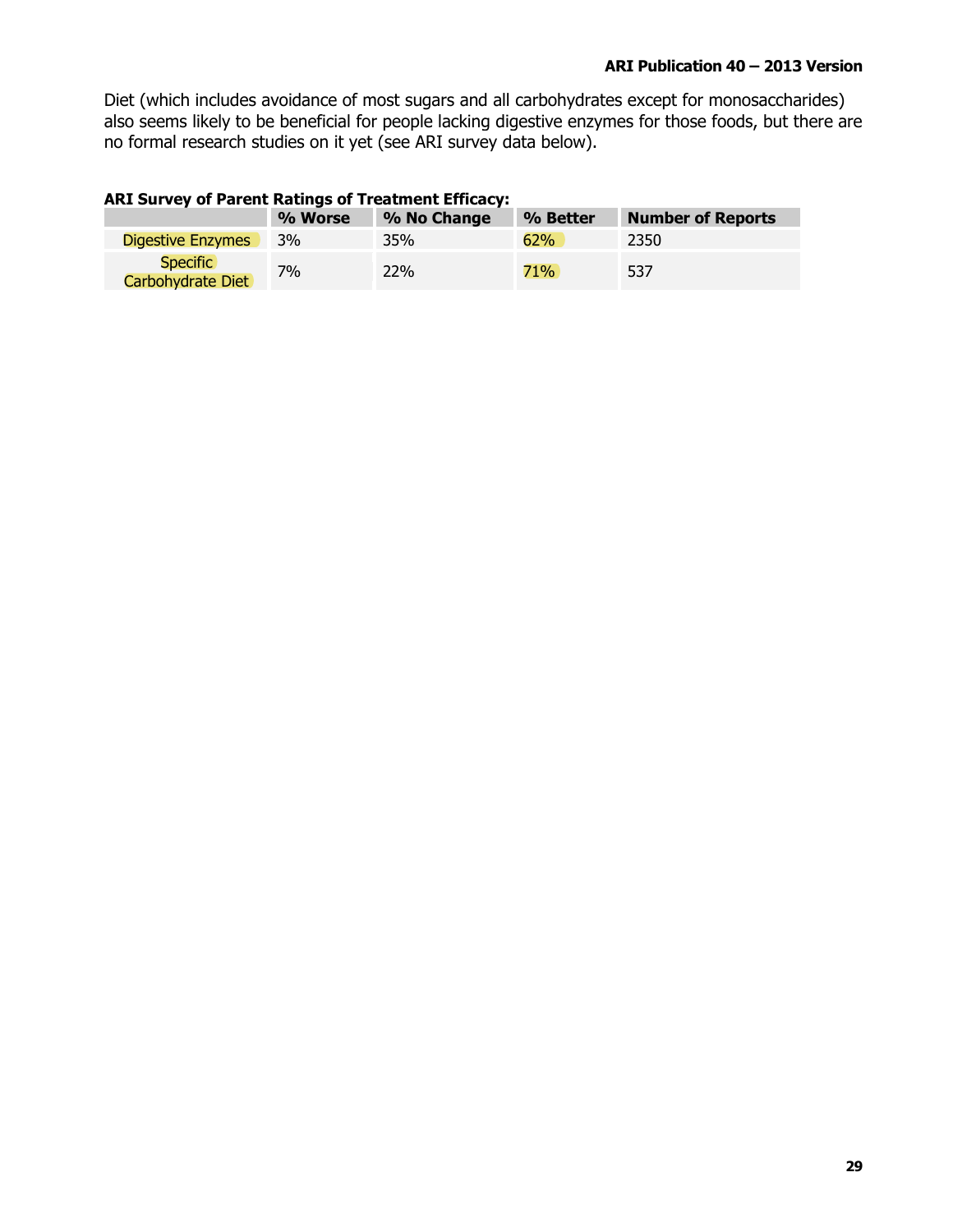### Gut Treatments: Anti-fungals and Probiotics

**Rationale:** The human gut contains a large number of bacteria (10x more gut bacteria than cells) in the entire body). Most of these gut bacteria are beneficial, helping with food digestion and water balance, producing some vitamins, and limiting the growth of harmful bacteria and yeast.

One of the most striking differences in the medical history of children with autism is that several studies have reported much higher use of oral antibiotics (usually for ear infections) in infancy of children with autism compared to controls. These oral antibiotics will destroy most of the beneficial gut bacteria, and thus increase the risk of overgrowth of harmful bacteria and/or yeast.

Harmful bacteria and yeast produce toxins that can severely affect mental functioning and behavior; alcohol is just one of many toxins that yeast can produce, and is a good example of a yeast toxin that can severely affect behavior. It seems that the best way to treat these problems is with a combination of antifungal diet, antifungal medications (if yeast are present) and probiotics (beneficial bacteria). These can help restore normal qut function. Antibiotics should only be considered as a last resort in most cases, as ARI survey data suggest they are more likely to cause harm than help.

### **Treatment:**

**Anti-fungal Diet:** Yeast feed on sugar and simple carbohydrates, so reducing or avoiding those foods is important. Also, it can be helpful to avoid foods containing yeast or yeast products, including fruit juice, vinegar (in ketchup and other foods), leavened foods (bread, pizza, bagels, rolls), cheese, and mushrooms (a type of yeast/fungus).

**Duration:** Dr. Sidney Baker recommends a trial for 5-14 days, followed by a high exposure to see if the diet makes a difference. If so, continue long-term.

**Anti-fungal Medications:** There are several prescription and non-prescription anti-fungal treatments, and sometimes several need to be tried before finding an effective one for a given strain of yeast. Nystatin is the safest because it is not absorbed, but many yeast are now resistant to it. Diflucan, Sporanox, Lamisil, and Nizoral are alternatives to which yeast are less likely to be resistant, but since they are absorbed into the body they have a very small chance of overtaxing the liver, and liver enzymes should be checked every few months if they are used long-term. (Note that there is no published research supporting this approach, merely the clinical experience of some MDs.) Some non-prescription antifungal treatments include capryllic acid, oregano concentrate, citrus seed extract, undecylenic acid, and pau d'arco.

**Duration:** Dr. Sidney Baker recommends a series of high-dose trials of 2-3 weeks for each antifungal, followed by the next one until you find one that works.

**Die-off reaction:** When yeast are killed, they can release all their toxins at once. This can cause a temporary "die-off" reaction lasting a few days, followed by good improvement when the toxins leave the body. Activated charcoal can be taken to absorb these toxins and reduce side-effects.

**Probiotics:** Probiotics are mixtures of one or more beneficial bacteria that are normally present in the gut. Many probiotics contain only a few billion Colony Forming Units (CFU's), but some strong probiotics contain 30-75 billion CFU's, and some prescription probiotics contain up to 500 billion CFU's. The higher-dose products are more likely to be able to reach the gut and recolonize it with good bacteria. If high-dose probiotics continue to be needed, this may suggest pancreatitis or other serious dysfunction is present.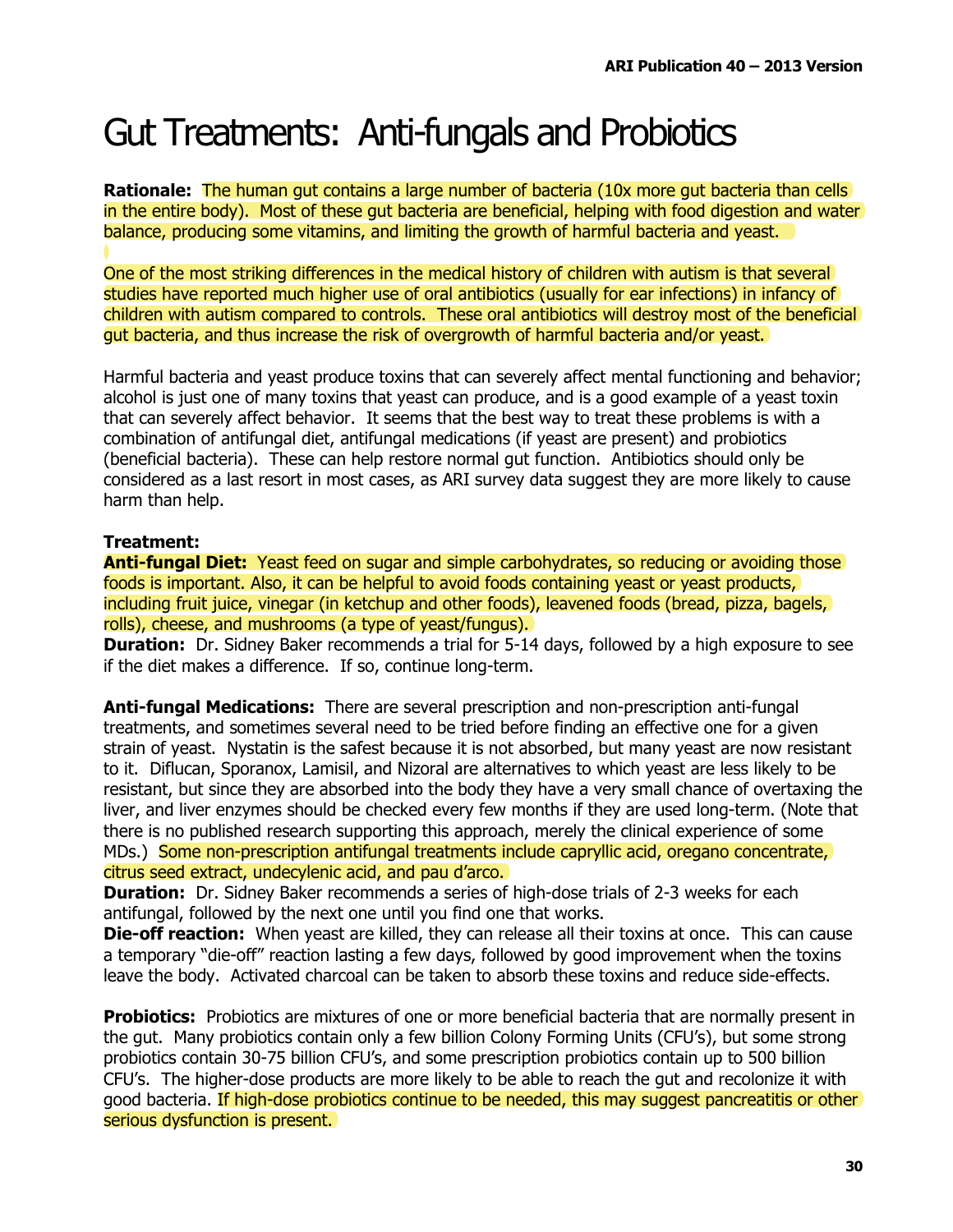**Duration:** Very little is known about optimal types and dosages of probiotics. We recommend gradually increasing to a high dose until benefit is observed, and then consider a lower maintenance dose.

Testing: One simple and very useful test is to look at the stool, since half of the stool is bacteria. The stool should be a medium/dark brown and well-formed, with 1-3 bowel movements/day.

**Use antibiotics only with great caution:** One round of oral antibiotics typically kills off over 99% of beneficial gut bacteria, but has little or no effect on yeast or many types of bad bacteria, which then thrive due to lack of competition from beneficial bacteria. Oral antibiotics often cause overgrowths of bad bacteria and yeast, and are suspected as the cause of many of the qut problems in autism. Several studies have shown that children with autism had, on average, a much higher usage of oral antibiotics than typical children in their first few years of life.

Lab Testing: A Comprehensive Digestive Stool Analysis (available from Genova Diagnostics or Doctor's Data) will reveal the amount of some types of normal and abnormal bacteria and yeast. Some labs offer individualized susceptibility testing, to determine which anti-fungals are most effective against the patient's particular yeast.

Urinary organic acid testing can be done to check for abnormally high levels of metabolites from yeast, although the reliability of this test is unclear.

Individuals with chronic gastrointestinal problems should consider a consult with a gastroenterologist (a doctor who specializes in gastrointestinal problems), who may recommend an endoscopy or other testing. Endoscopies should include a biopsy to evaluate digestive enzymes (see Digestive Enzyme section) - this testing is now widely available.

|                                     | % Worse | % No Change | % Better   | <b>Number of Reports</b> |
|-------------------------------------|---------|-------------|------------|--------------------------|
| Antifungals <sup>C</sup> : Diflucan | 5%      | <b>34%</b>  | 62%        | 1214                     |
| Antifungals <sup>C</sup> : Nystatin | 5%      | 43%         | 52%        | 1969                     |
| Antibiotics (not recommended)       | 33%     | 50%         | 18%        | 2507                     |
| Candida diet                        | 3%      | 39%         | <b>58%</b> | 1141                     |

### **ARI Survev of Parent Ratings of Treatment Efficacy:**

#### **Research - Oral Antibiotics Over-used**

Five studies have reported much higher usage of oral antibiotics during infancy of children with autism vs. controls, usually for treating ear infections (possibly suggesting an impaired immune system). Commonly used oral antibiotics eliminate almost all of the normal gut bacteria, which play an important role in the breakdown of plant polysaccharides, promoting gastrointestinal motility, maintaining water balance, producing some vitamins, and competing against harmful bacteria. Loss of normal gut flora can result in the overgrowth of harmful bacteria/yeast, which can in turn cause constipation and other problems.

Konstantareas MM, Homatidis S: Ear infections in autistic and normal children. Journal of Autism and Developmental Disorders 1987, 17(4):585-594.

Niehus R, Lord C: Early medical history of children with autism spectrum disorders. Journal of Developmental and Behavioral Pediatrics 2006, 27(2):S120-S127.

Adams JB et al., Analyses of Toxic Metals and Essential Minerals in the Hair of Arizona Children with Autism and their mothers, Biol Tr El Res 2006, 110:193-209.

Adams JB et al., Mercury, Lead, and Zinc in Baby Teeth of Children with Autism vs. Controls J Toxicol Environ Health 2007, 70(12):1046-51.

Adams JB et al., Mercury in First-Cut Baby Hair of Children with Autism vs. Typically-Developing Children. 2008, 90(4):739-753.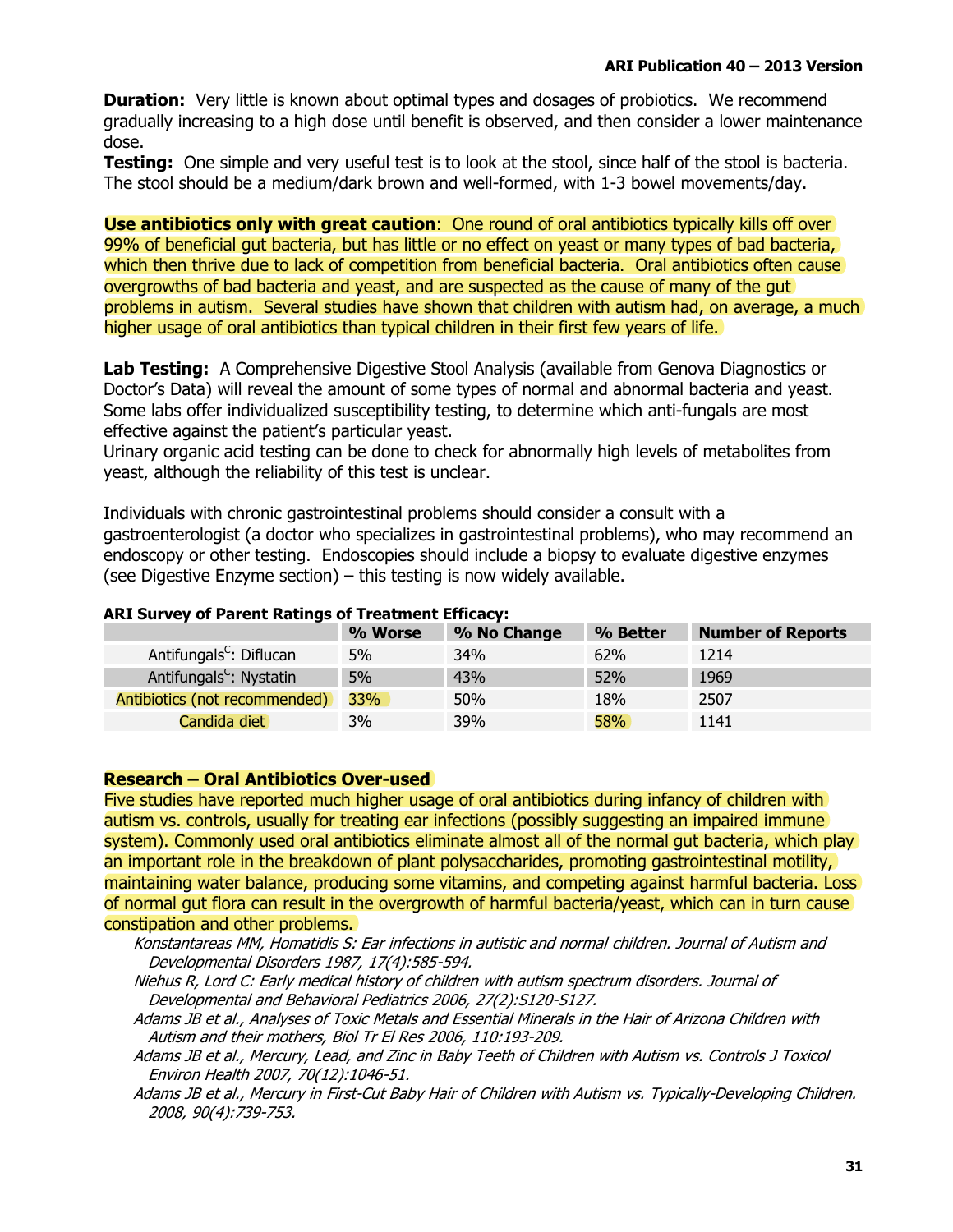### **Research - Treatment**

A small open-label treatment study by Sandler et al with a potent non-absorbable antibiotic (Vancomycin) found temporary improvement in gut function and behavior, but the gains were lost when the treatment was stopped. These mixed results may be due to the inability for antibiotics to destroy spores produced by clostridia or other bacteria. This study demonstrated the importance of abnormal gut bacteria, and the difficulty in treating them long-term.

Sander et al, Short-term benefit from oral vancomycin treatment of regressive-onset autism. J Child Neurol. 2000 Jul;15(7):429-35.

### **Research on Gut Bacteria**

Historically it has been very difficult to assess gut bacteria, because there are about 1000 different types of bacteria in each person's gut, and standard culture methods can only assess a few dozen of them. However, new DNA-based methods are rapidly changing the ability to assess gut bacteria.

Two small studies by Finegold, et al found some limited evidence of abnormal anaerobic bacteria, primarily increases in clostridia. They did not test for AGNB. A study by Parracho, et al also found increased amounts of clostridia.

Song Y, Liu C, Finegold SM, Real-time PCR quantitation of clostridia in feces of autistic children. Appl Environ Microbiol. 2004 Nov; 70(11): 6459-65.

Finegold et al, Gastrointestinal microflora studies in late-onset autism. Clin Infect Dis. 2002 Sep 1;35 (Suppl 1):S6-S16.

Parracho HM et al., Differences between the qut microflora of children with autistic spectrum disorders and that of healthy children. J Med Microbiol. 2005 Oct; 54(Pt 10): 987-91.

One study of 58 children with autism vs. 39 controls found that the severity of gut problems strongly correlated with autism severity. Individuals with gut problems had much worse scores on the ATEC subscales of speech, social, sensory cognitive, and health/physical behavior. That study found some abnormalities in gut bacteria, including decreased levels of bifidobacteria (an important) beneficial bacteria) in children with autism compared to controls. However, they did not find elevated yeast (by culture or microscopically) in stool samples.

Adams JB et al., Gastrointestinal Flora and Gastrointestinal Status in Children with Autism -- Comparisons to Neurotypical Children and Correlation with Autism Severity, BMC Gastroenterology 2011, 11:22 (16 March 2011).

Two small studies using DNA-based methods to investigate all gut bacteria have been conducted, but yielded dissimilar results – much larger studies are needed. One study (Finegold et al 2011) found increased levels of desulfovibrio bacteria in children with autism, while another study (Williams et al 2012) found Sutterela bacteria in half of the 23 children with autism but not in any of the 9 controls.

Finegold SM et al., Pyrosequencing study of fecal microflora of autistic and control children., Anaerobe. 2010 Aug:16(4):444-53. Epub 2010 Jul 9.

Williams BL et al., Impaired carbohydrate digestion and transport and mucosal dysbiosis in the intestines of children with autism and gastrointestinal disturbances. PLoS One. 2011;6(9):e24585. Epub 2011 Sep 16.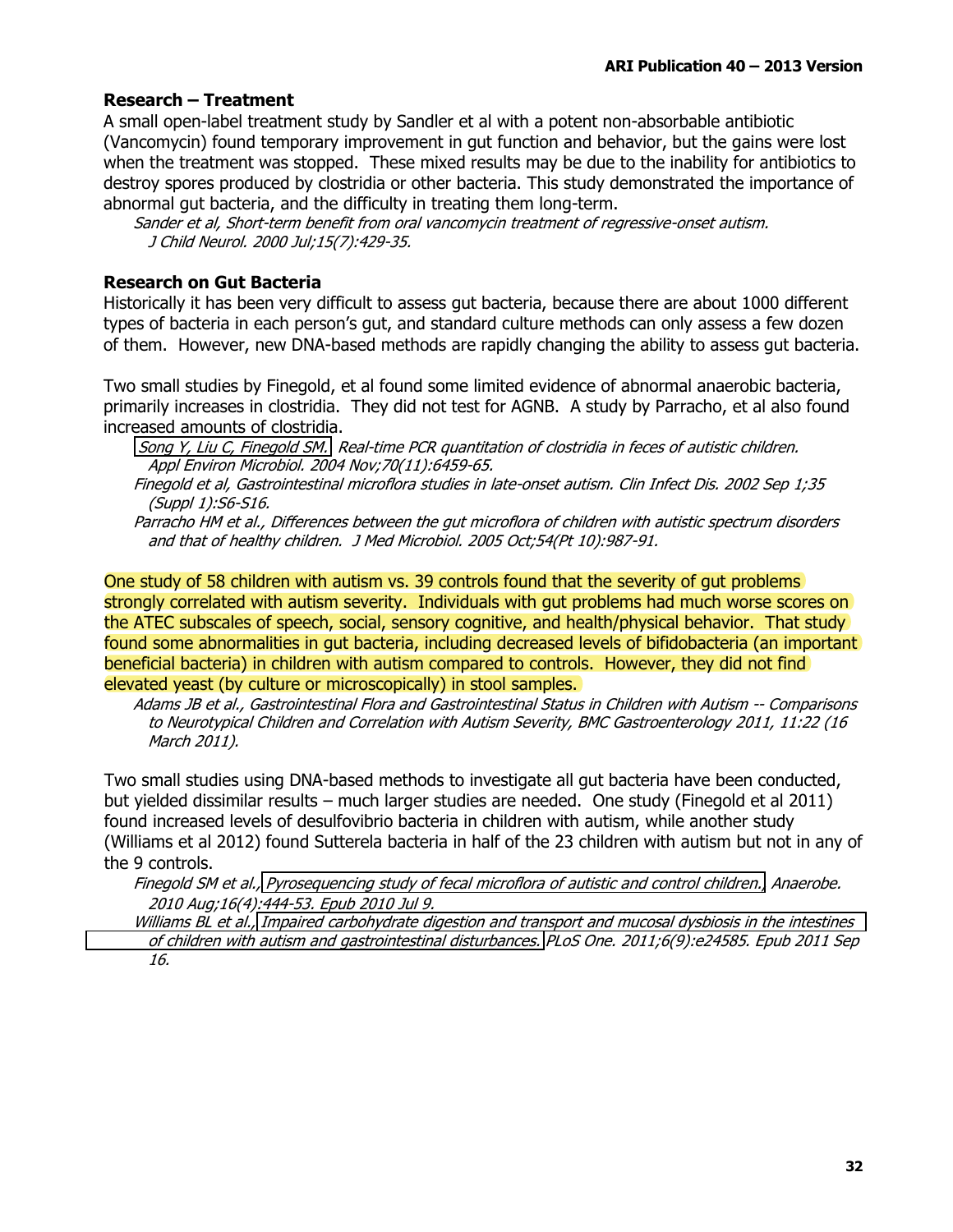### **Amino Acids**

**Rationale:** Protein is made of long strands of individual amino acids. When protein is digested properly, digestive enzymes split the long protein molecule into small peptides and individual amino acids, which the body can absorb. Those amino acids can then be reassembled to make a wide array of critical substances, such as neurotransmitters, hormones, enzymes, antibodies, immunoglobulins, glutathione, and many other substances. Amino acids are the "building blocks" of life.

Some children with autism have self-limited diets that are low in protein, and some have digestive problems that limit their ability to digest protein into individual amino acids. Either of these problems can lead to insufficient amino acids.

### **Treatments:**

- 1) Ensure diet contains sufficient protein (two 4-oz servings/day).
- 2) Consider digestive enzymes (with proteases and peptidases) to more completely digest the protein into individual amino acids
- 3) Give "free-form" amino acids; "free-form" means that the amino acids exist as individual molecules, rather than part of a large protein molecule that needs to be digested. General amino acid supplements are available, and they can also be customized by a compounding pharmacy.

### **Testing:**

Amino acids can be tested either from blood (when fasting for 10 hours) or from a urine sample (24 hour is best). Fasting blood plasma reveals circulating levels of amino acids related more to metabolism than to diet/digestion. 24-hour urine amino acid analysis shows what's in excess or not usable and what's deficient, if kidney transport is normal. Urine has to be interpreted carefully, as high levels in the urine can indicate "wasting" or excessive excretion, resulting in a low body level. Amino acid levels very greatly with age, so it is important to use a lab that has age-specific reference ranges, or the results will be incorrect and misleading.

It may also be useful to measure levels of neurotransmitters in platelets (blood), as low levels of neurotransmitters can be treated by supplementing with amino acids and vitamins/minerals, allowing the body to build their own.

### **Research:**

One study of 56 children with autism and 45 neurotypical controls of similar age and gender found that the autism group had significantly lower levels of several amino acids, including tryptophan (needed to make serotonin) and phenylalanine and tyrosine (needed to make dopamine). The children with autism also had higher levels of glutamate, an excitatory neurotransmitter, which may relate to seizures, stimming, and other problems in children with autism. There was a lot of variation within the autism group, so individual testing of amino acids is recommended.

Adams JB et al., Nutritional and Metabolic Status of Children with Autism vs. Neurotypical Children, and the Association with Autism Severity, Nutr. Metab (Lond) 2011 Jun 8:8(1):34.

Several other studies of amino acids in children with autism have been conducted, but they have generally been flawed due to small sample size, lack of an overnight fast, and lack of controls of similar age (plasma amino acid levels vary substantially with age).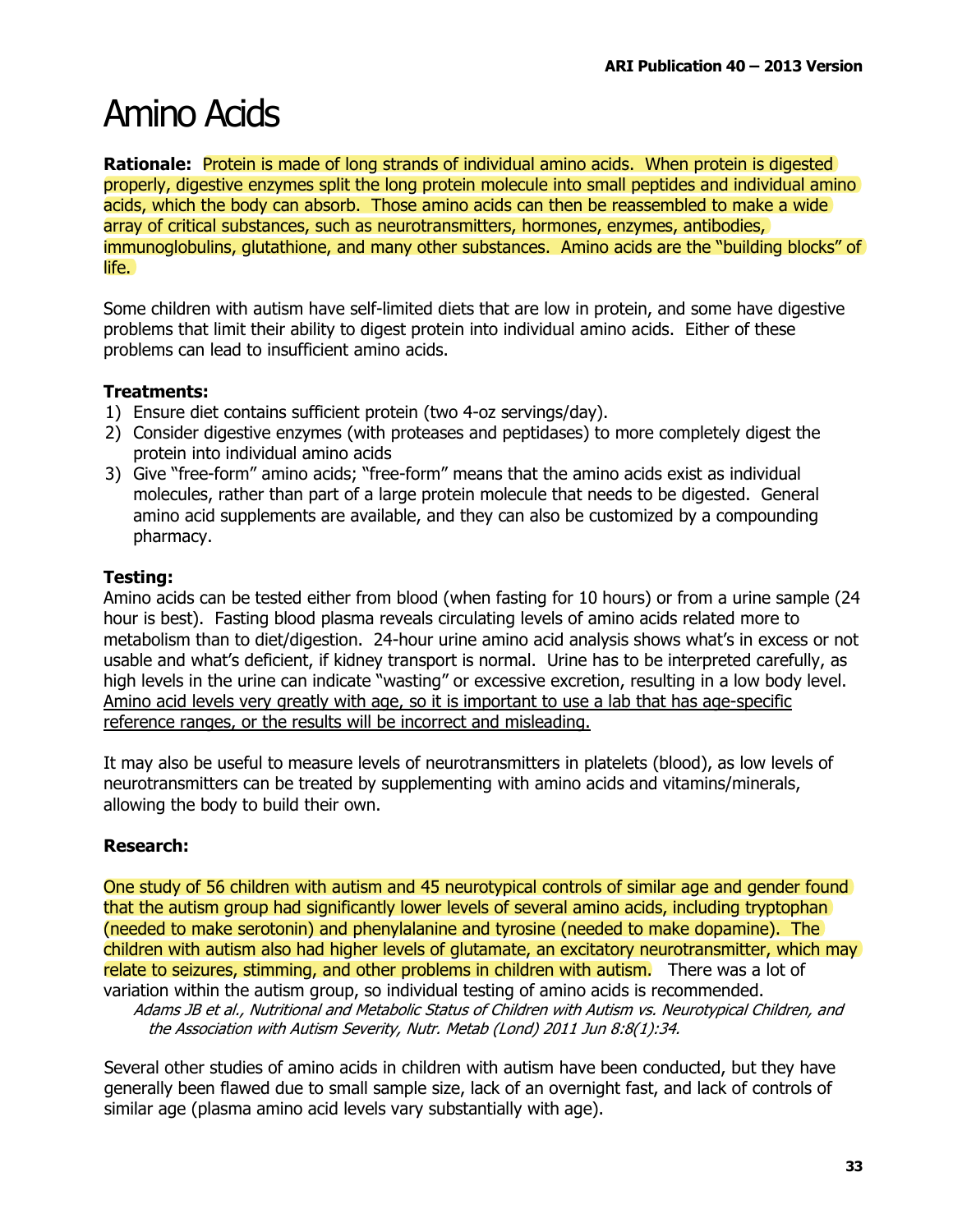### Carnitine

### **Rationale:**

Carnitine is a substance in the body that carries fuel (long-chain fatty acids) into the mitochondria (energy-producing organelles inside every cell in the body). It also carries potentially toxic organic acids out of the mitochondria and cell so they can be eliminated from the body. Mitochondria produce ATP, a major fuel for the body and the brain. So, carnitine is important for energy production to fuel the body and the brain.

Carnitine can be made by the body to a limited extent, but much of it comes from our diet, especially beef and pork. People who eat limited amounts of beef and pork are at higher risk of carnitine deficiency. Carnitine is widely used as an over-the-counter nutritional supplement, and it is also available by prescription (it is approved by the FDA for treating carnitine deficiency caused by certain genetic diseases).

### **Testing**

Carnitine levels can be measured in the blood, but for children it is important to have a pediatric reference range. (Many labs do not.)

If a person is not eating beef or pork, then they are at higher risk of carnitine deficiency (other protein sources, such as chicken, have only 5% or less of the amount of carnitine present in beef). Vegetarians are especially at risk of carnitine deficiency.

### **Treatments**

Carnitine is available as both I-carnitine and acetyl-I-carnitine. Both forms are useful sources of carnitine, and the body can convert them to one another. However, several double-blind, placebocontrolled studies have found that acetyl-l-carnitine is helpful for improving cognitive functioning and memory in adults with Alzheimer's, so it is possible that the acetyl-I-carnitine form is more beneficial due to the acetyl group, which can help make acetylcholine, an important neurotransmitter. Acetyl-I-carnitine has also been found to be neuroprotective.

The amount used in the autism treatment study by Geier et al 2010 (see below) was 50 mg Lcarnitine/kg bodyweight/day up to 1 g/day, and dosages of 0.5 to 2 g/day are common. We suggest starting at a lower dosage, and gradually increasing over several weeks.

About 60% of carnitine in food is absorbed, vs. only about 15% from supplements. So, consuming 9 oz of beef or 1 g of carnitine supplement results in about the same absorption of carnitine. Physicians Desk Reference (PDR) for Nutritional Supplements, 2001, P. 255.

### **Safety**

A study by Geier et al (2011) found that carnitine supplementation was generally very welltolerated, with rare side effects of irritability and stomach discomfort, and only 1 of 19 children withdrew due to side-effects. The risk of adverse effects may be reduced by gradually phasing in the dosage over several weeks. A 1-g dose of carnitine is about equivalent to eating a half-pound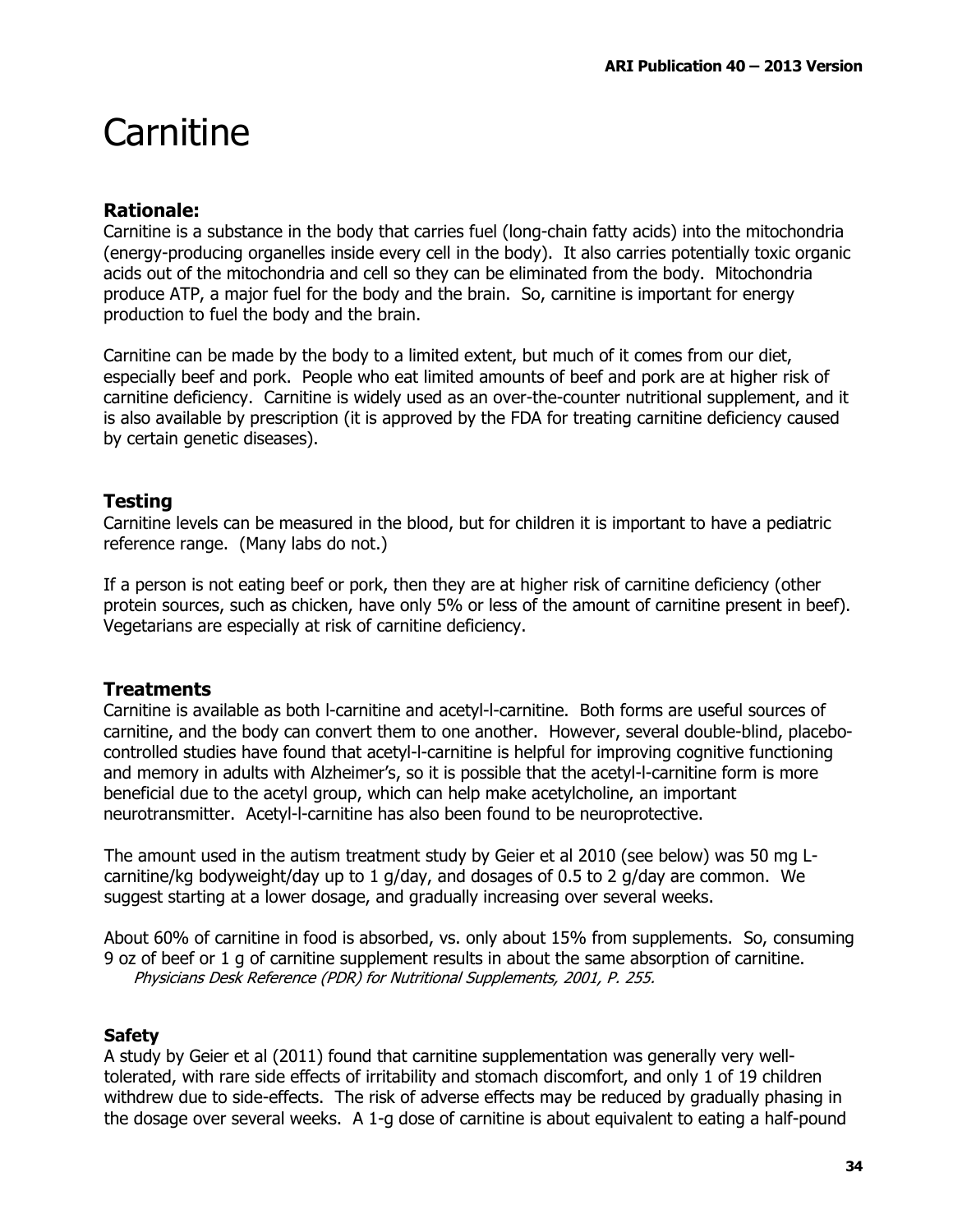of steak, which is not a significant concern. Common adverse effects include diarrhea and fishy smelling stools.

### **Research**

Several studies have suggested that mitochondrial disorders are common in children with autism see review by Rossignol DA and Frye RE, Mitochondrial dysfunction in autism spectrum disorders: a systematic review and meta-analysis. Mol Psychiatry. 2012 Mar;17(3):290-314.

Note that the term "mitochondrial disorders" is used to denote a generalized impairment of mitochondrial function, and are generally not as severe as "mitochondrial disease," which involves specific severe genetic abnormalities. One important factor for normal mitochondrial function is carnitine, which transports fatty acids into the mitochondria for energy production. However, mitochondrial disorders can be caused by many factors, and carnitine deficiency is only one possibility.

One study found decreased levels of carnitine in children with autism (Filipek et al 2004); however, that study only compared against laboratory reference ranges, which are of limited validity. Filipek et al., Relative carnitine deficiency in autism. J Autism Dev Disord. 2004 Dec;34(6):615-23.

A recent double-blind, placebo-controlled 3-month study  $(n=30)$  found that supplementation with carnitine was beneficial. Specifically, that study found significantly greater improvements in the Childhood Autism Rating Scale (CARS) and Clinical Global Impressions (CGI) scores in the treatment group compared to the placebo group. In addition, scores significantly improved in cognition, marginally in speech, and non-significantly in total and sociability scores on the ATEC. L-carnitine therapy significantly increased serum carnitine concentrations, and significant correlations between changes in serum free-carnitine levels and positive clinical changes were observed. Study subjects generally tolerated L-carnitine therapy.

Geier DA et al., A prospective double-blind, randomized clinical trial of levocarnitine to treat autism spectrum disorders. Med Sci Monit 2011 Jun;17(6):PI15-23.

Overall, the literature suggests that mitochondrial disorders are common in autism, and carnitine supplementation may help improve mitochondrial function. Other supplements for mitochondrial therapy include vitamins, minerals, CoEnzyme 010, and essential fatty acids, which work together to improve mitochondrial function.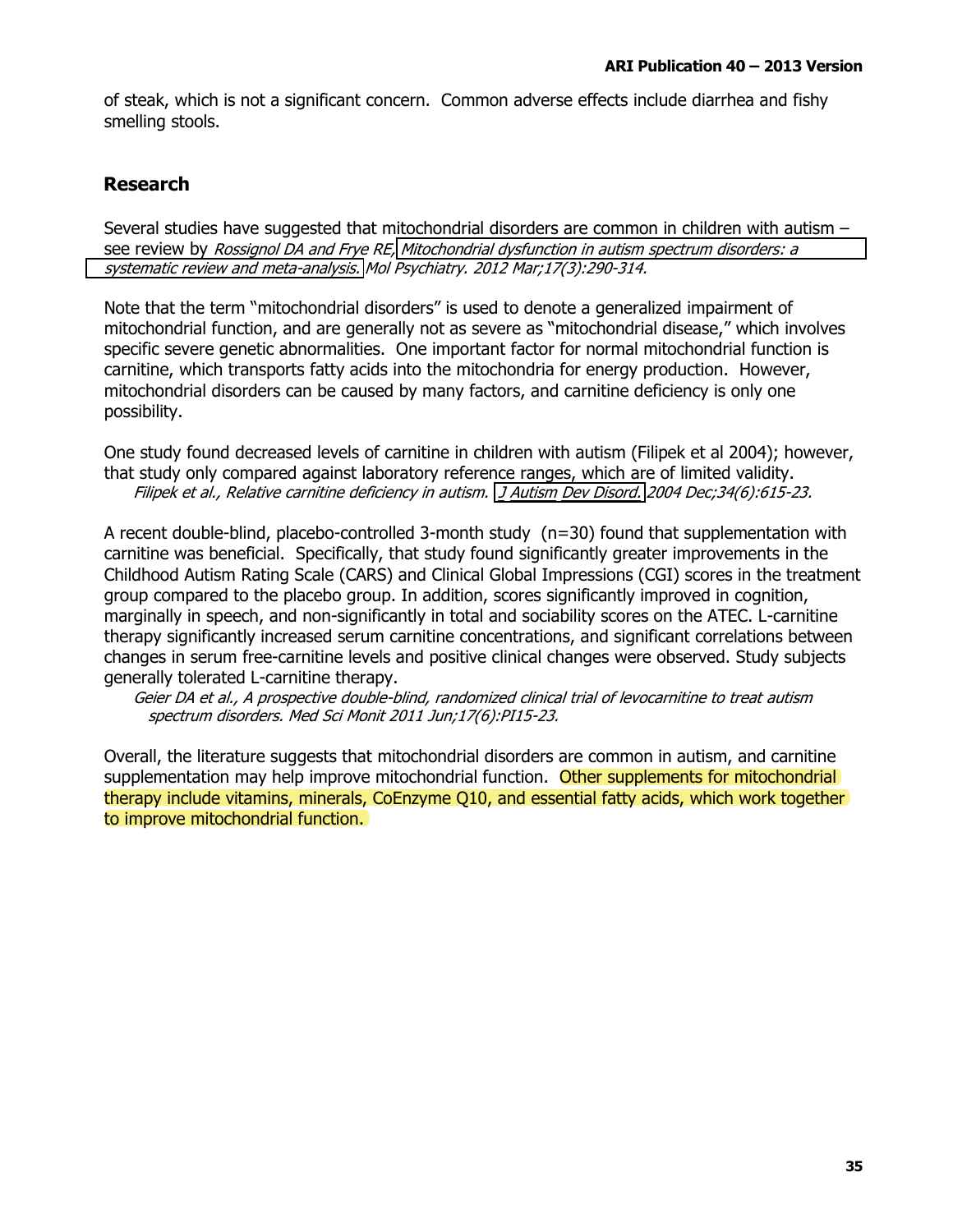### Melatonin

**Rationale:** Many children and adults with autism have sleep problems, including falling asleep, nighttime waking, and early waking. These sleep problems have a strong correlation with gut problems, and healing the gut seems to reduce many of those sleep problems. However, if sleep problems continue, supplementation with melatonin can help. Melatonin is the hormone the body naturally produces at nighttime to regulate sleep. It is formed from the neurotransmitter serotonin, so low serotonin levels can cause low melatonin levels.

**Testing:** The best test for melatonin is simply a trial of it, if a person has continuing sleep problems not due to other causes (see below).

**Treatment:** Melatonin production is reduced by light, and even a simple nightlight can greatly decrease melatonin production. So, first try eliminating all sources of light.

For problems falling asleep, first try a behavioral approach, including a regular nighttime routine (at a fixed time, begin bath/shower, brush teeth, story, etc.). Also, be sure to eliminate caffeine and reduce sugar intake at nighttime.

If sleep problems persist, start with 1 mg of melatonin (0.5 mg for children), and increase up to 2-5 mg if necessary (1-5 mg for children). If waking occurs during the night, then try a time-release form rather than increasing the dose. 2 mg time-release can be better than 5 mg all at once. However, in general it is not effective for night time waking, so other treatments may be necessary if time-release melatonin is not effective.

**Safety:** Melatonin seems to be exceptionally safe; high dosages in animals produce no toxicity, and a study of 1400 women taking 75 mg/day for up to 4 years with no adverse effects. Children with autism have been documented taking up to 25mg at bedtime without adverse effects. In fact, animal studies suggest that long-term use of melatonin can increase lifespan 20%, presumably due to its strong antioxidant effect.

One study of children with ADHD and insomnia who were followed for approximately 4 years revealed no serious adverse effects associated with long-term use of melatonin; after 4 years, 65% still used it regularly, 12% occasionally, and 9% no longer needed it.

Hoebert M, et al. "Long-term follow-up of melatonin treatment in children with ADHD and chronic sleep onset insomnia". J. Pineal Res. 47 (1): 1-7. 2009

### **Research**

Melatonin problems have been extensively studied in children with autism, and there are nine studies that found abnormalities in melatonin levels and/or melatonin cycle in children with autism. Five randomized, double-blind, placebo-controlled trials have been conducted, and Rossignol and Frye conducted a meta-analysis of those five studies. They found that melatonin improved falling asleep and sleep duration (30 minutes more than placebo), but not night-time awakening. The side effects of melatonin were reported to be minimal or none.

| ANI SUIVEY OF FAIRIL NAUTHS OF FIRALITETIC ETHCALY. |  |                              |                          |      |  |
|-----------------------------------------------------|--|------------------------------|--------------------------|------|--|
|                                                     |  | % Worse % No Change % Better | <b>Number of Reports</b> |      |  |
| Melatonin 8%                                        |  | 26%                          | 66%                      | 1687 |  |

#### ADT Cuncoy of Daront Datings of Treatment Efficacy

Overall, melatonin seems like a safe and effective therapy for sleep problems for many children with autism.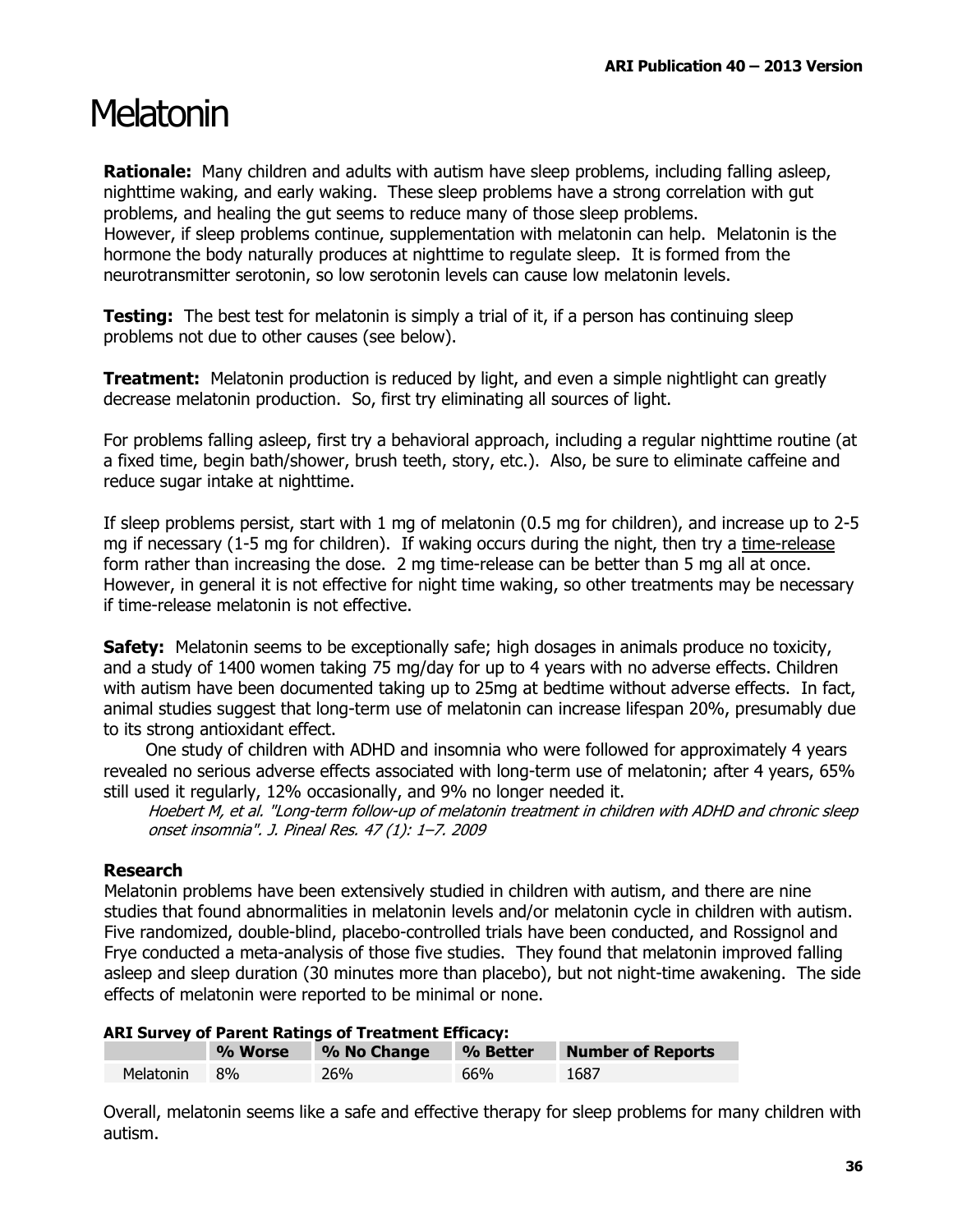For more info, see the review by Rossignol and Frye, Melatonin in autism spectrum disorders: a systematic review and meta-analysis. Dev Med Child Neurol 2011 Sep;53(9):783-92.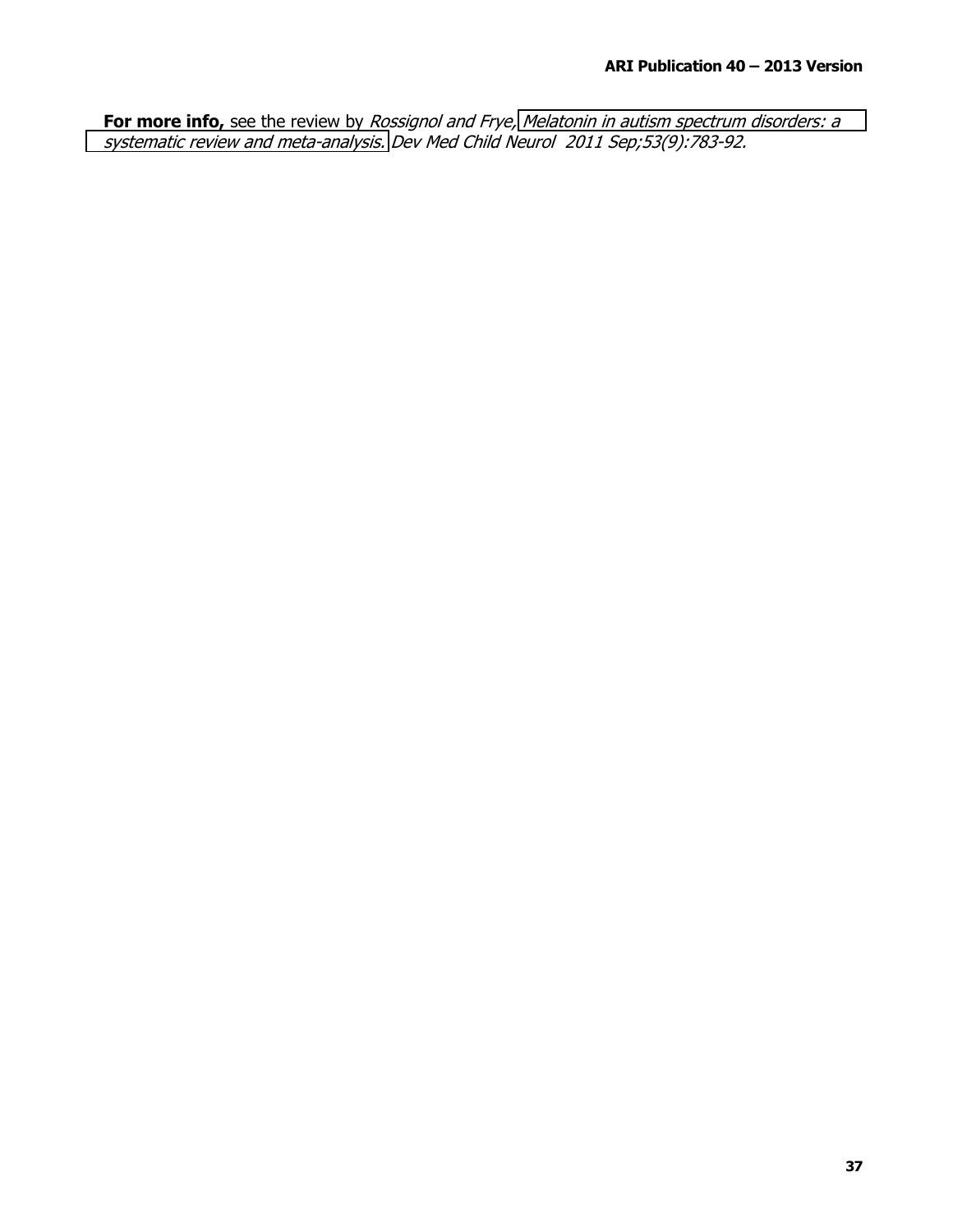# **Thyroid Supplementation**

**Rationale:** About 5-10% of the general population has a thyroid disorder requiring supplementation, and that percentage may be higher in autism. Poor thyroid function due to lack of iodine is the major cause of mental retardation in the world, resulting in over 80 million cases of mental retardation, and decreased energy level. Poor thyroid function can be caused by other factors as well.

Iodine is required for normal thyroid functioning, and a major national study (NHANES) found that levels of iodine fell more than 50% from the early 1970's to the early 1990's, presumably due to decreased use of table salt (which is one of the major sources of iodinized salt). Non-iodinized salt is used in most processed foods (potato chips, crackers, etc). Therefore, iodine deficiency is an increasing concern today.

Hollowell, JG et al., 'Iodine nutrition in the United States. Trends and public health implications: iodine excretion data from National Health and Nutrition Examination Surveys I and III (1971-1974 and 1988-1994)', J Clin Endocrinol Metab 83(10): 3401-8 (1998).

### Testing:

If individuals do not use iodinized salt or take a vitamin/mineral supplement containing iodine, then they are at high risk of iodine deficiency.

The most accurate testing is a blood measurement of thyroid hormones and iodine level.

Thyroid hormone is measured as part of the newborn screening to rule out congenital hypothyroidism and to start treatment early in life if necessary, in order to prevent mental retardation. If a child has not had a newborn screening test or has symptoms of hypothyroidism in infancy, it is important to check thyroid hormones immediately.

A simple initial assessment can be done by measuring body temperature before waking. A low body temperature is a possible indicator of too low a level of thyroid function. Overall low energy/activity, low muscle tone, constipation, brittle hair, dry hair and developmental delays can also be a possible indicator of a thyroid problem, but could be caused by other factors also.

### **Treatment:**

If iodine levels are low, then one can begin with iodine supplementation. If that does not normalize thyroid levels, then one can consider thyroid supplements. We recommend natural thyroid supplements derived from animals, as they will provide a complete thyroid source (both T3 and T4 hormones). Synthetic thyroid supplements contain only T4.

It is important to treat low thyroid conditions as early as possible, to prevent the risk of mental retardation.

Some individuals have thyroid dysfunction due to thyroid autoantibodies or congenital abnormalities in thyroid development, so an evaluation by an endocrinologist is important if abnormalities in thyroid function are suspected.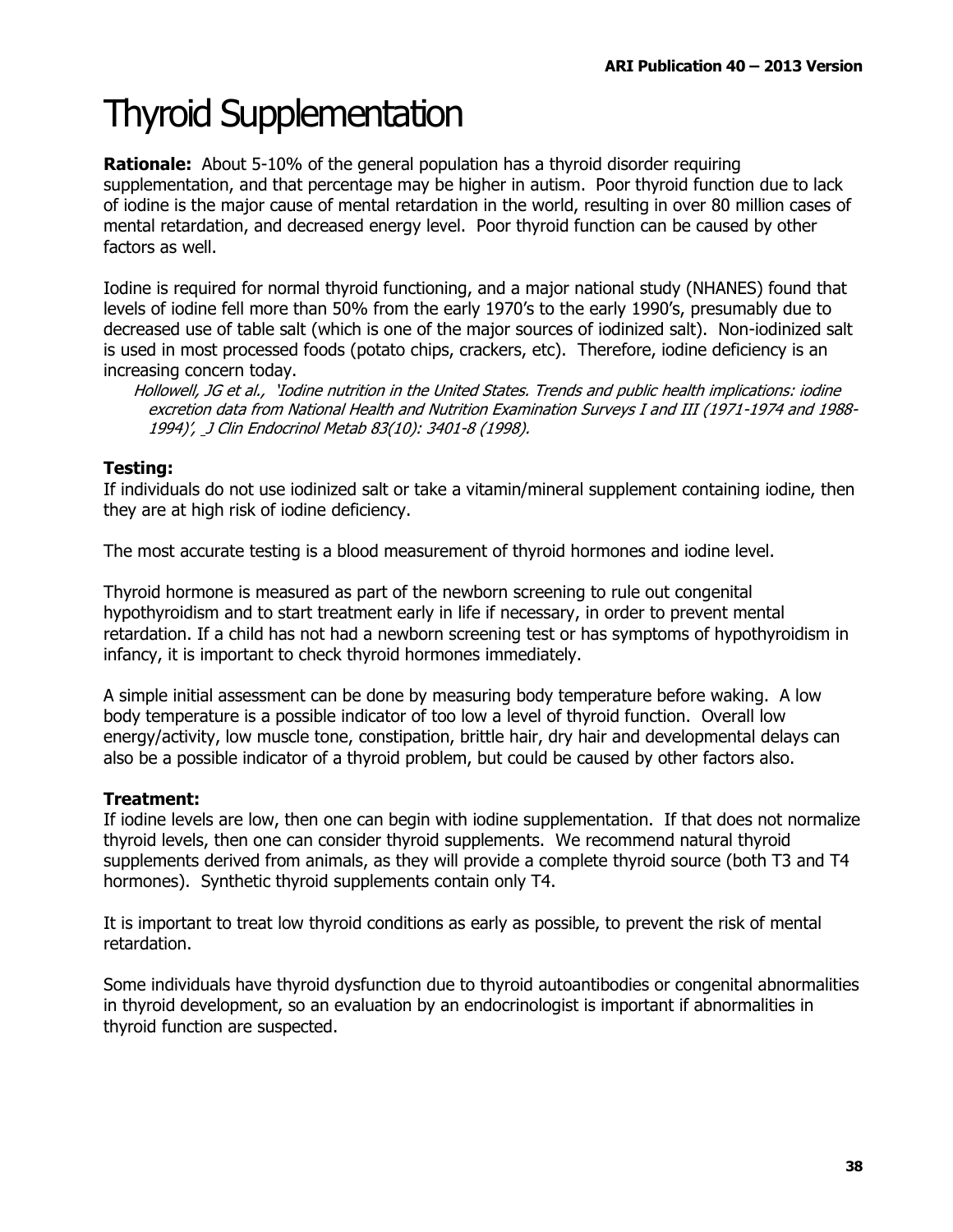#### **Duration:**

Usually 1-2 months of supplementation are needed to observe an increase in energy level and body temperature. Supplementation may be needed long term unless the problem with thyroid development is resolved.

**SAFETY CAUTION:** Too much thyroid hormone can cause weight loss, anxiety and other problems, so thyroid levels should be monitored regularly if taking a supplement.

### **Research:**

. There have been several studies of thyroid function and autism.

One study reported a high incidence of thyroid abnormalities in parents of children with autism Megson MN. Is autism a G-alpha protein defect reversible with natural vitamin A? Med Hypotheses. 2000 Jun;54(6):979-83.

One study found abnormal thyroid function in young adults with severe autism correlated with impaired verbal communication.

Nir I et al., Brief report: circadian melatonin, thyroid-stimulating hormone, prolactin, and cortisol levels in serum of young adults with autism. J Autism Dev Disord. 1995 Dec; 25(6):641-54.

One study found reduced levels of thyroid hormones (TSH) in children with autism (n=41) vs. controls.

Hashimoto T et al., Reduced thyroid-stimulating hormone response to thyrotropin-releasing hormone in autistic boys. Dev Med Child Neurol. 1991 Apr;33(4):313-9.

There was also one small study ( $n=14$ ) that found normal levels of TSH in children with autism, but that study did not have a control group.

Abbassi V et al., Triiodothyronine (T3) concentration and therapy in autistic children. J Autism Child Schizophr. 1978 Dec;8(4):383-7.

One study found that many children with autism have unusually low levels of iodine in their hair, which possibly suggests a low level in their body and need for more.

Adams JB et al., Analyses of toxic metals and essential minerals in the hair of Arizona children with autism and associated conditions, and their mothers. Biol Trace Elem Res. 2006 Jun;110(3):193-209.

One study found that most children with autism had normal levels of iodine in their urine (normalized by creatinine) compared to controls, but 25% of the children with autism had unusually low levels (below the reference range).

Adams JB et al., Nutritional and Metabolic Status of Children with Autism vs. Neurotypical Children, and the Association with Autism Severity, Nutr. Metab (Lond) 2011 Jun 8:8(1):34.

Overall, the reports of abnormal thyroid function in most of the studies are consistent with findings of low iodine, and it is possible that impaired thyroid function is a cause of some of the symptoms of autism in some children, especially language impairment and mental retardation.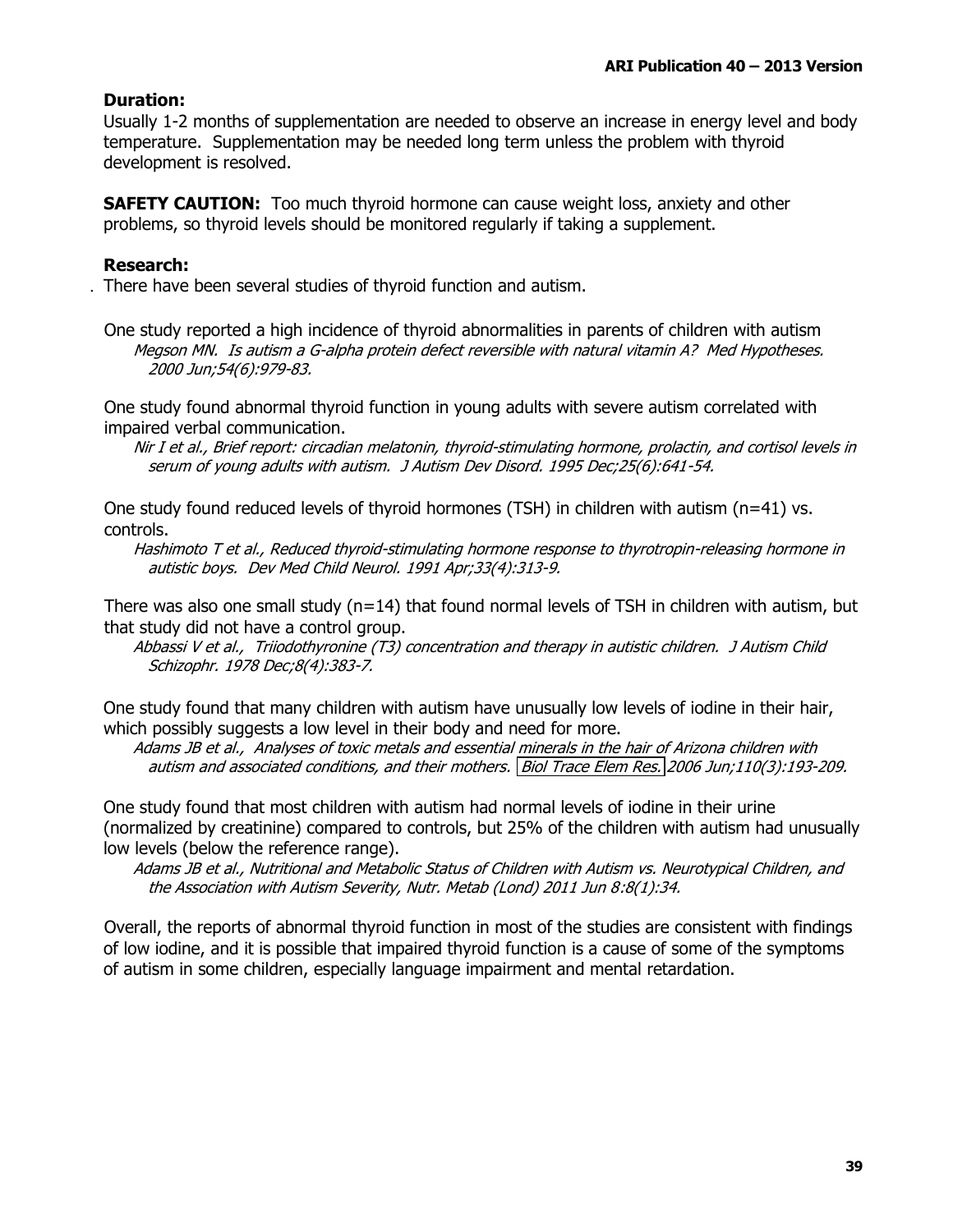### Sulfation

**Rationale:** Sulfate is used for many functions in the body, including detoxification, maintaining the lining of the gut, and hormone production. Some children with autism have a low level of sulfate in their bodies due to a variety of reasons, including poor absorption in the gut, excess loss in the urine, or poor recycling of sulfate by the kidney, or oxidant stress and inflammation can shut down cysteine dioxygenase, which throttles the cysteine -> sulfate route.

**Testing:** Blood testing can be used to check for levels of free and total plasma sulfate, and this is probably the more reliable test. Plasma cysteine can also be informative. (Urine testing of free and total sulfate may be useful to look for excessive loss of sulfate, but this is only one of several possible causes of low sulfate in the body, and should not be solely relied on to assess sulfate status).

Alternatively, since Epsom salt baths are very safe, one could simply try them for up to several weeks and look for improvements in behavior and functioning (see below).

### Treatment:

Tapan Audhya evaluated many different ways to increase plasma sulfate levels in children with autism who had low levels. The two most effective methods were oral MSM (500-2000 mg) depending on size and sulfate level) and Epsom Salt (magnesium sulfate) baths  $-2$  cups of Epsom salts in warm/hot water, soak for 20 minutes, 2-3x/week. A few children did not tolerate MSM, but Epsom salt baths are generally very well tolerated.

T. Audhya, Role of Sulfation, presentation at Autism/Asperger's Conference in Anaheim, CA, February 2007.

Many parents and physicians have anecdotally reported that Epsom salt baths were beneficial to their children. However, there is less experience with MSM for children with autism, and more research is needed.

### Research – Sulfate and Autism

Sulfur is the fourth most common mineral in the body [Chang, 2007]. Most sulfate is produced in vivo by metabolism of cysteine [Stipanuk et al 2010]. Sulfation is important for many reactions, including detoxification, inactivation of catecholamines, synthesis of brain tissue, sulfation of mucin proteins which line the gastrointestinal tract, and more. The measurement of total plasma sulfate involves many substances in the plasma, including neurotransmitters, steroids, glycosaminoglycans, phenols, amino acids, peptides, and other molecules.

Low free and total plasma sulfate in children with autism has been reported in three studies [Waring et al 1997; Geier et al 2009; Adams et al 2011], and is consistent with four studies [Waring et al 1997; O'Reilly et al 1993; Alberti et al 1999; Horvath et al 2002] which found that children with ASD had a significantly decreased sulfation capacity compared to controls, based on decreased ability to detoxify paracetamol (acetaminophen, the active ingredient in Tylenol). The finding of low plasma sulfate is also consistent with a large study that found high sulfate in the urine of children with autism [Waring and Koysra 2000], as sulfate wasting in the urine partly explains low levels in the plasma.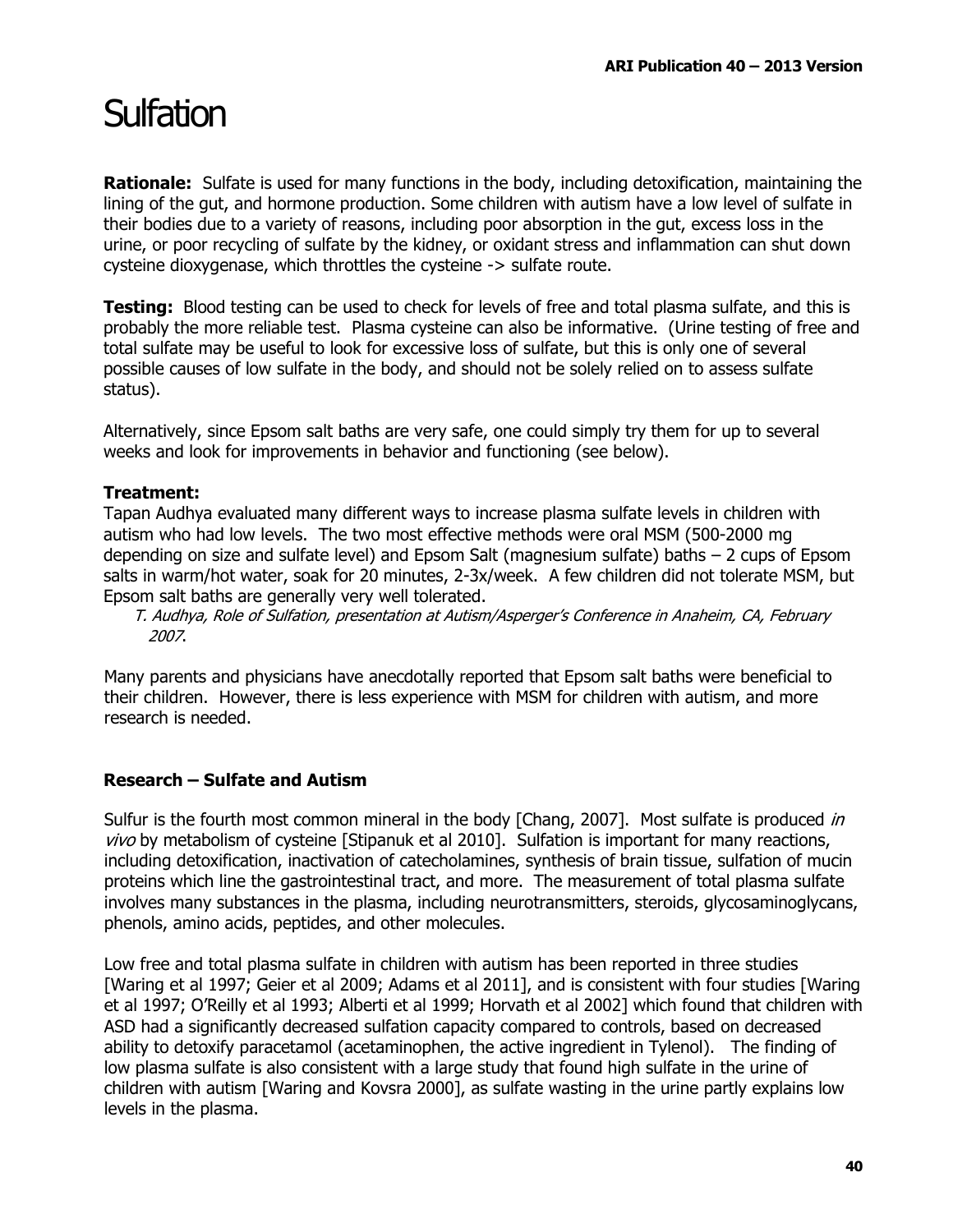#### **Research - Treatment**

One study [Waring and Klovsra 2000] also reported high levels of urinary sulfite in children with autism, suggesting that there was a problem of converting sulfite to sulfate in the mitochondria. In 38% of cases (14/38) urinary sulfite and sulfate levels improved by giving 50 mcg of molybdenum (an essential mineral), presumably since the enzyme for converting sulfite to sulfate (sulfite oxidase) contains molybdenum.

One study [Adams et al 2011] involved treatment with a multi-vitamin/mineral supplement that included molybdenum and MSM. After three months of treatment, there was a substantial increase in both free and total sulfate in the plasma, but levels were still below normal. This suggests that additional treatment, such as Epsom salt baths, are necessary to normalize sulfate levels.

#### **References**

Chang, Raymond Chemistry, Ninth Edition, 2007. McGraw-Hill. p. 52.

Stipanuk MH, Ueki I. Dealing with methionine/homocysteine sulfur: cysteine metabolism to taurine and inorganic sulfur. J Inherit Metab Dis. 2011 Feb; 34(1):17-32. Epub 2010 Feb 17.

- Waring RH, Ngong JM, Klovrza L, Green S, Sharp H: Biochemical Parameters in Autistic Children. Dev Brain Dysfunct 1997, 10:40-43.
- Geier DA, Kern JK, Garver CR, Adams JB, Audhya T, Geier MR: A prospective study of transsulfuration biomarkers in autistic disorders. Neurochem Res. 2009, 34(2):386-93. Erratum in: Neurochem Res. 2009, 34(2):394.

O'Reilly BA and Warning RH: Enzyme and Sulphur Oxidation Deficiencies in Autistic Children with Known Food/Chemical Sensitivities. J. Orthomolecular Medicine 1993, 8(4):198-200.

Alberti A, Pirrone P, Elia M, Waring RH, Romano C, Alberti A, Pirrone P, Elia M, Waring RH, Romano C: Sulphation deficit in "low-functioning" autistic children: a pilot study, Biol Psychiatry, 1999, 46(3):420-4,

Horvath K and Perman JA: Autistic disorder and gastrointestinal disease. Curr Opin Pediatr 2002, 14:583-587.

Waring RH and Klovrza LV: Sulfur Metabolism in Autism. J. Nutritional & Environmental Medicine 2000, 10:25- $32.$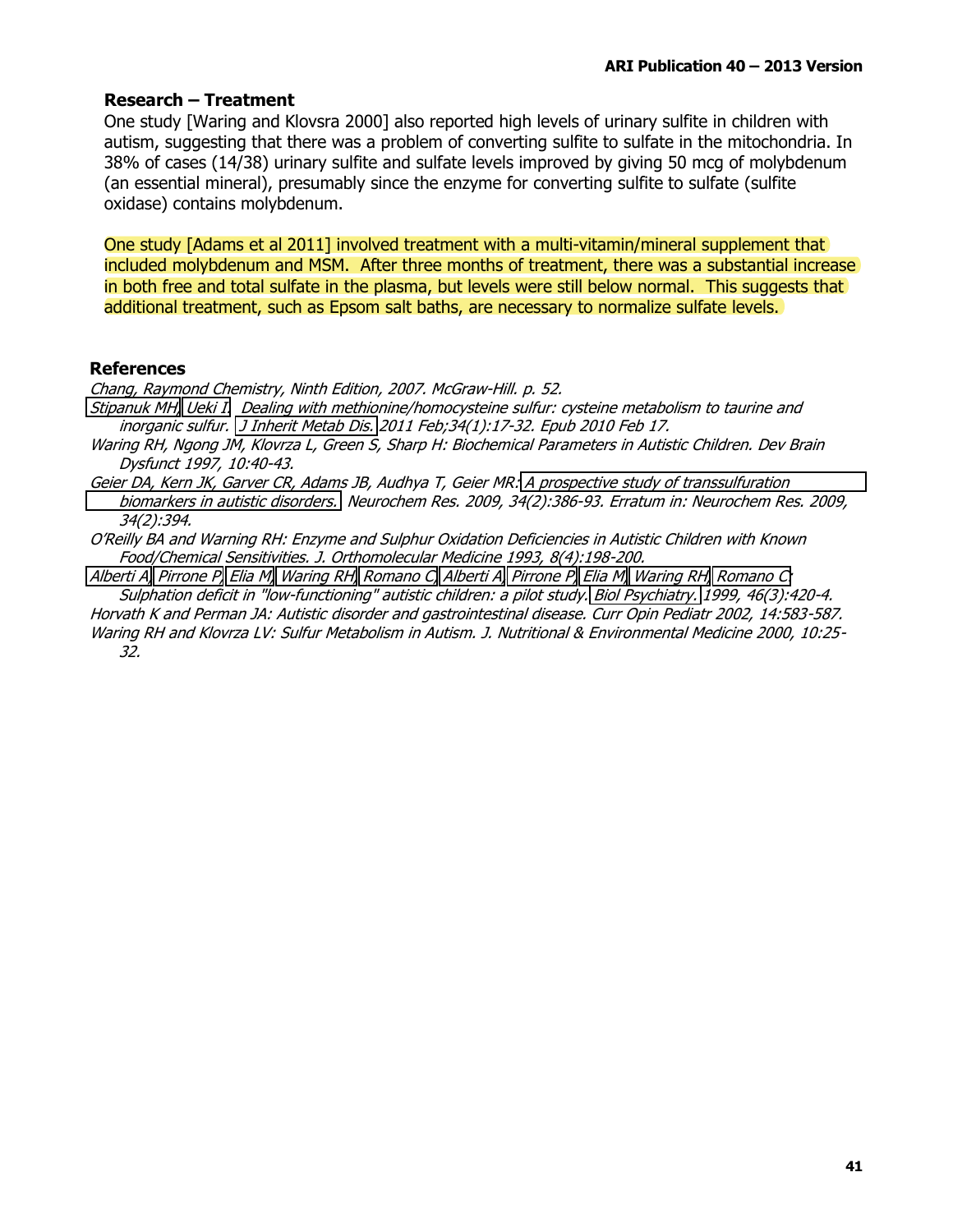## Therapies for **Methylation/Glutathione/Oxidative Stress**

Rationale: Many children with autism have impairments in methylation, glutathione, and oxidative stress, which are all closely connected metabolically (see figures 1 and 2).

Methylation is the process of donating a methyl group ( $CH<sub>3</sub>$ , or a carbon atom with three hydrogens attached) to another molecule, like DNA, RNA, proteins, phospholipids, and neurotransmitters, which basically can turn them on or off. The primary methyl donor in the body is SAM (Sadenosylmethionine), and several studies have shown it to be low in autism.

Glutathione is the primary antioxidant in the body, and it is also an important defense against toxic metals (it binds to them and is excreted with them in the bile and urine). It also indirectly supports many metabolic reactions, including DNA synthesis/ repair and protein synthesis. Every cell in the body and every system in the body is affected by glutathione, especially the immune system, nervous system, gastrointestinal tract, and lungs. Glutathione is a tri-peptide made from three amino acids – cysteine, glycine, and glutamate, and is the major antioxidant and detoxification system in cells. The amount of cysteine precursor is usually the limiting factor in how much glutathione is made by the body. Some cysteine is made from SAM, so low levels of SAM can result in low levels of cysteine. Several studies have found that children with autism have low cysteine and low glutathione, probably due in part to low SAM.

Oxidative stress occurs when too many free radicals are produced and glutathione antioxidant capacity is insufficient. Free radicals are highly-reactive molecules that can attack any cell in the body, interfering with their function and causing damage. One common cause is when mitochondria (energy-producing organelles in every cell of the body) are functioning incorrectly when they "burn" oxygen when it reacts with "fuel" (sugars, fats, etc) to make energy. Glutathione and other anti-oxidants can reduce oxidative stress by quenching free radicals, but they need to be recycled after each time they act. Several studies have demonstrated that children with autism often have impaired mitochondrial function, impaired glutathione recycling, and increased oxidative stress.

### Treatment:

There are many ways to improve SAM, glutathione, and oxidative stress, but some are more effective than others. They include:

### **Less-effective methods:**

- 1) Oral glutathione: Only about 10% of oral glutathione is absorbed, so this method is not very effective at raising body levels. One small study of children with autism found that oral doses of 15 mg/kg bodyweight led to a 19% increase in reduced (active) glutathione in plasma, and increased the total level of glutathione in whole blood by 12%. However, it did not improve the level of oxidized glutathione in plasma, so oxidative stress was still high. Kern JK et al., A clinical trial of glutathione supplementation in autism spectrum disorders. Med Sci Monit 2011 Dec 1;17(12):CR677-682
- 2) Transdermal glutathione: Glutathione is a relatively large molecule, and is not easily absorbed through the skin. One small study of 13 children found that a transdermal dose of 350-500 mg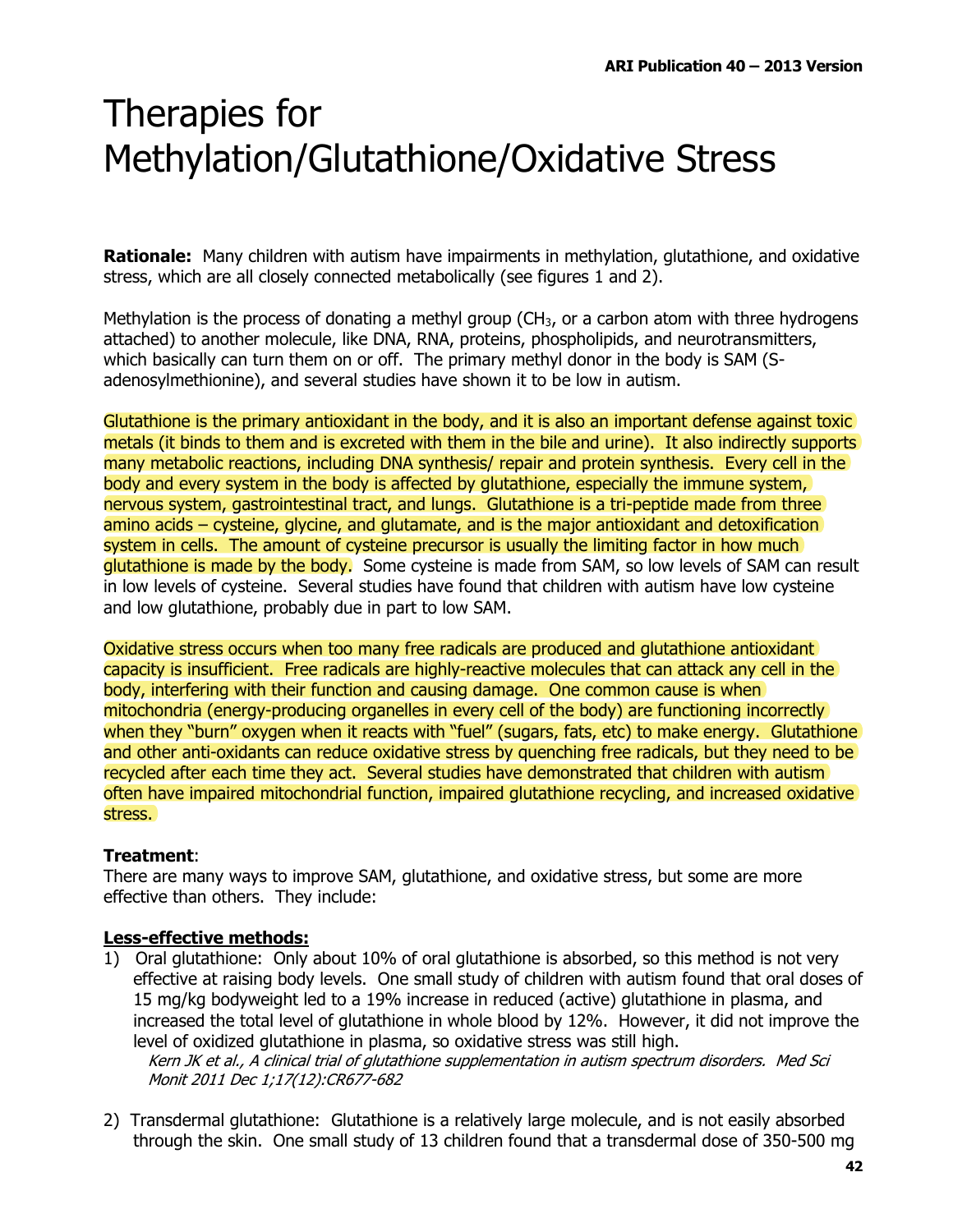led to an 11% increase in reduced (active) glutathione in plasma, and a 9% increase in the level of total glutathione in whole blood. However, there was little change in the level of oxidized glutathione in plasma (4% decrease).

Kern JK, et al., A clinical trial of glutathione supplementation in autism spectrum disorders. Med Sci Monit 2011 Dec 1;17(12):CR677-682

3) IV glutathione: One study of high-dose intravenous glutathione found that it did raise levels, but that the half-life in the body was only about 20 minutes, so it does not last long (but the effects probably last longer).

Aebi S et al., High-dose intravenous glutathione in man. Pharmacokinetics and effects on cyst(e)ine in plasma and urine. European Journal of Clinical Investigation 1991, 21:103-110.

### More effective methods

1) Vitamin C: 500 mg of vitamin C was found to raise RBC glutathione levels 50% in college students.

Johnston et al, Vitamin C elevates red blood cell glutathione in healthy adults. Am J Clin Nutr. 1993 Jul;58(1):103-5.

2) Folinic Acid/TMG/methyl-B12: A treatment study of 8 young children with autism found that 800 mcg of folinic acid and 1000 mg of TMG normalized SAM and partially improved levels of cysteine, total glutathione in plasma, and ratio of oxidized to total glutathione. Adding subcutaneous injections of Vitamin B12 (methyl-cobalamin) resulted in normalization of levels of SAM, cysteine, total glutathione in plasma, and the ratio of oxidized to total glutathione levels. James SJ, Cutler et al., Metabolic biomarkers of increased oxidative stress and impaired methylation capacity in children with autism. Am J Clin Nutr. 2004, 80(6):1611-7.

A larger treatment study of 48 children with autism involved the use of 800 mcg of folinic acid and subcutaneous injections of vitamin B12 (methylcobalamin), but no TMG. The children were pre-screened to verify that they had methylation and/or glutathione problems (75% of those screened met criteria). The treatment did not significantly improve SAM, but cysteine levels did increase to normal. Total and reduced glutathione increased partially, but remained lower than normal. Oxidized glutathione improved to near-normal levels. The ratio of total glutathione to oxidized glutathione improved partially but was still below normal. This was an open-label study, and some improvements in behavior were mentioned but not reported.

James SJ et al., Efficacy of methylcobalamin and folinic acid treatment on glutathione redox status in children with autism. Am J Clin Nutr. 2009, 89(1):425-30.

So, it appears that the 2004 study, which included TMG, yielded more beneficial results than the 2009 study. TMG, or trimethylglycine, contains three methyl groups that can be donated, and likely supports methylation function and thereby improves SAM (which improved in the 2004 study, but not in the 2009 study).

3) Multi-Vitamin/Mineral Supplement: A randomized, double-blind, placebo-controlled study of 141 children and adults with autism investigated an oral multi-vitamin/mineral supplement designed for individuals with autism. 54 of the children also had measurements of nutritional status at the beginning and end of the study, including measurements of methylation, glutathione, and oxidative stress. The supplement normalized SAM, and substantially improved another biomarker of methylation (plasma uridine). The supplement also partially improved reduced and oxidized glutathione, but the levels remained somewhat abnormal. Another marker of oxidative stress, plasma nitrotryrosine, also improved substantially but remained slightly abnormal.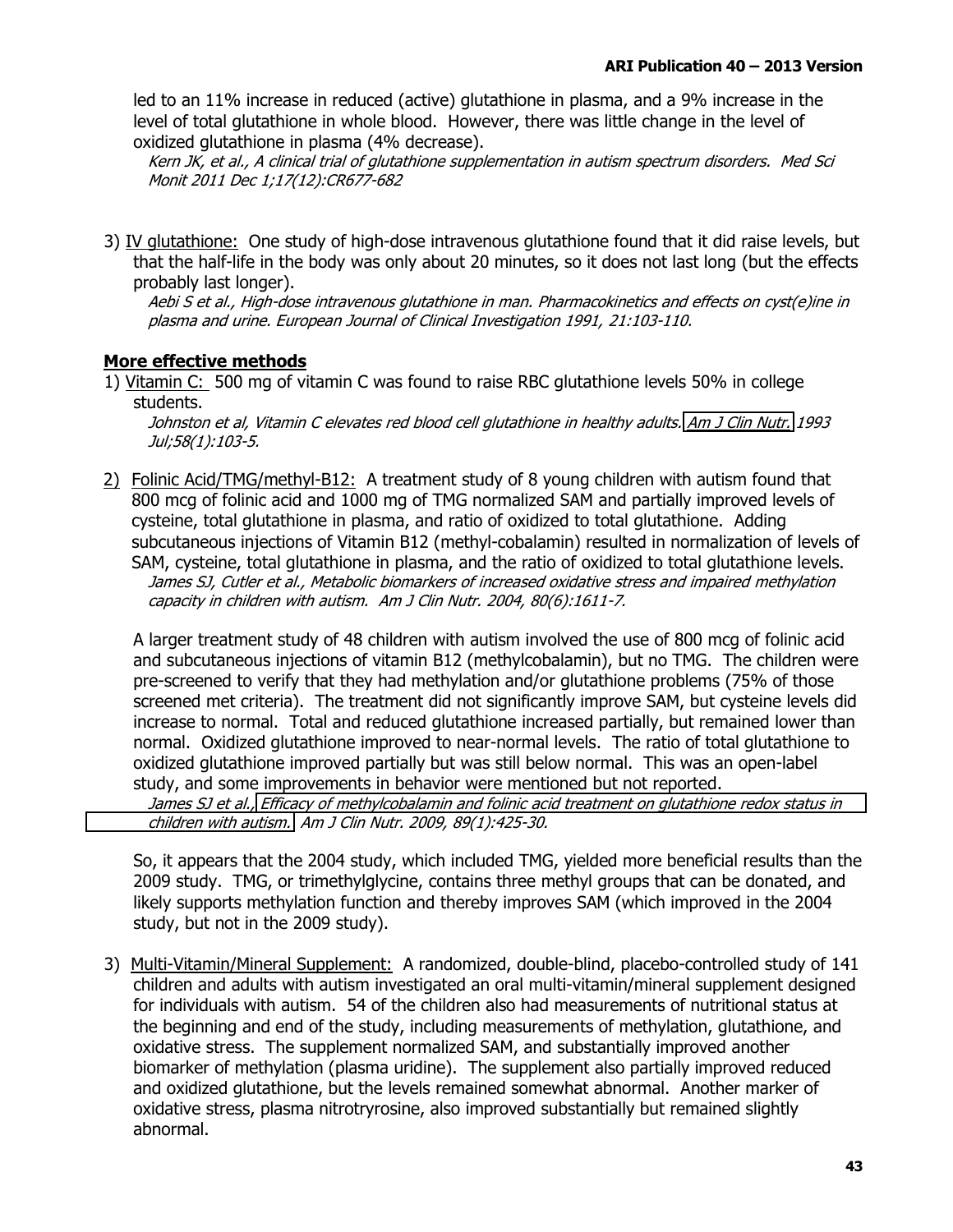Behavioral changes were investigated for all participants, and the treatment group improved significantly more than the placebo group as evaluated by the Parent Global Impressions-Revised, including modest but statistically significant improvements in the Average Change of all symptoms on the Parent Global Impressions-Revised, and significant improvements in subscores in expressive language, tantrumming, hyperactivity, and overall symptoms.

This study also reported that children with autism compared to neurotypical children had significantly lower levels of NADH, the active form of vitamin B3, which is needed to recycle oxidized glutathione to reduced (active) glutathione. The vitamin/mineral supplement normalized levels of NADH, and this at least partially explains the improvement in the ratio of oxidized to reduced glutathione, and improvements in overall oxidative stress

Adams JB et al., Effect of a Vitamin/Mineral Supplement on Children with Autism, BMC Pediatrics 2011, 11:111

4) NADH: NADH is the active form of vitamin B3, and is an important co-factor for many enzymatic reactions in the body. One study found that children with autism had normal levels of vitamin B3, but significantly low levels of NADH (Adams et al 2011). One small treatment study of 8 children with autism investigated the effect of 2 weeks of supplementation with 5-10 mg/day NADH (the active form of vitamin B3). It resulted in significant improvements in SAM to near-normal levels. It significantly improved levels of reduced glutathione, but did not significantly improve levels of oxidized glutathione.

Freedenfeld S et al., Biochemical Effects of Ribose and NADH Therapy in Children with Autism, Autism Insights, 2011:3 3-13

5) Ribose: D-ribose is a naturally occurring sugar that is a key structural component of DNA, RNA, NADH, NADPH, and many other important molecules in the body. It is a commonly used nutritional supplement. One small treatment study of 8 children with autism investigated the effect of 2 weeks of supplementation with 5 g/day ribose. It resulted in significant improvements in SAM, but levels were still somewhat low. It slightly improved levels of reduced glutathione, but did not significantly improve levels of oxidized glutathione.

Overall, the effects of NADH supplementation were similar to the effects of ribose supplementation. Both treatments increased levels of NADH (by 22% and 18%, respectively) and greatly increased levels of ribose (173% and 222%, respectively).

Freedenfeld S et al., Biochemical Effects of Ribose and NADH Therapy in Children with Autism, Autism Insights, 2011:3 3-13

6) DMSA: Toxic metals such as mercury can greatly decrease the body's ability to make glutathione, and removing toxic metals seems to normalize glutathione levels. One study investigated treatment with oral DMSA, a medication that is FDA-approved for treating lead poisoning in infants and children. Phase 1 of the study involved giving 3 doses of oral DMSA each day for 3 days (10 mg/kg bodyweight per dose). Levels of glutathione in RBC were measured previous to treatment, and 1-2 months after treatment. Initially, many children with autism had levels that were much below or much above that of the adult reference range, but after treatment they had levels that were almost all within the adult reference range; i.e., those with initially low levels increased towards normal, and those with high levels decreased towards normal. It appeared that high levels of RBC glutathione were associated with high levels of toxic metals (perhaps the body made more glutathione to respond?) and low levels of glutathione were associated with mercury (which inhibits production and decreases levels of glutathione). This treatment was safe and effective, and seemed to improve behavior.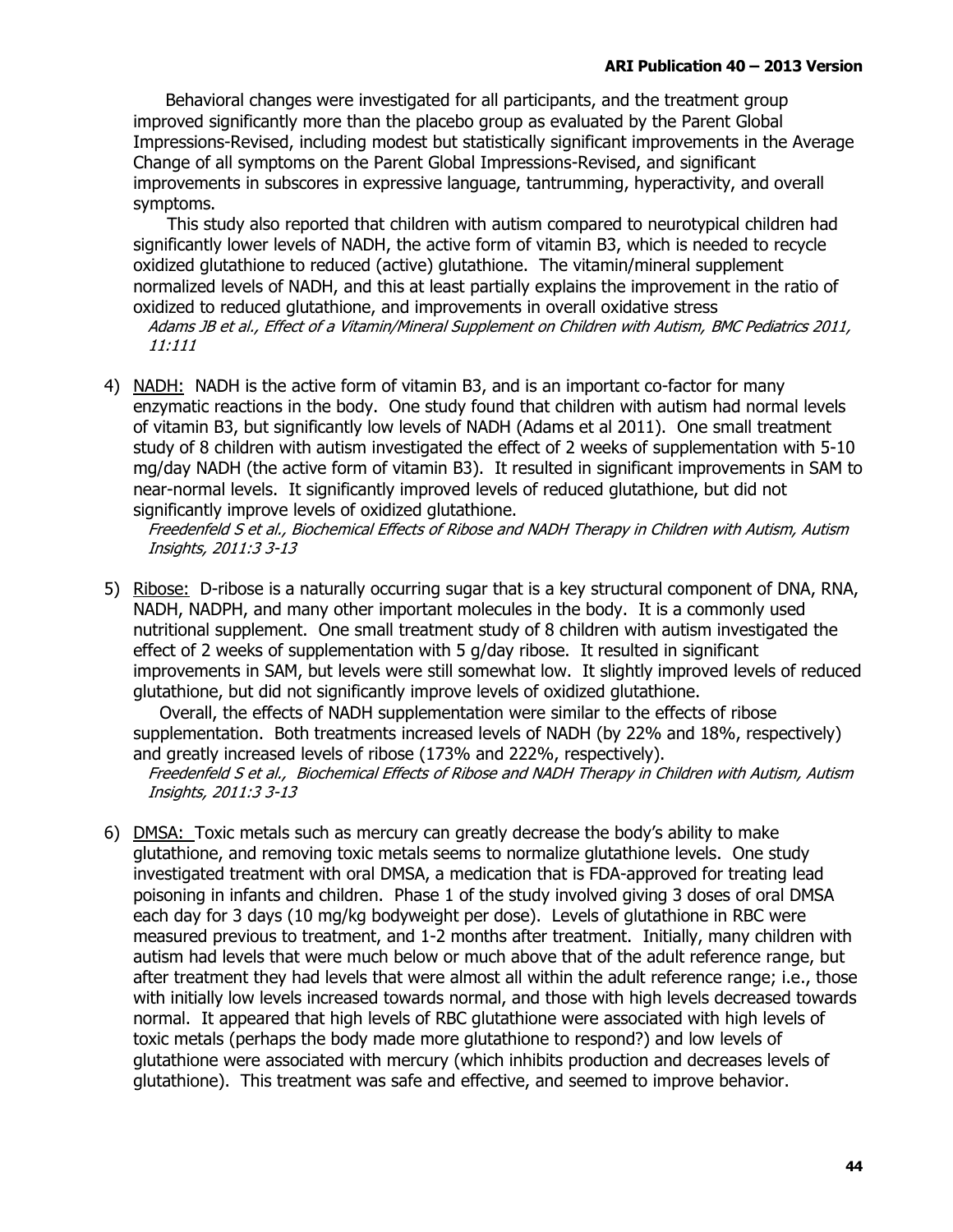Adams JB et al., Safety and efficacy of oral DMSA therapy for children with autism spectrum disorders: Part A-medical results. BMC Clin Parmacol. 2009 Oct 23:9:16 Adams JB, et al., Safety and efficacy of oral DMSA therapy for children with autism spectrum disorders; part B

behavioral results. BMC Clin Pharmacol. 2009 Oct 23;9:17.

7) N-acetyl-cysteine (NAC). NAC is a form of cysteine, an amino acid that is the rate-limiting factor in the production of glutathione. NAC is more resistant to water absorption during storage, so it is often used instead of cysteine. One randomized, double-blind, placebo-controlled study investigated treatment of children with autism with NAC. Dosage was 900 mg every day for the first 4 weeks, then 900 mg twice daily for 4 weeks and 900 mg three times daily for 4 weeks. The treatment group had significantly more improvement in irritability than the placebo-group. There were no measurements of glutathione, but it is a critical component of glutathione and probably raised levels of glutathione.

Hardan AY, et al., A Randomized Controlled Pilot Trial of Oral N-Acetylcysteine in Children with Autism Biol Psychiatry. 2012 Jun 1;71(11):956-61. Epub 2012 Feb 18.

### **Additional Research:**

**Figure 1** shows a schematic of the methionine cycle, which leads to the production of SAM. Methionine is available from most dietary sources of protein (beef, chicken, nuts, etc). It is also made in the body by recycling homocysteine, which requires vitamin B12 and folinic acid. Methionine is converted to SAM to SAH to Homocysteine. Homocysteine is then either recycled to methionine or converted into cystathionine, some of which eventually becomes glutathione.



**Figure 2** Reduction of GSSG to GSH (net result of a more complex process which involves FADH). NADH is the enzymatic co-factor needed to recycle glutathione.

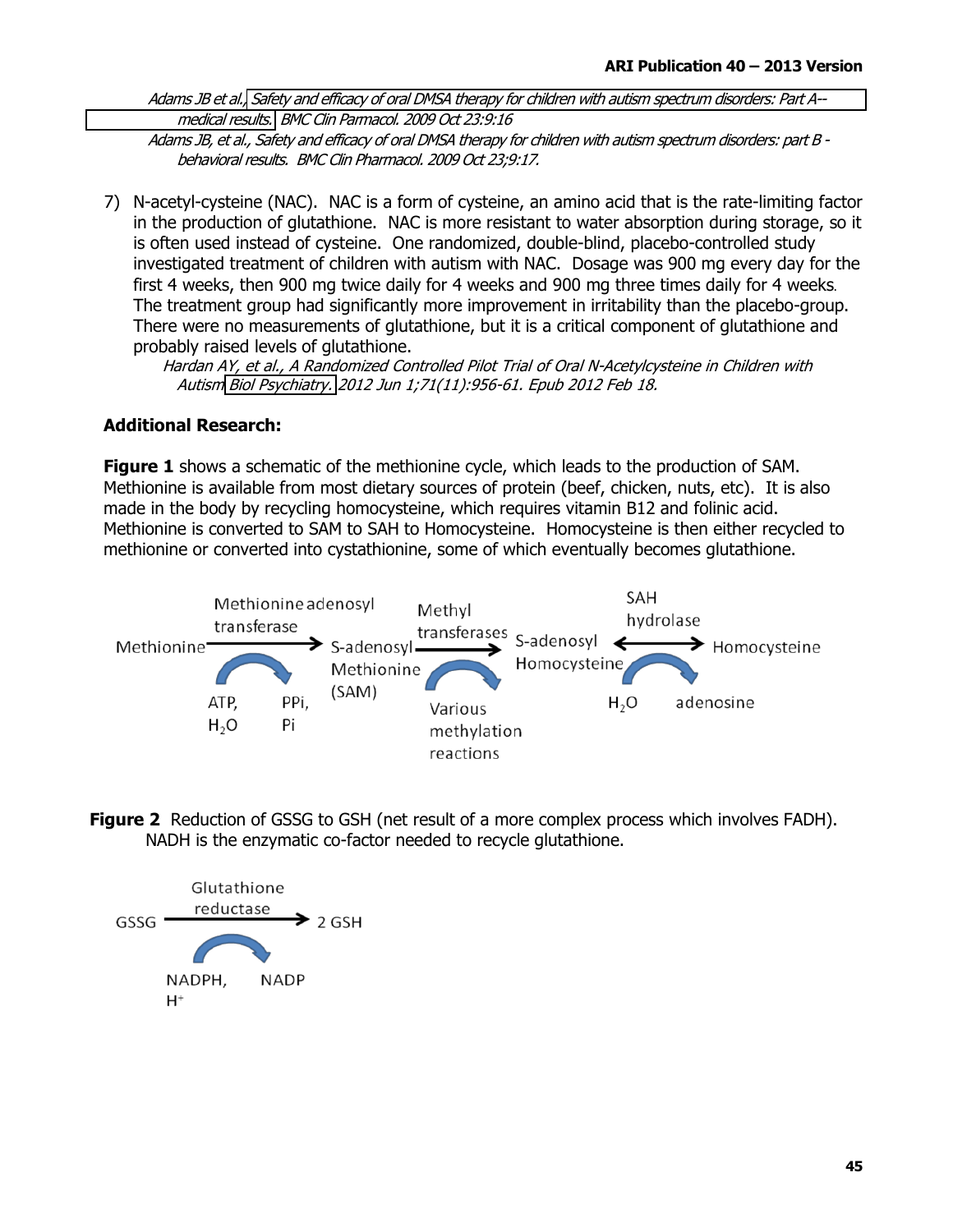### **Immune System Regulation**

**Rationale:** Several studies have found abnormal immune function in autism, generally with shift to Th-2, and some evidence for auto-immunity.

Molloy et al., Elevated cytokine levels in children with autism spectrum disorder, J. Neuroimmunol 172 (2006) 198-205.

**Testing:** One standard test (available from any medical laboratory) is a measurement of total immunoglobulins (antibodies) and their subclasses. Decreased levels of IgG or subclasses of IgG provide evidence of immunodeficiency.

**Treatments:** More research on effective treatments for normalizing the immune system in children with autism is needed. If lab testing reveals abnormal immune function, current possible treatments include intra-venous immunoglobulins (IVIG), Actos (pioglitazone), and low-dose naltrexone.

### **Research:**

IVIG: Gupta et al., found IVIG benefited 4 of 10 children, with 1 case of marked improvement. This is a very expensive treatment, as the immunoglobulins (antibodies) need to be collected from hundreds or thousands of human donors, but it may be covered by insurance if there is evidence of immune deficiency.

Gupta et al., Treatment of children with autism with intravenous immunoglobulin. J Child Neurol. 1999 Mar;14(3):203-5.

Twenty-six autistic children received intravenous gamma globulin (IVIG) every 4 weeks for 6 months at a dose of 400mg/Kg. Aberrant behaviors, speech, hyperactivity, inappropriate stims and social interactions significantly improved. However 22 of the 26 children regressed within 4 months after discontinuing IVIG. Anecdotal reports from clinicians suggest that 12 months or longer therapy is needed for long-term benefits.

Boris m, Goldblatt A, Edelson SM; Improvement in children with autism treated with intravenous gamma globulin. Journal of Nutritional & Environmental Medicine, Dec 2005; 15(4): 169-176.

**PANS (Pediatric Acute-onset Neuropsychiatric Syndrome, formerly known as PANDAS)** is the term used to describe a subset of children and adolescents who have sudden-onset Obsessive Compulsive Disorder (OCD) and/or tic disorders, and in whom symptoms worsen following infections (in the case of streptococcus, the term "PANDAS" is still used). The OCD and tic symptoms are accompanied by a variety of other neuropsychiatric symptoms, including separation anxiety, "anxiety attacks," irritability, extreme mood swings, temper tantrums, and immature behaviors (like talking "baby talk"), hyperactivity, problems with attention and concentration, handwriting changes, and problems with math, reading and other school subjects. It is present in some children with ASD. The diagnosis is made from symptoms alone; in the case of PANDAS, which comes from strep, elevated ASO (Antistreptolysin Antibodies) and/or antiDNAse antibody levels can be helpful; if the throat culture is positive, a single course of antibiotics will usually get rid of the strep infection and allow the PANDAS symptoms to subside. A treatment for both PANS and PANDAS is IVIG. This therapy is covered by many insurance carriers and may be an additional method for children with ASD to be covered for IVIG. Also, prophylactic antibiotic therapy is sometimes recommended to prevent further strep infections. For more information, see http://intramural.nimh.nih.gov/pdn/web.htm

ACTOS: ACTOS (pioglitazone) has multiple effects, including the ability to decrease inflammation. An open study of ACTOS in 25 children with autism for 3-4 months found substantial improvements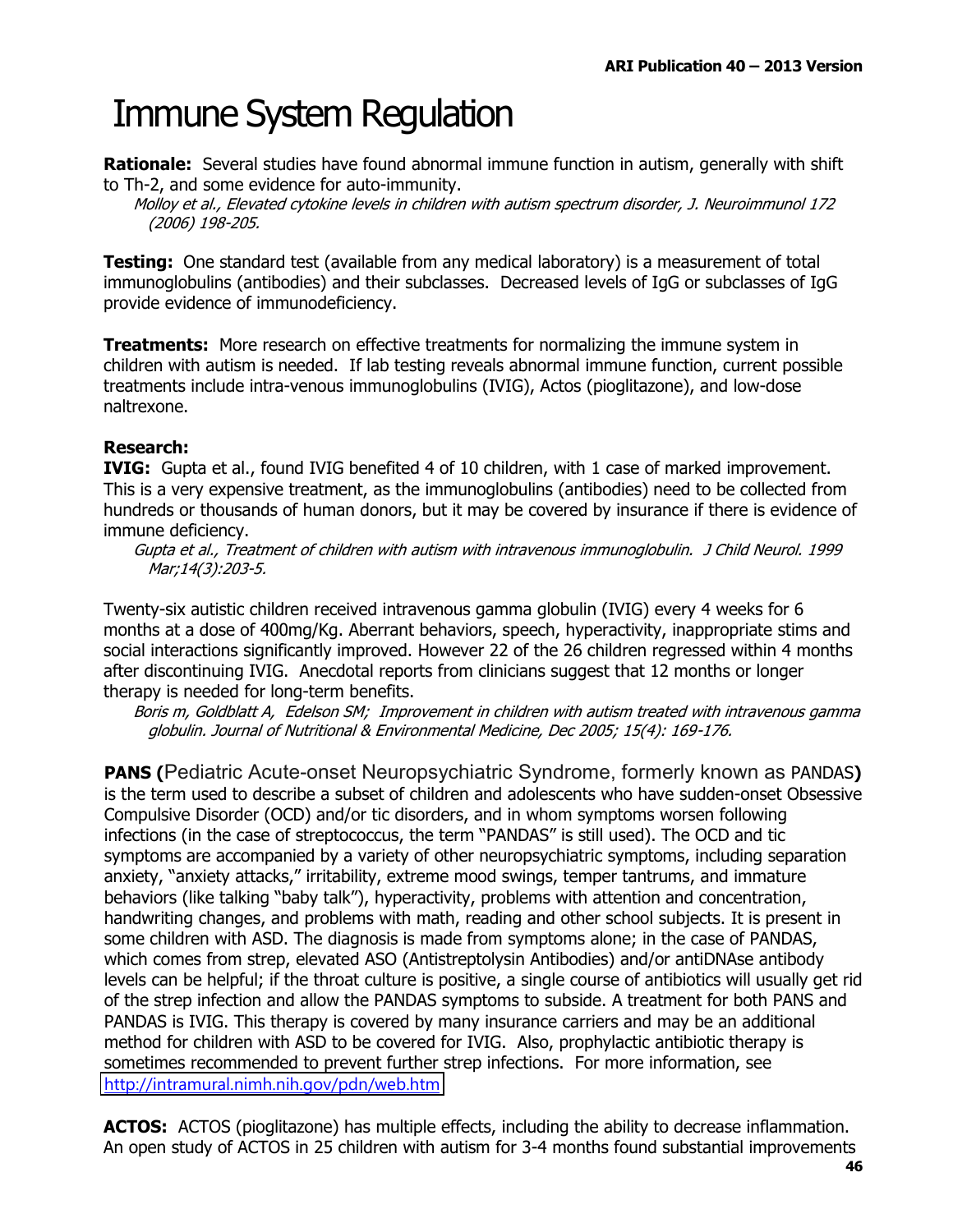in irritability, lethargy, stereotypy, and hyperactivity, with greater benefits in the younger children. Doses were 30 mg (younger children) and 60 mg (older children).

Boris et al., Effect of pioglitazone treatment on behavioral symptoms in autistic children, accepted in J. Neuroinflammation 2007.

However, the ARI survey data (below) suggests that it is only rarely beneficial.

### Safety Concern: The FDA has issued a "black box" warning that ACTOS may increase the risk of congestive heart failure, fluid retention, and edema (swelling due to fluid build-up under the skin).

### Low-dose naltrexone:

Naltrexone is a medication used to block the opioid receptor in the brain, and therefore is used to treat opioid addiction by preventing the euphoric effect of opioids like morphine and heroin. There have been 14 clinical trials of naltrexone for children with autism. A review paper by Elchaar et al. reported "Naltrexone has been used most commonly at doses ranging from 0.5 to 2 mg/kg/day and found to be predominantly effective in decreasing self-injurious behavior. Naltrexone may also attenuate hyperactivity, agitation, irritability, temper tantrums, social withdrawal, and stereotyped behaviors. Patients may also exhibit improved attention and eye contact. Transient sedation was the most commonly reported adverse event."

Elchaar et al., Efficacy and safety of naltrexone use in pediatric patients with autistic disorder. Ann Pharmacother. 2006 Jun;40(6):1086-95. Epub 2006 May 30. Review.

It has been suggested that low-dose naltrexone, at about 3-5 mg/day (much lower than the doses mentioned above) may be beneficial to children with autism and may improve the regulation of their immune system. More research is needed.

| ANI SUIVEY OF FRIENC NAMINGS OF FICAMING LINGUY. |         |             |            |                          |  |  |  |  |  |  |  |
|--------------------------------------------------|---------|-------------|------------|--------------------------|--|--|--|--|--|--|--|
|                                                  | % Worse | % No Change | % Better   | <b>Number of Reports</b> |  |  |  |  |  |  |  |
| IVIG.                                            | 7%      | <b>39%</b>  | <b>54%</b> | 142                      |  |  |  |  |  |  |  |
| Actos                                            | 19%     | 60%         | 21%        | 140                      |  |  |  |  |  |  |  |
| Low-dose naltrexone                              | 11\%    | <b>52%</b>  | <b>38%</b> | 190                      |  |  |  |  |  |  |  |

### ART Survey of Parent Ratings of Treatment Efficacy:

Based on the ARI Survey Data, IVIG seems the most likely to be beneficial, followed by LDN, with Actos having the lowest % better and the highest % worse. However, this is only survey data from relatively small numbers of families. More research is needed.

**TRICHURIS SUIS THERAPY:** Eggs of the pig whipworm (Trichuris suis) have been used for treatment of certain immune-system disorders including inflammatory bowel diseases, multiple sclerosis and food allergies, due to their immunomodulatory effects (ability to modulate the immune system). The therapy appears to generally be safe because the worms can only exist for a short time in human digestive tracts. Some physicians have used it for patients with autism, but there is no formal research yet on its use for individuals with autism, so it should be viewed as an experimental therapy for autism.

Summers RW et. al., Trichuris suis therapy in Crohn's disease, Gut 2005: 54:87-90; Summer. et al.; Trichuris suis therapy for active ulcerative colitis. a randomized controlled trial gastroenterology april 2005.

Jouvin MH, Kinet JP. Trichuris suis ova: testing a helminth-based therapy as an extension of the hygiene hypothesis., J Allergy Clin Immunol. 2012 Jul;130(1):3-10; quiz 11-2. Review.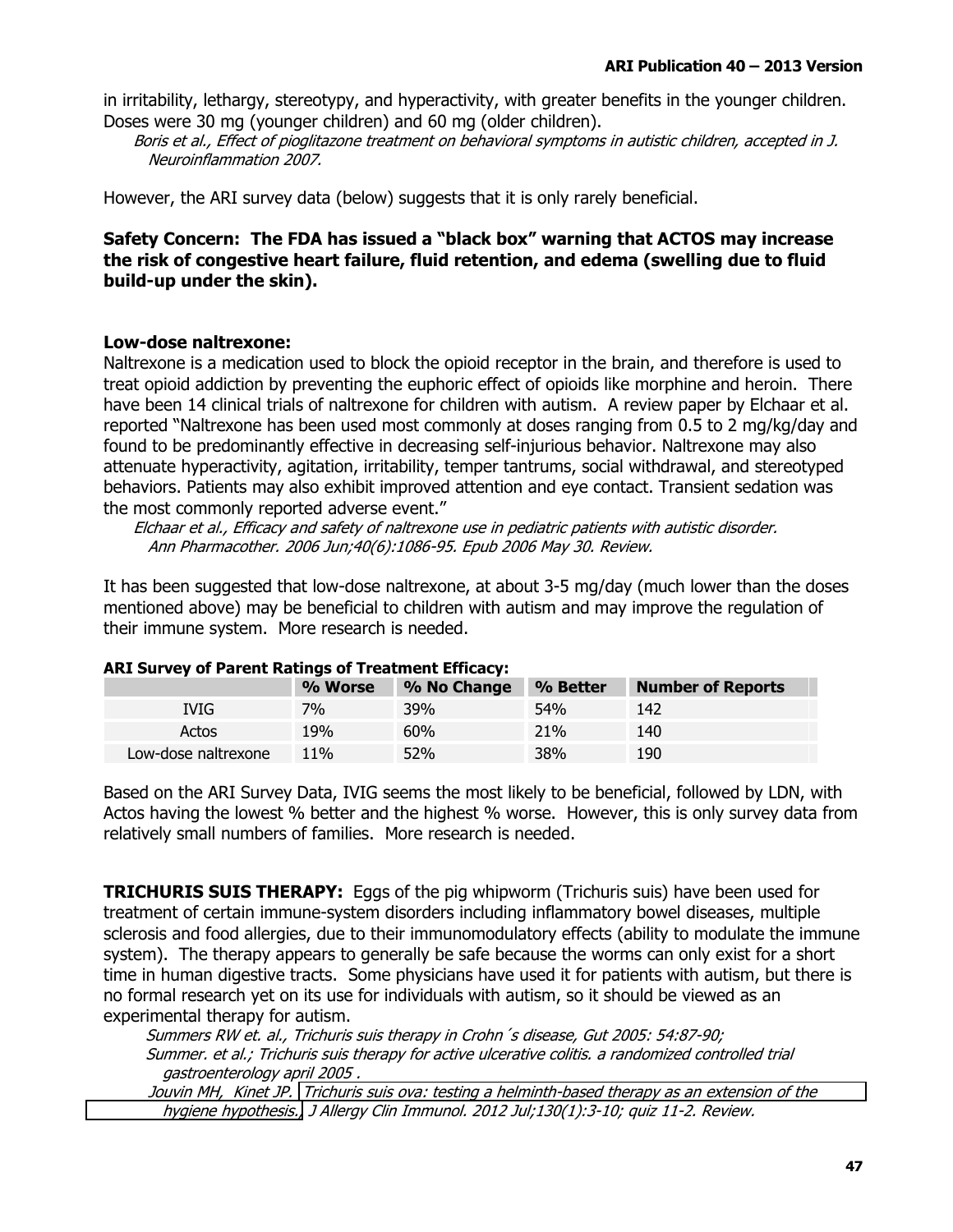# Hyperbaric Oxygen Therapy (HBOT)

**Rationale:** There is substantial evidence of decreased blood flow in brains of most children with autism, suggesting a need for more oxygen. HBOT is an effective method to temporarily increase oxygen levels throughout the body. It is effective for improving general wound healing, and might help with qut inflammation, brain inflammation, and similar problems that are common in children with autism.

**Treatment:** Typically 40 1-hour sessions, 1-2x/day, in a chamber with 30% increased air pressure (1.3 atm), which temporarily increases level of oxygen in the body. A face mask with pure oxygen is sometimes used as well (regular air is only 22% oxygen). Higher pressures of 1.5-2 atm are sometimes used, but there is concern regarding excessive oxidative stress at higher partial pressures. Additional treatment hours are sometimes considered if the initial therapy is beneficial.

**Testing:** Currently it is unclear what tests may indicate who is the best candidate for HBOT.

One small study of 18 children with autism found that HBOT therapy was able to substantially reduce levels of C-Reactive Protein (CRP, a marker of inflammation), primarily in the 3 children with elevated levels. So, this might be a useful biomarker, but more research is needed.

Rossignol DA, et al., The effects of hyperbaric oxygen therapy on oxidative stress, inflammation, and symptoms in children with autism: an open-label pilot study. BMC Pediatr 2007, 7:36.

### **Safety Concerns:**

1) Glutathione: One small study found that HBOT therapy decreased levels of plasma glutathione, which are already low in children with autism, so it is recommended to first normalize glutathione prior to starting HBOT. This is consistent with the notion that HBOT can increase reactive oxygen species, especially at higher partial pressure.

Rossignol DA, et al., The effects of hyperbaric oxygen therapy on oxidative stress, inflammation, and symptoms in children with autism: an open-label pilot study. BMC Pediatr 2007, 7:36.

2) Primary Mitochondrial Disease: A small percent of children with autism also have primary mitochondrial disease. According to an expert on mitochondrial disease, Robert Naviaux, MD, PhD: "Hyperbaric oxygen therapy is contraindicated in children with primary mitochondrial disease and has led to serious injury and death in some patients. Primary mitochondrial disease is characterized by gene defects that make cells unable to use oxygen to produce energy. Forced exposure to high levels of oxygen under these circumstances, when the cells cannot use oxygen, can result in large increases in oxygen free radical production, tissue oxidative damage, and no neurologic or metabolic benefit... The Scientific Advisory Board of the United Mitochondrial Disease Foundation (UMDF) addressed this issue in 2007, and this expert opinion was published in Mitochondrial News 12: 1 and 20, 2007."

 $3)$ Seizures: There have been some anecdotal reports of seizure onset following HBOT, but this has not been confirmed in a published study. A published parent survey of the effect of different treatments on individuals with autism and seizures included a small sample of 36 people who had tried HBOT. The survey found that HBOT possibly had a small beneficial effect on reducing seizures, a very low rate of adverse effects, and possible improvements in several areas, primarily communication.

Frye RE, et al., Traditional and non-traditional treatments for autism spectrum disorder with seizures: an on-line survey, BMC Pediatrics 2011, 11:37.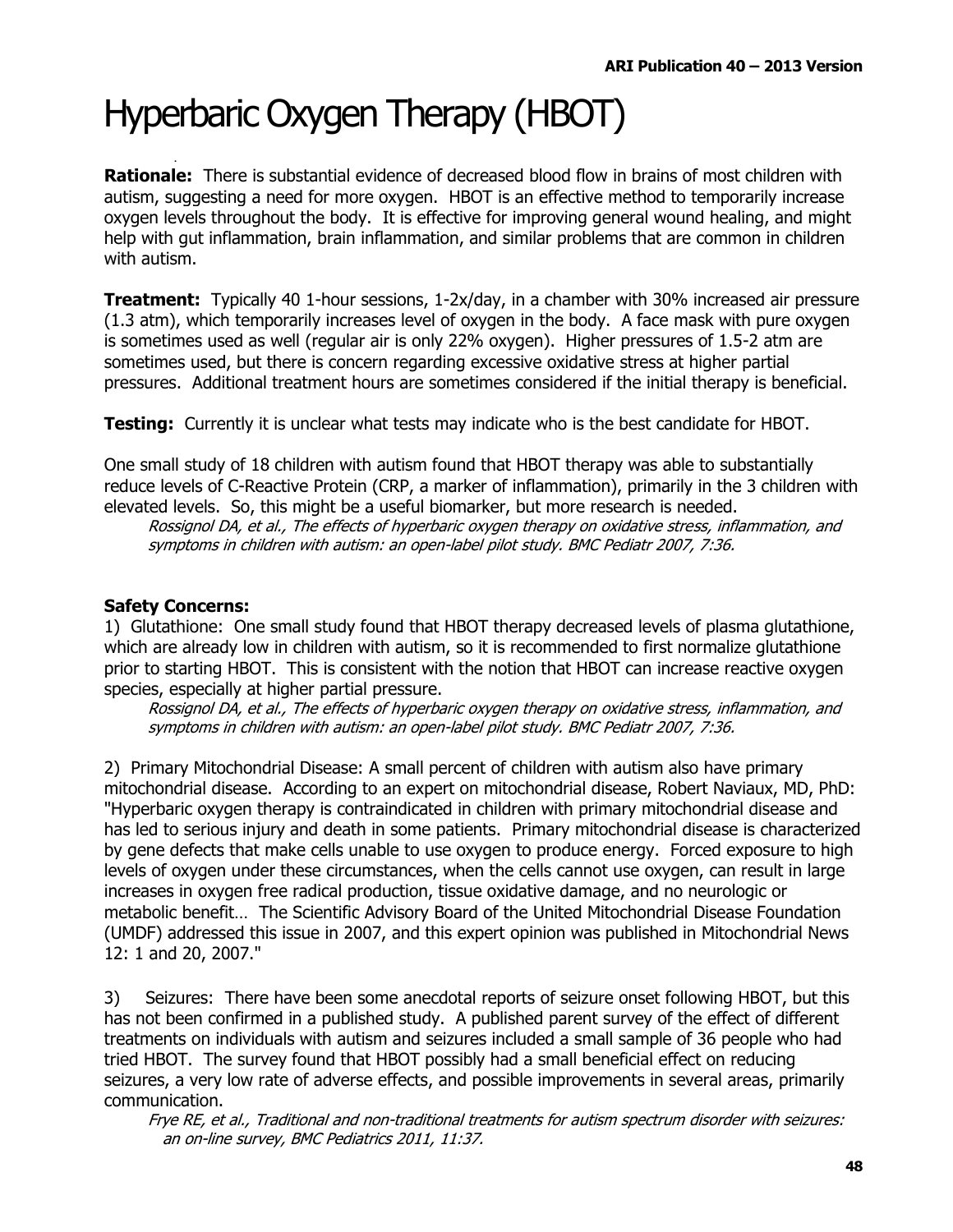### **Research on Treatment:**

There are several open-label studies of HBOT therapy for children, and most suggest that HBOT therapy might be helpful, but one open-label study with rigorous pre/post assessment showed no benefit. There are also two randomized, double-blind, placebo-controlled studies, with one study showing statistically significant benefit in one of the measures but not the others, and the other study showing no benefit. Two recent reviews of these studies are Rossignol, et al 2012 and Ghanizadeh 2012.

Rossignol DA, et al, Hyperbaric oxygen treatment in *autism* spectrum disorders, Med Gas Res. 2012 Jun 15;2(1):16.

Ghanizadeh A Hyperbaric oxygen therapy for treatment of children with autism: a systematic review of randomized trials Med Gas Res. 2012; 2: 13

### **Open-label studies:**

Three small open-label studies involved 6-10 children with autism, and they generally reported some improvements in autistic symptoms and therapy was well tolerated.

Rossignol DA, Rossignol LW: Hyperbaric oxygen therapy may improve symptoms in autistic children. Med Hypotheses 2006, 67(2):216-228.

Chungpaibulpatana J, et al., Hyperbaric oxygen therapy in Thai autistic children. J Med Assoc Thai 2008, 91(8):1232-1238.

Bent S, et al., Brief report: Hyperbaric oxygen therapy (HBOT) in children with autism spectrum disorder: a clinical trial. J Autism Dev Disord. 2012 Jun;42(6):1127-32.

One open-label study involved eighteen children with autism, ages 3-16 years, who received 40 hyperbaric sessions (45 minutes each) over 9 weeks. Six children received 1.5 atmospheres (atm) and 100% oxygen, and 12 children received 1.3 atm and 24% oxygen. Both groups had modest improvement in social responsiveness (communication, motivation, and mannerisms) and overall autism severity (language, sensory/cognitive, and health/physical behavior). Pre and post blood tests revealed a large improvement in CRP (C-Reactive Protein, a general marker of inflammation), primarily in the 3 children who had very high levels. Measurements of oxidized glutathione (GSSG) did not change, but measurements of total and free glutathione decreased, which is unfavorable. This suggests that glutathione therapy should be done prior to HBOT. HBOT therapy was generally well tolerated.

Rossignol DA, et al., The effects of hyperbaric oxygen therapy on oxidative stress, inflammation, and symptoms in children with autism: an open-label pilot study. BMC Pediatr 2007, 7:36.

One open-label study used a multiple baseline design, in which symptoms are assessed several times before and after treatment (this is more rigorous than typical open-label designs). The study involved 16 children with ASD who received 40 HBOT sessions (1.3 atm, 24% oxygen) over approximately 56 days. There was no improvement in any symptoms, as measured by behavioral analysts directly observing the children.

Jepson B, et al., Controlled evaluation of the effects of hyperbaric oxygen therapy on the behavior of 16 children with autism spectrum disorders. J Autism Dev Disord 2011, 41(5):575-588.

### Randomized, Double-blind, placebo-controlled treatment studies:

One randomized, double-blind, placebo-controlled study followed 62 children undergoing 40 treatment sessions (1.3 atm, 24% oxygen, 10 sessions/week). 55 participants completed the study, which was conducted at multiple sites. Compared to the placebo group, the treatment group had significantly greater improvements on the Clinical Global Impressions (CGI) scale rated by the clinicians. For the parent evaluations, the treatment group had slightly more improvements on the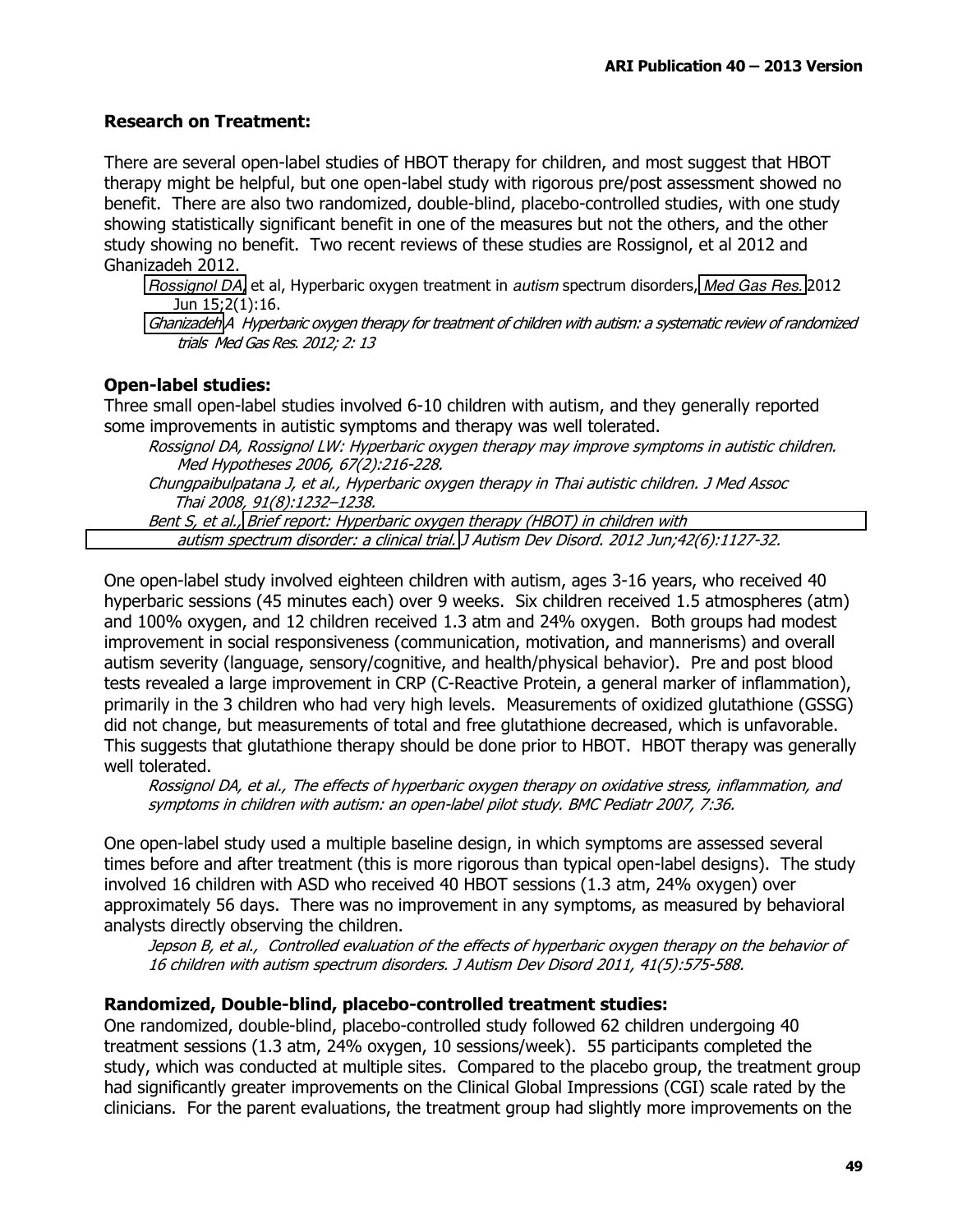CGI, ABC, and ATEC scales, but the differences between treatment and placebo groups were not statistically significant.

Rossignol DA, et al: Hyperbaric treatment for children with autism: a multicenter, randomized, doubleblind, controlled trial. BMC Pediatr 2009, 9:21.

Another randomized, double-blind, placebo-controlled study involved 46 children with autism undergoing 80 sessions (1.3 atm, 24% oxygen, 6-10 sessions/week). 34 participants completed the study (most of the withdrawals were due to travel time to the clinic, not adverse effects). In this study both groups were also receiving intensive ABA therapy (109 hours/month). This study involved extensive pre and post assessment of autistic symptoms, including both direct observations of behavior and standardized questionnaires. Overall, there was no difference in improvement in any of the behavioral assessments, suggesting that HBOT therapy was not significantly beneficial.

Granpeesheh D, et al., Randomized trial of hyperbaric oxygen therapy for children with autism. Research in Autism Spectrum Disorders 2010, 4:268-275.

### Research on decreased blood flow in brains of children with autism:

Many studies have investigated blood flow in the brains of individuals with autism with brain scans (PET, SPECT, and fMRI), and they have generally found decreased blood flow (hypoperfusion) in several parts of the brain. Only one study (Zilbovicius et al 1992) was negative, possibly due to lower quality of the imaging available at that time. Most of these studies involved small numbers of participants and even fewer controls, but in total they provide substantial evidence for hypoperfusion existing in most individuals with autism. One small study included children and adults with autism, and found that the older individuals had worse hypoperfusion than the younger ones. One study of 45 children with autism found that the degree of decreased blood flow in one part of the brain (left superior temporal gyrus) correlated modestly with more severe autism scores (primarily with restricted/repetitive behaviors). One study (Ohnishi et al 2000) found that impairments in communication and social interactions correlated with decreased blood flow in one part of the brain, and that "obsessive desire for sameness" correlated with decreased blood flow in another part of the brain. Overall, hypoperfusion seems to be a very common problem in children and adults with autism, and likely has a large effect on their symptoms and cognitive function. The cause of the hypoperfusion is unknown, but may relate to inflammation of blood vessels leading to restricted blood flow. Effective treatments for this problem are sorely needed.

Zilbovicius M, et al., Regional cerebral blood flow in childhood autism: a SPECT study. Am J Psychiatry 1992, 149(7): 924-930. (21 children with autism and 14 controls)

Zilbovicius M et al., Temporal lobe dysfunction in childhood autism: a PET study. Positron emission tomography. Am J Psychiatry 2000, 157(12): 1988–1993. (21 children with autism compared to 10 children with mental *retardation*)

Ohnishi T, et al., Abnormal regional cerebral blood flow in childhood autism. Brain 2000, 123(Pt 9):1838-1844. (23 children with autism compared to 26 non-autistic controls matched for age and  $IO)$ 

Starkstein SE, et al., SPECT findings in mentally retarded autistic individuals, J Neuropsychiatry Clin Neurosci. 2000 Summer; 12(3):370-5. (30 children with autism and mental retardation compared to 14 children with mental retardation).

Wilcox J, et al., Brain perfusion in autism varies with age. Neuropsychobiology. 2002;46(1):13-6. (14 individuals with autism age 3-37 years and 14 age-matched controls)

Meresse G, et al., Autism severity and temporal lobe functional abnormalities. Ann Neurol. 2005 Sep;58(3):466-9. (45 children with autism)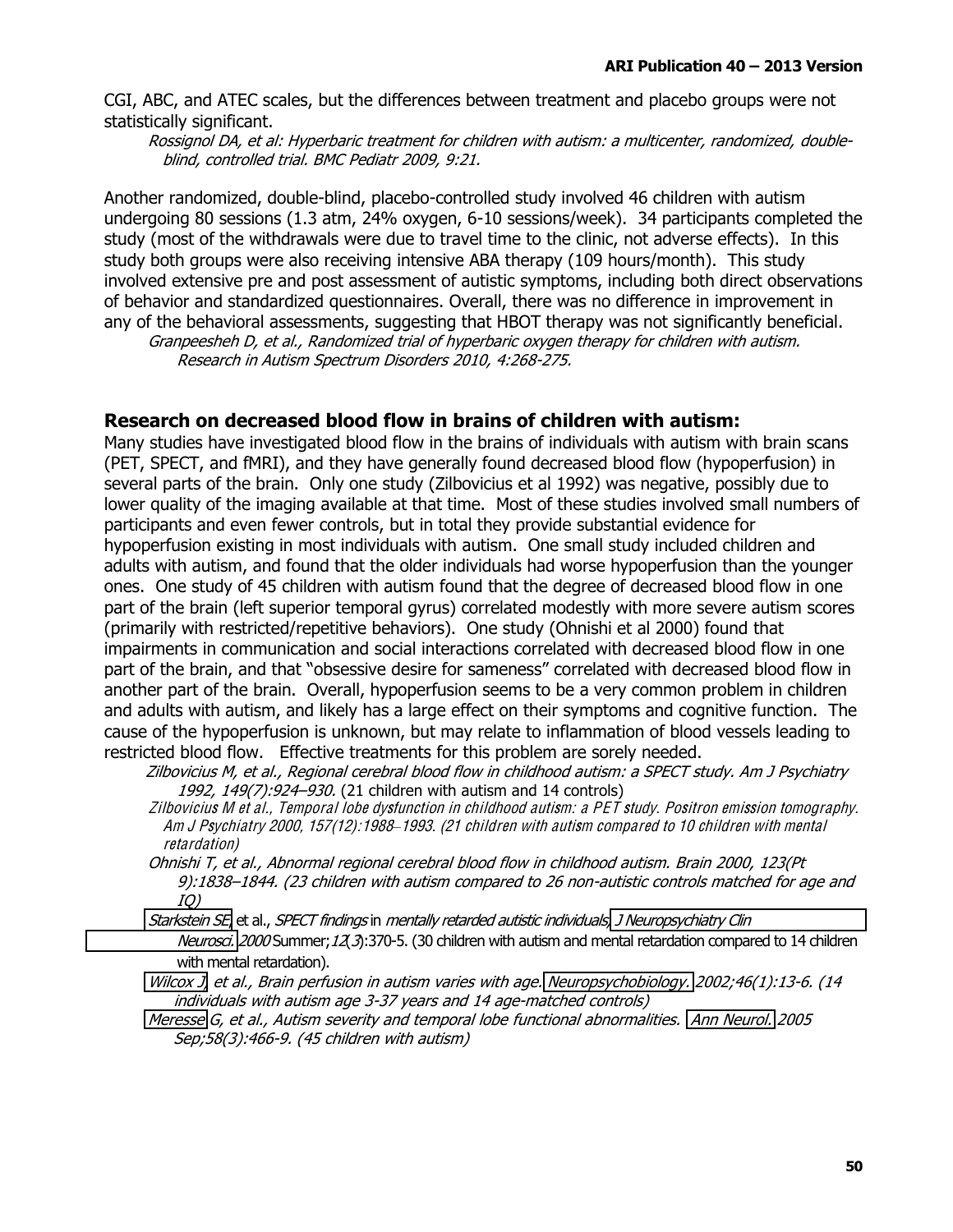- Ito H et al., Findings of brain 99mTc-ECD SPECT in high-functioning autism--3-dimensional stereotactic ROI template analysis of brain SPECT. J Med Invest. 2005 Feb;52(1-2):49-56. (15 children with autism, 5 children with epilepsy)
- Gupta SK, Ratnam BV. Cerebral perfusion abnormalities in children with autism and mental retardation: a segmental quantitative SPECT study. Indian Pediatr. 2009 Feb;46(2):161-4. (10 children with autism, 5 typical children)
- Sasaki M, et al Brain perfusion SPECT and EEG findings in children with autism spectrum disorders and medically intractable epilepsy. Brain Dev. 2010 Oct;32(9):776-82. Epub 2010 Jul 1. (15 children with autism)
- Yang WH et al., Regional cerebral blood flow in children with autism spectrum disorders: a quantitative <sup>9</sup> °mTc-ECD brain SPECT study with statistical parametric mapping evaluation. Chin Med J (Engl). 2011 May;124(9):1362-6. (23 children with autism, 8 controls)
- Duchesnay E, et al., Feature selection and classification of imbalanced datasets: application to PET images of children with autistic spectrum disorders. Neuroimage. 2011 Aug 1;57(3):1003-14. Epub 2011 May 10. (45 children with autism, 13 control children)

### Research on effect of HBOT on brain hypoperfusion

HBOT has been reported to at least temporarily improve brain hypoperfusion in two open-label studies of other conditions (veterans with post-concussion syndrome and patients with various chronic brain injuries).

Harch P, et al. A Phase I Study of Low Pressure Hyperbaric Oxygen Therapy for Blast-Induced Post Concussion Syndrome and Post Traumatic Stress Disorder, J Neurotrauma 2012, 29(1):168-185. Golden ZL et al., A: Improvement in cerebral metabolism in chronic brain injury after hyperbaric oxygen therapy. Int J Neurosci 2002, 112(2):119-131.

Formal research studies of the possible effect of HBOT on brain hypoperfusion in individuals with autism are needed to determine if it is helpful. Investigation of the effect on inflammation, such as elevations of CRP, would also be very useful.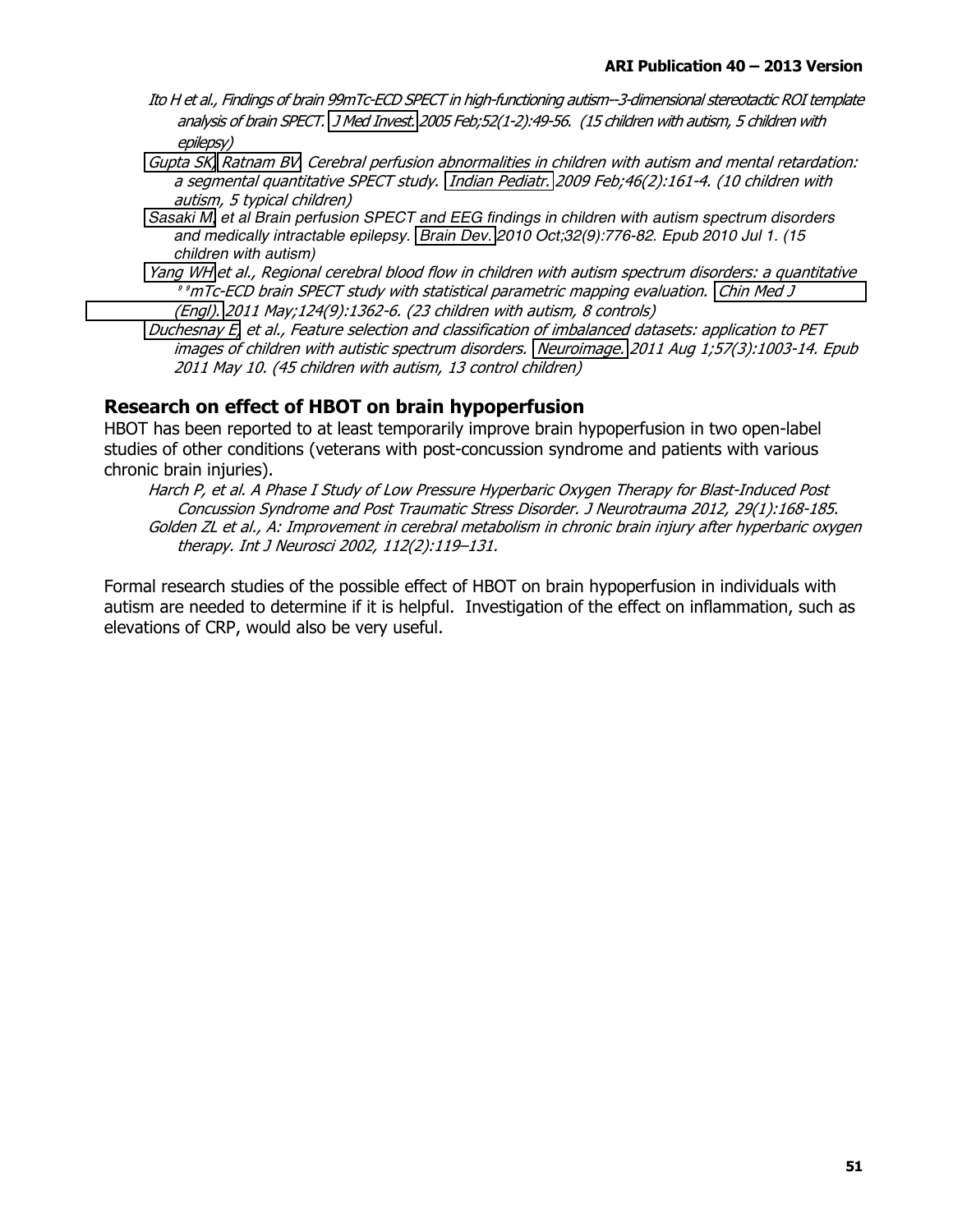### **Summary**

Autism is a very complex disorder, and involves many genetic and environmental factors that are not well-understood. However, there are many biomedical abnormalities that have been identified, and most can be treated to some degree. By following the testing and treatments outlined above, many individuals will improve to some degree, usually slowly and steadily over months and years. Sometimes one treatment shows great benefit, but it is more common that each treatment helps a small amount. However, the cumulative effect of multiple treatments can be substantial.

Much of the research on biomedical interventions has focused on children. Research is needed to understand their effectiveness on teenagers and adults on the autism spectrum, but it seems likely that many of the treatments listed here will also be helpful to teens and adults.

Much more research is needed to improve on these treatments and to determine which individuals are most likely to benefit from a given treatment, and to discover new treatments.

For more information, I encourage you to go to the website of the Autism Research Institute (www.autism.com) and attend their conferences.

Please consider filling out the ARI Treatment Effectiveness Survey at www.autism.com, to share your experiences with other families.

To read case studies of children who have greatly improved from biomedical approaches, see "Recovering Autistic Children" by Stephen Edelson, Ph.D., and Bernard Rimland, Ph.D., available from www.autism.com.

I encourage you to support research on new treatments for autism by donating to the Autism Research Institute at www.autism.com - your donations can make a difference.

Good luck in your journey.

James B. Adams, Ph.D. http://autism.asu.edu